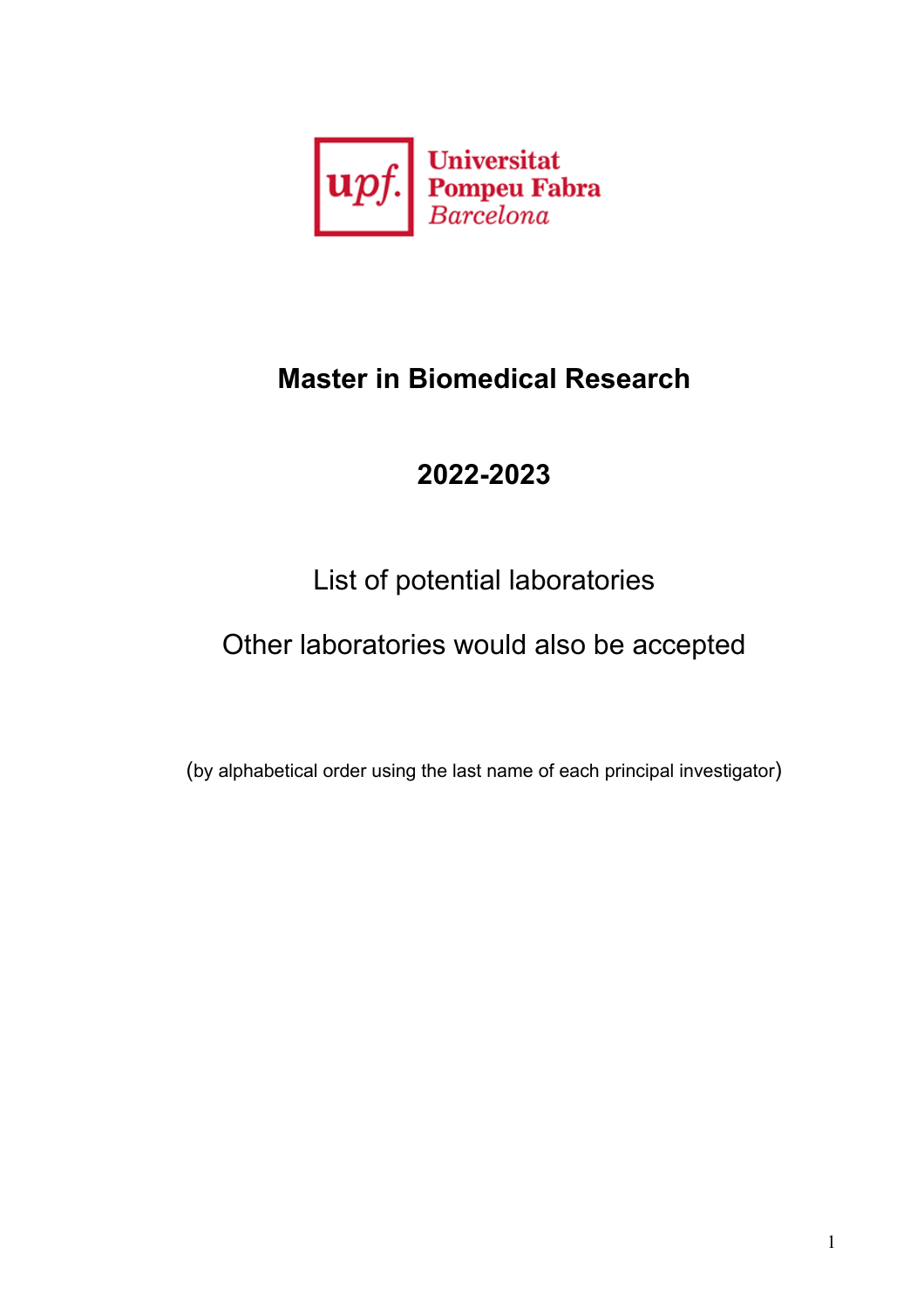## Note: **admissions to the Master in Biomedical Research (BIOMED) are prioritized for students that have been accepted to do his/her research**  *practicum* **in a research laboratory.**

A main orientation of the BIOMED master is to continue towards a PhD thesis, and the majority of students enrolling in this master have, at the time of preregistration, been accepted in research groups to do a PhD after they finish the master. However, there are students who have a motivation to do this master, and eventually a PhD, but who may not know how to contact a suitable laboratory.

This document contains a few guidelines to help candidate students in finding a research group, and also a list of potential laboratories to which they can submit applications. **These groups have expressed their interest for hosting a master student.**

This list is orientative, and students can do their research in another laboratory that they can find on their own. Also, this list is not just to choose a laboratory: you must contact the group you are interested in, arrange an interview, and get the written acceptance of the investigator in charge of that group.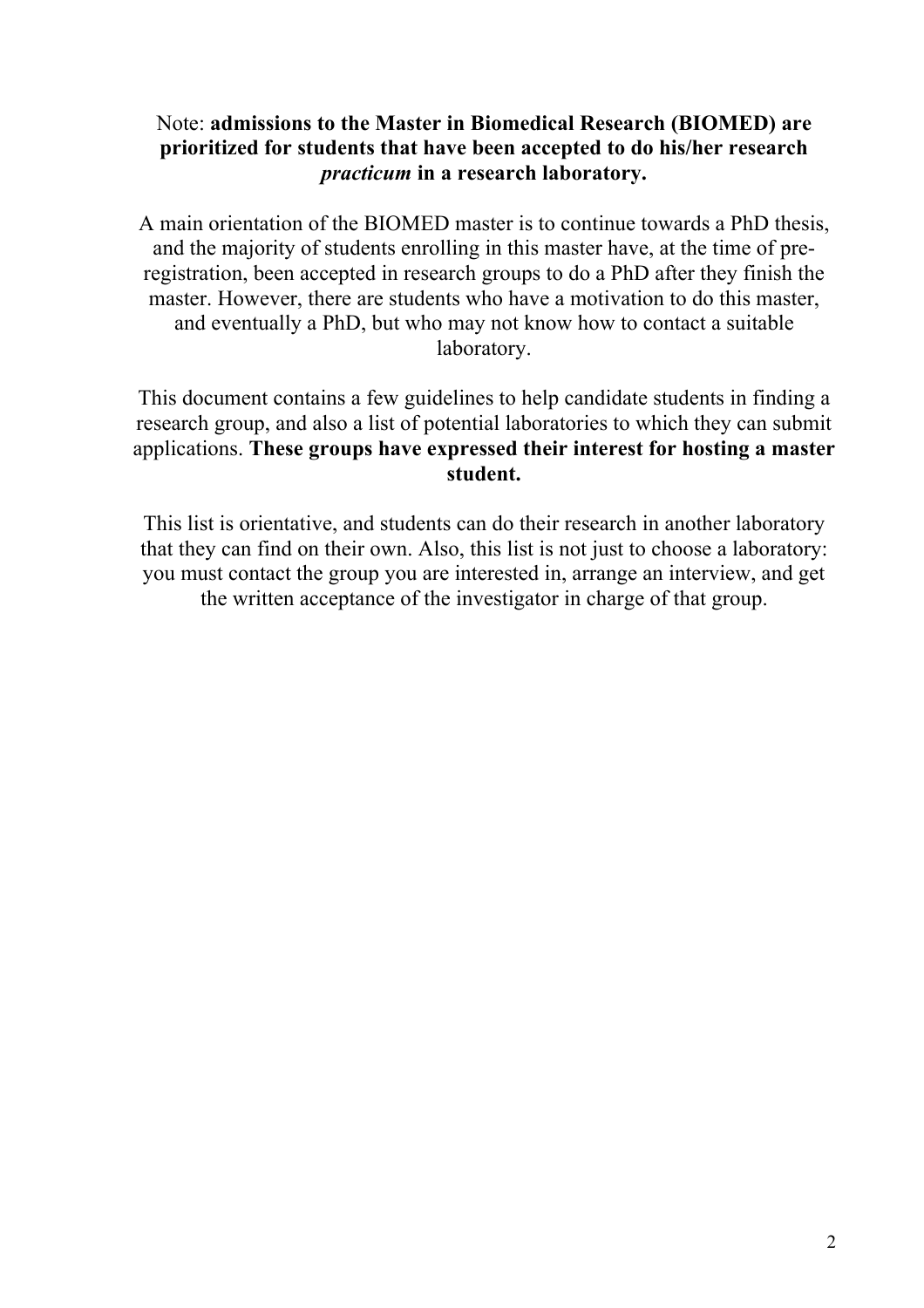

## **Master in Biomedical Research**

## **2022-2023**

## List of potential laboratories

(the list is in alphabetical order using the last name of each principal investigator)

*Note: the list of groups is orientative. Students can also find by themselves research groups (in Spain or abroad) that are not in this list, and submit the acceptance letter of the researcher responsible (principal investigator) of the group together with the rest of the documentation when they send their application to this master*

*See also important information about projects and groups in the next page*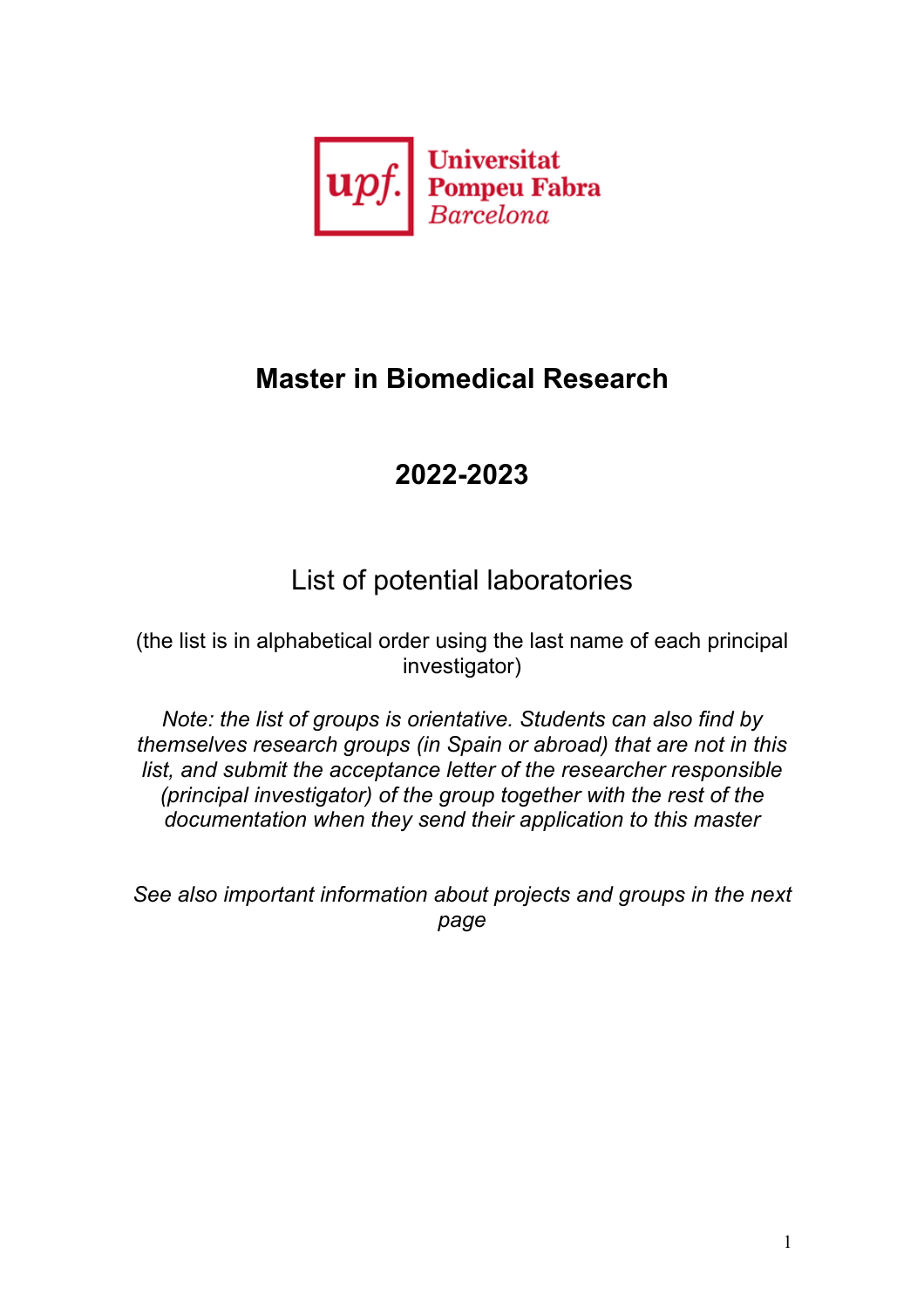Admissions to the Master in Biomedical Research (BIOMED) are prioritized for students that have been accepted in a research group for their *practicum*.

If more than two students are opting to the same group, the master coordinator may recommend that some of the applicants be redirected to other groups based on their motivation profile and academic criteria.

**a) If you have already been accepted to a research group** for doing the master research *practicum*, please submit the acceptance letter by the group's supervisor/director. The group can be in Spain or in a foreign country.

**b) If you do not have a host research group at the time of registering**, you must indicate your first 5 choices, in order of preference, **from the list of groups** offered by the BIOMED master. Knowing these choices gives us additional information to assess your application.

Important:

**b1)** When listing your 5 choices, please write the name of the PI for each group. Don't just say "group in tumor modelling" or something like that.

Besides telling us your 5 choices from the list, you can search for a research group (in Spain or abroad) that is not in this list. You do not need to indicate that in addition to your 5 choices above.

**b2)** Keep in mind that indicating your choices does not mean that you will be assigned to a group automatically. You are encouraged to actively seek acceptance in a group because having a group will increase your chances of being accepted to the master.

You must contact the group you are interested in (from the list provided here or from your own searches), arrange an interview, and get the written acceptance of the investigator in charge of that group.

The next page outlines some guidelines to help candidate students to find a research group.

It also has a list of potential laboratories to which you can submit applications. This list can be updated with some new groups in the next months.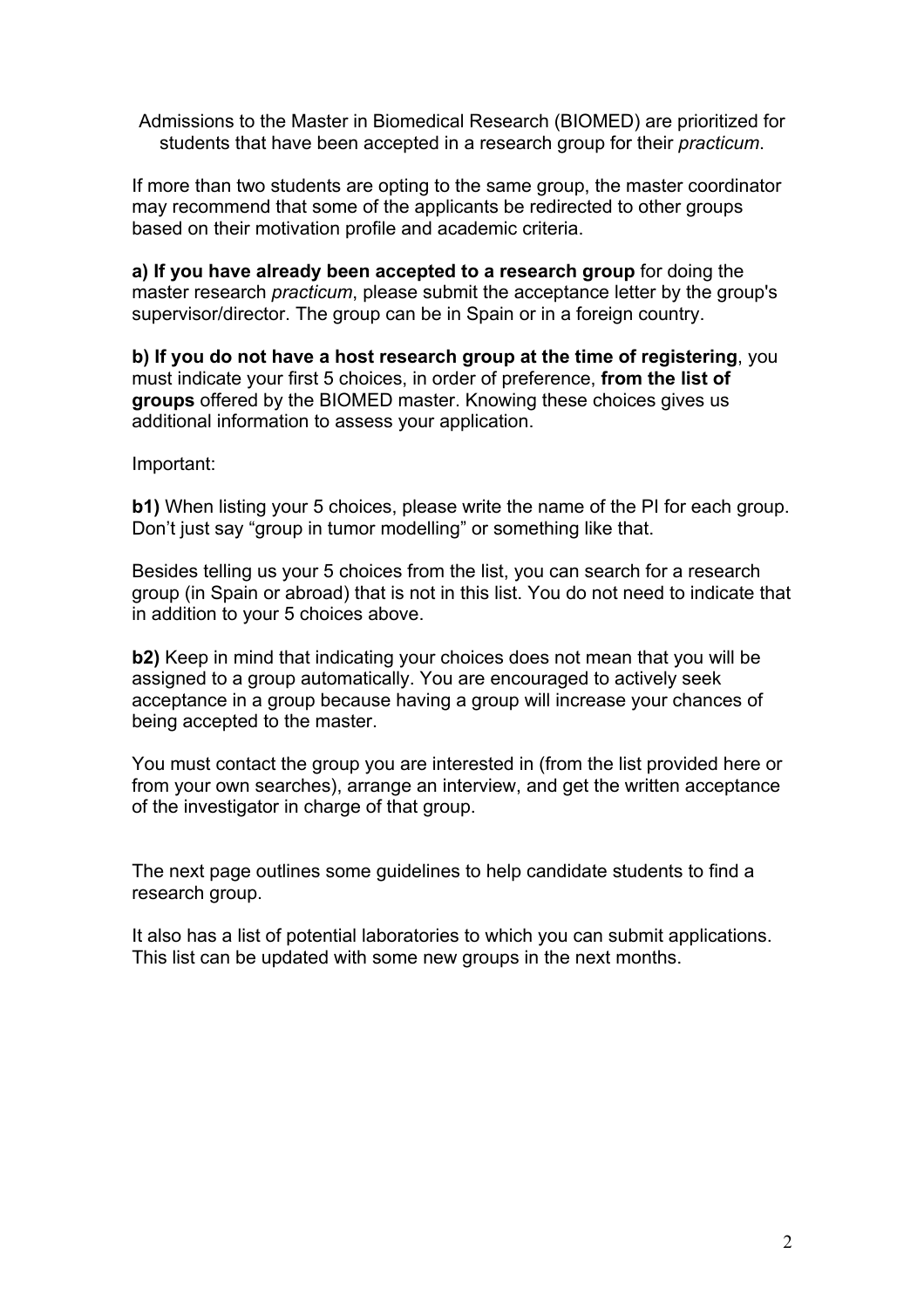"How to: getting accepted in a research laboratory"

**1- You have to know what you would like to work on.** 

**2- Be specific: you should be able to say what are the questions that are important to you and why.**

*Not very good: I want to work in neurosciences, I have always liked it.*

*Much better: I want to understand the processes and mechanisms that make neurons more sensitive to oxidative stress and oxygen deprivation in patients with neurodegenerative diseases such as...*

*Not very good: I want to work in regenerative medicine, I think that stem cells have a lot of potential to cure diseases.*

*Much better: I want to contribute to the identification of proteins that when expressed in a differentiated cell such as a fibroblast, can cause it to dedifferentiate and acquire functional characteristics of a pluripotent cell.* 

**3- Find out who is working on what.**

Websites of universities and research centers, PubMed searches, Google...

It takes time! (don't wait till last minute to begin looking for your favorite lab)

**4- Write to the group that interests you.**

**5- Contacting a group.**

*a) Motivation letter*: tell them why you want to work with them (for this, you need to know something about what they do and about current questions in the field).

It takes time! (don't wait till last minute to begin looking for your favorite lab)

Also tell them why you are good. Labs appreciate commitment, responsibility, ability to work in a team, ability to persevere and a strong motivation.

Ask them for an interview to show them how good you are.

Do not write a generic letter to copy-paste and send to ten different laboratories changing only the name of the group leader.

Choose your labs and send a personal, specific letter to each one.

*b) Keep in mind* that a person working full time in a cellular-molecular biology lab can spend more than 1000 euros/month in materials, besides a lot of time required to train you and supervise you until you begin to get solid results.

Expect that during the first 6 months it is more likely that you will produce more trouble and expenses than productive results. Laboratories are very careful with how they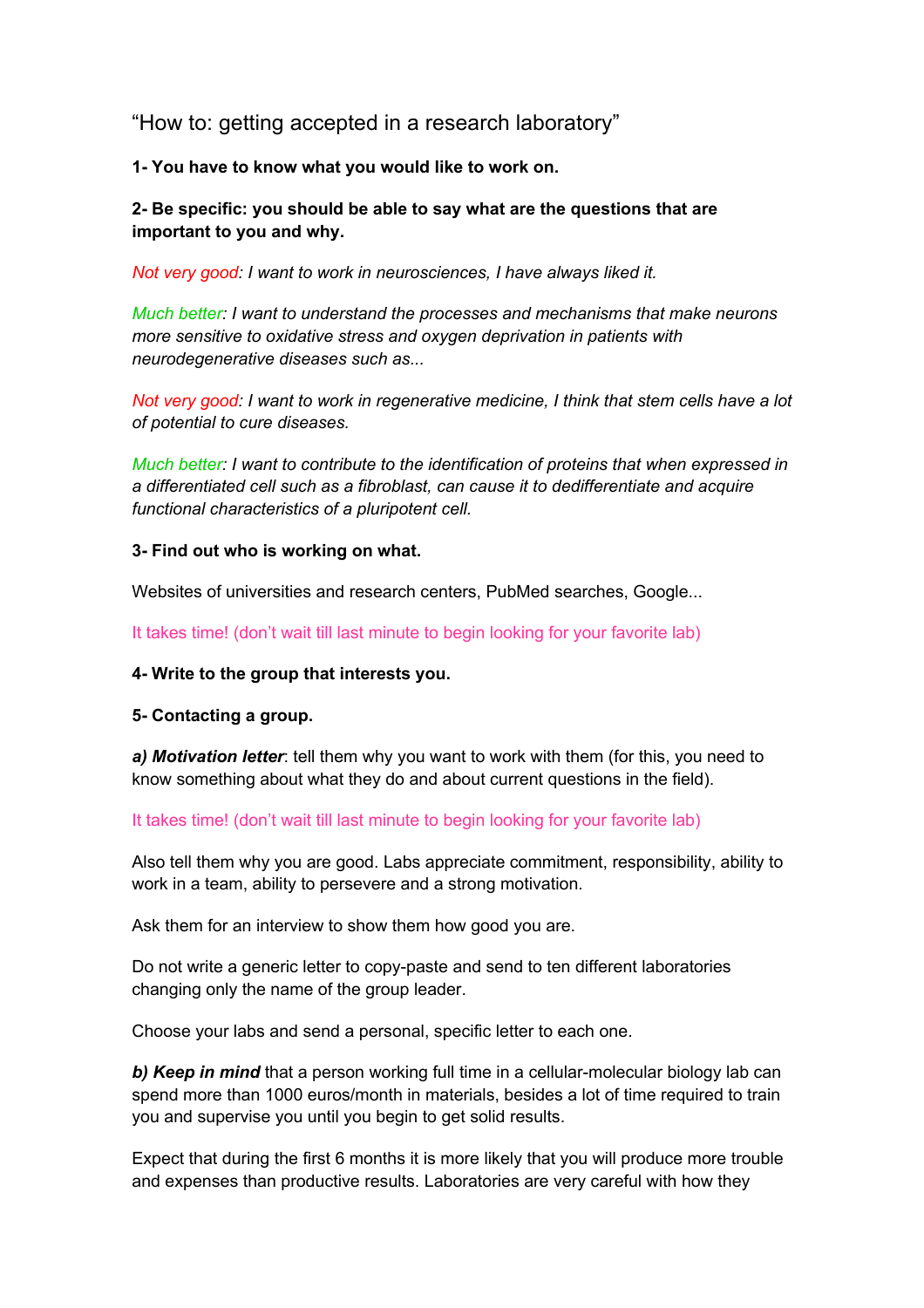spend their money because they get their funding from competitive grants that are given or denied based on productivity (that means getting results) and publications in internationally respected journals.

Do not get discouraged with rejections, learn from them to improve your application.

## *c) Do not forget important details in your CV*:

1- Give names of senior persons that can be a reference.

Be careful with "clone" reference letters from teachers that don't really know you and will just say general things.

2- Include your university scores. If they are not too good, you should be ready to explain why, either in your application letter or in an interview. Be honest and realistic about it. If the teaching/exam system of your university hasn't worked for you, you will know the reasons better than anyone else, so be prepared to speak frankly about it.

University scores are not an exact indicator of who will become a successful scientist, but they say that a person has gone through 4-5 years of serious effort with a better than average performance.

Most people will interpret this as a sign of self-discipline, organization, capacity to work even if you have a bad day, and to get things done regardless of whether they are more fun or plainly boring.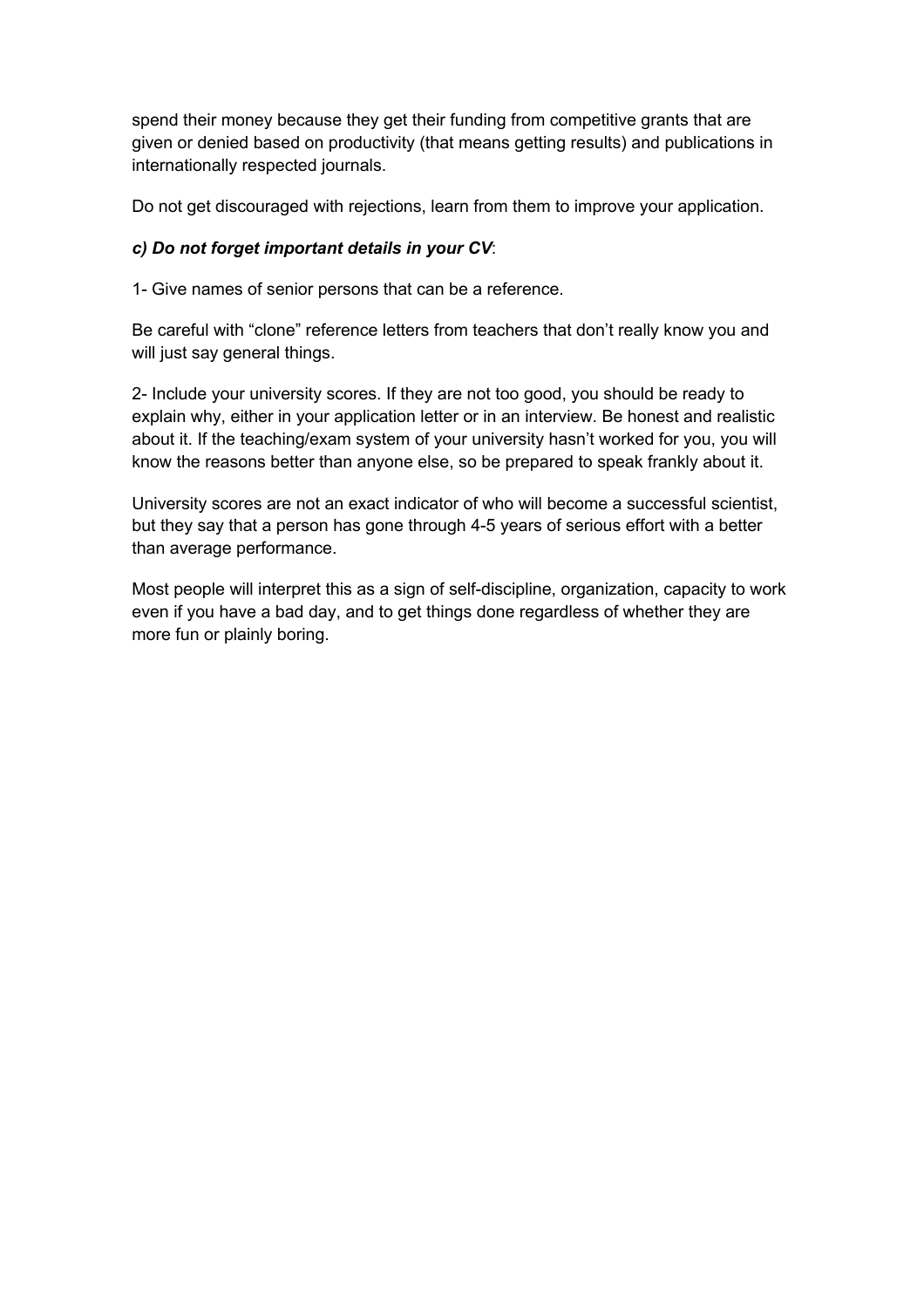**Project Title**: Blending Biology and Chemistry to Enable Systems Pharmacology

**Project supervisor** (principal investigator of the laboratory/group) Name: Patrick Aloy eMail: patrick.aloy@irbbarcelona.org Group name: Structural Bioinformatics and Network Biology Institution: Institute for Research in Biomedicine (IRB Barcelona) Webpage of the group: https://sbnb.irbbarcelona.org

### **Main grant associated with this project**:

Principal investigator: Patrick Aloy Agency: Ministerio de Ciencia e Innovación Reference/ years: 2021-2024

#### **Brief summary of the project or current research lines of the**

Large-scale small molecule bioactivity data are not routinely integrated in daily biological research to the extent of other 'omics' information. Compound data are scattered and diverse, making them inaccessible to most researchers and not suited to standard statistical analyses. We recently developed the Chemical Checker (CC), a resource that provides processed, harmonized and integrated bioactivity data on small molecules (1- 3). The CC divides data into five levels of increasing complexity, ranging from the chemical properties of compounds to their clinical outcomes. In between, it considers targets, off-targets, perturbed biological networks and several cell-based assays such as gene expression, growth inhibition and morphological profiles. In the CC, bioactivity data are expressed in a vector format, which naturally extends the notion of chemical similarity between compounds to similarities between bioactivity signatures of different kinds. We showed how CC signatures can boost the performance of drug discovery tasks that typically capitalize on chemical descriptors, and we demonstrated and experimentally validated that CC signatures can be used to reverse and mimic biological signatures of disease models and genetic perturbations, options that are otherwise impossible using chemical information alone (4). We are now developing a generalized connectivity mapping, as a form of virtual phenotypic screening, to discover novel chemical or genetic modulators able to *revert* the specific signatures of disease and 'cancel out' the phenotypic traits of complex disorders.

#### References

1. Duran-Frigola M, et al. Extending the small-molecule similarity principle to all levels of biology with the Chemical Checker, Nature Biotechnology, 2020, 38(9):1087-1096.

2. Bertoni M, et al. Bioactivity descriptors for uncharacterized compounds, Nature Communications, 2021, 12:1-13.

3. Fernández-Torras A, et al. Connecting chemistry and biology through molecular descriptors, Current Opinion in Chemical Biology, 2022, 66:10290.

4. Pauls E, et al. Identification and drug-induced reversion of molecular signatures of Alzheimers disease onset and progression in AppNL-GF, AppNL-F and 3xTg-AD mouse models, Genome Medicine, 2021, 13:168.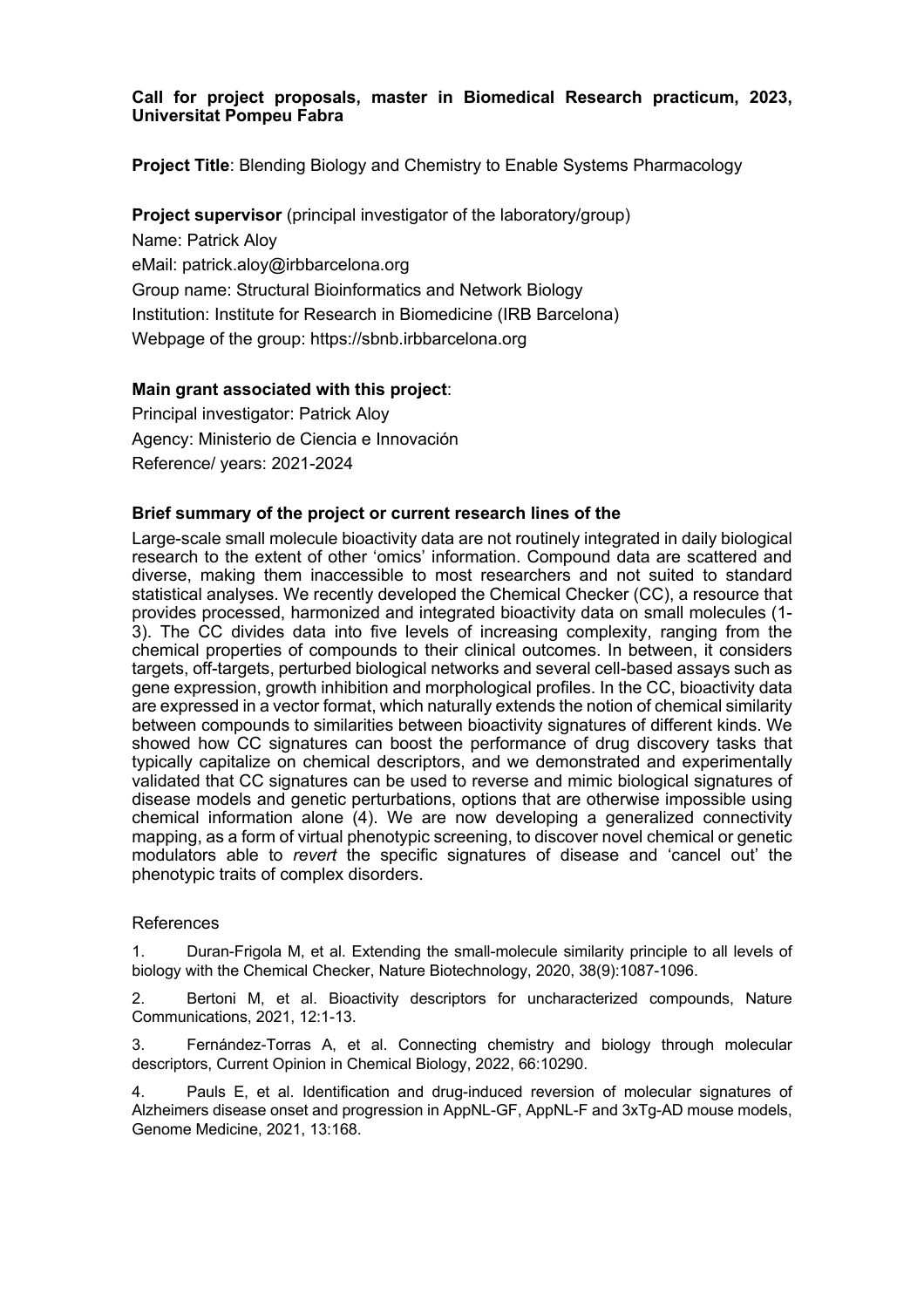## **Project Title**: **METABOLIC CONTROL OF IMMUNE RESPONSES**

**Project supervisor** (principal investigator of the laboratory) Name: **Jose Aramburu** Mail: jose.aramburu@upf.edu Group name: GENIMMUNE Institution: Universitat Pompeu Fabra Webpage of the group: https://www.upf.edu/web/genimmune https://www.upf.edu/web/biomed/entry/-/-/15818/adscripcion/jose-francisco-aramburu

## **Main grant associated with this project**:

Principal investigator: Jose Aramburu and Cristina López-Rodríguez Agency: Plan Estatal I+D+i, Ministerio de Ciencia e Innovación, Agencia Estatal de Investigación Reference/ years: RTI2018-095902-B-I00 and PID2021-128721OB-I00 (2019-2024)

## **Brief summary of the project or current research lines of the group**

Metabolism regulates immune responses, both ensuring energy and metabolites necessary for immune functions as well as influencing gene expression and functional specialization of immune cells. Metabolism and immune response co-regulate each other, and immune cells are capable of adapting their metabolism to be able to function in different niches and even hostile conditions, while on the other hand altered metabolic conditions can lock immune cells in a detrimental functional state.

We are currently studying how metabolism influences diverse immune responses in two pathological settings, obesity and cancer. We have combined high-throughput RNA-sequencing analyses and metabolomics to identify metabolic pathways and metabolism-regulated gene signatures and functions in different populations of immune cells in these scenarios.

We offer a master position in a project that will aim at modifying specific metabolic pathways in T lymphocytes and macrophages to redirect immune responses and enhance their therapeutic effectiveness in cancer and obesity. The selected candidate will acquire conceptual fluency in current trends in immunometabolism research, in parallel with hands-on experience in diverse cellular, molecular and immune function techniques (for instance flow cytometry, CRISPR-directed deletions, gene expression, chromatin analyses, cell differentiation assays, metabolic activity, antitumor function) of primary immune cells isolated from gene-edited mice under different pathological settings.

Leading recent publications of the group:

 Lunazzi et al., 2021 Journal of Immunology Huerga Encabo et al., 2020 Journal of Experimental Medicine Aramburu and López-Rodríguez, 2019 Frontiers in Immunology Buxadé et al., 2018 Journal of Experimental Medicine Tellechea et al., 2018 Journal of Immunology Aramburu et al., 2014 Science Signaling Berga-Bolaños et al., 2013 Proc Natl Acad Sci USA Buxadé et al., 2012 Journal of Experimental Medicine Ortells et al., 2012 Nucleic Acids Research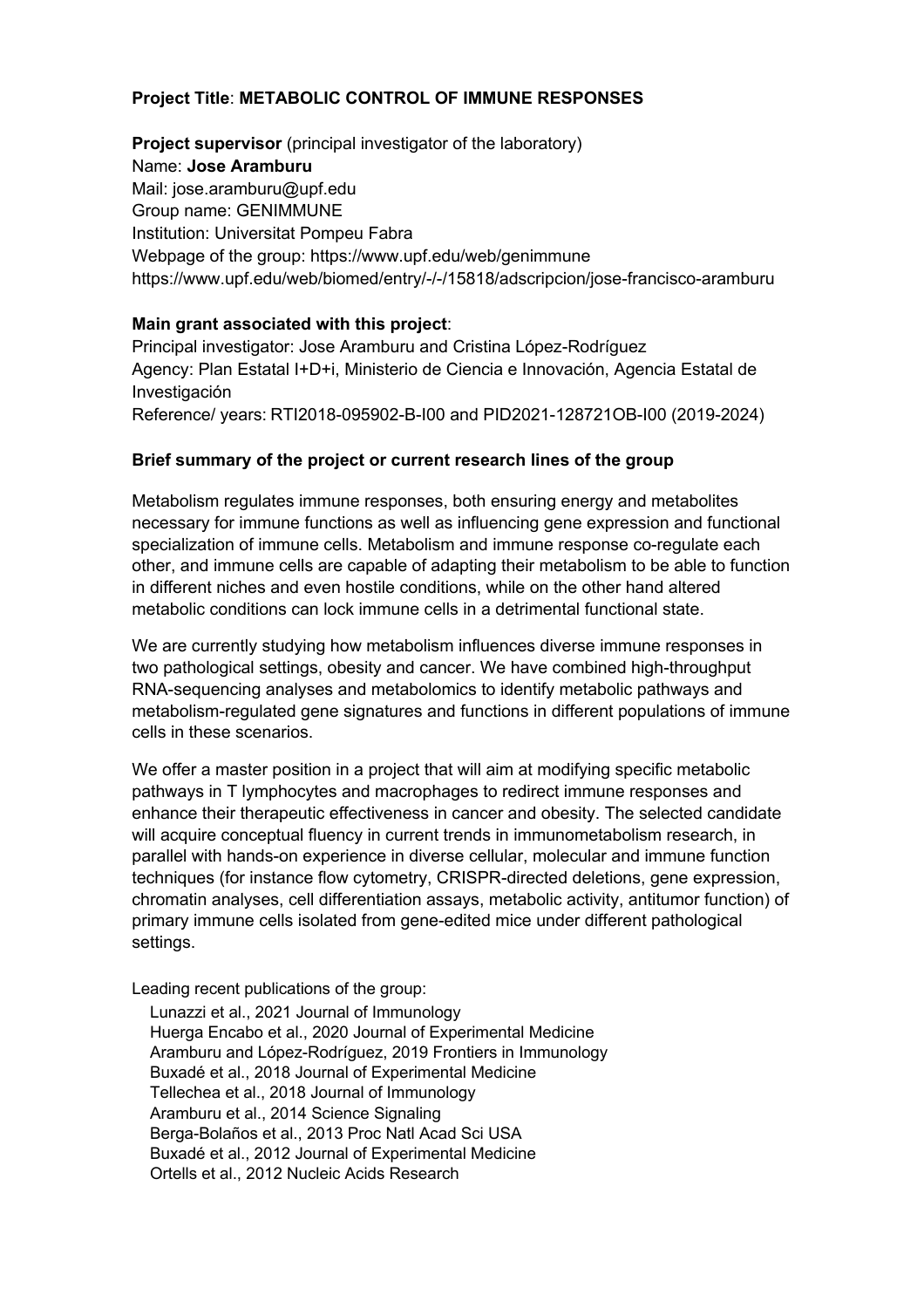**Project Title**: Dissecting the role of DYRK1A kinase in neurogenesis and neuron differentiation using conditional mutant mice

**Project supervisor** (principal investigator of the group) Name: Mariona Arbonés eMail: marbmc@ibmb.csic.es Group name: Proliferation and Differentiation of the Nervous System Institution: Institut de Biologia Molecular de Barcelona, IBMB-CSIC Webpage of the group: http://www.ibmb.csic.es/home/marbones/

**Main grant associated with this project**: Principal investigator: Mariona Arbonés Agency: Spanish Ministry of Science and Innovation Reference: PID2019-105902RB-I00 years: 2020-2023

## **Brief summary of the project or current research lines of the group (please do not include pictures or logos)**

The neocortex is the brain region responsible for sensory perception and integration, sensory-motor transformation and learning and memory. Neocortical neurons are morphologically and functionally very heterogeneous. These neurons are generated at different rates and developmental times from progenitors located in distinct proliferative domains of the embryo telencephalon. Shortly after mitosis, new-born neurons migrate from these domains to the future cortex where they mature and project intracortically or to subcortical regions. Alterations in neuron production (neurogenesis) or neuron differentiation (acquisition of a proper fate) could lead to different disorders, including intellectual disability and autism.

In this project we aim at understanding the function of DYRK1A kinase in brain development in both, physiological and pathological conditions. *DYRK1A* is encoded by a chromosome 21 gene and its overexpression is key for Down syndrome neuropathology. Moreover, dominant loss-of-function mutations in *DYRK1A* gene are also pathogenic, causing a rare syndrome of intellectual disability and autism. We and others have shown that DYRK1A regulates brain growth in a region-specific manner by controlling neurogenesis, structural neuronal differentiation and developmental cell death.

The objectives of the project are: 1/ To extend the current knowledge about the cellular and molecular mechanisms by which DYRK1A balances proliferation and differentiation during the neurogenic phase of cortical development and 2/ to analyse *in vivo* the impact of loss-of-function *DYRK1A* mutations on the morphology and axonal projections of neocortical neurons that are thought to underpin high-level cognitive functions. The project involves the use of a variety of methodologies (advanced fluorescence microscopy, *in vivo* GFP labelling of neurons, transcriptomics and proteomics, and classical molecular biology and histological methods), and constitutive and conditional *Dyrk1a* mouse models.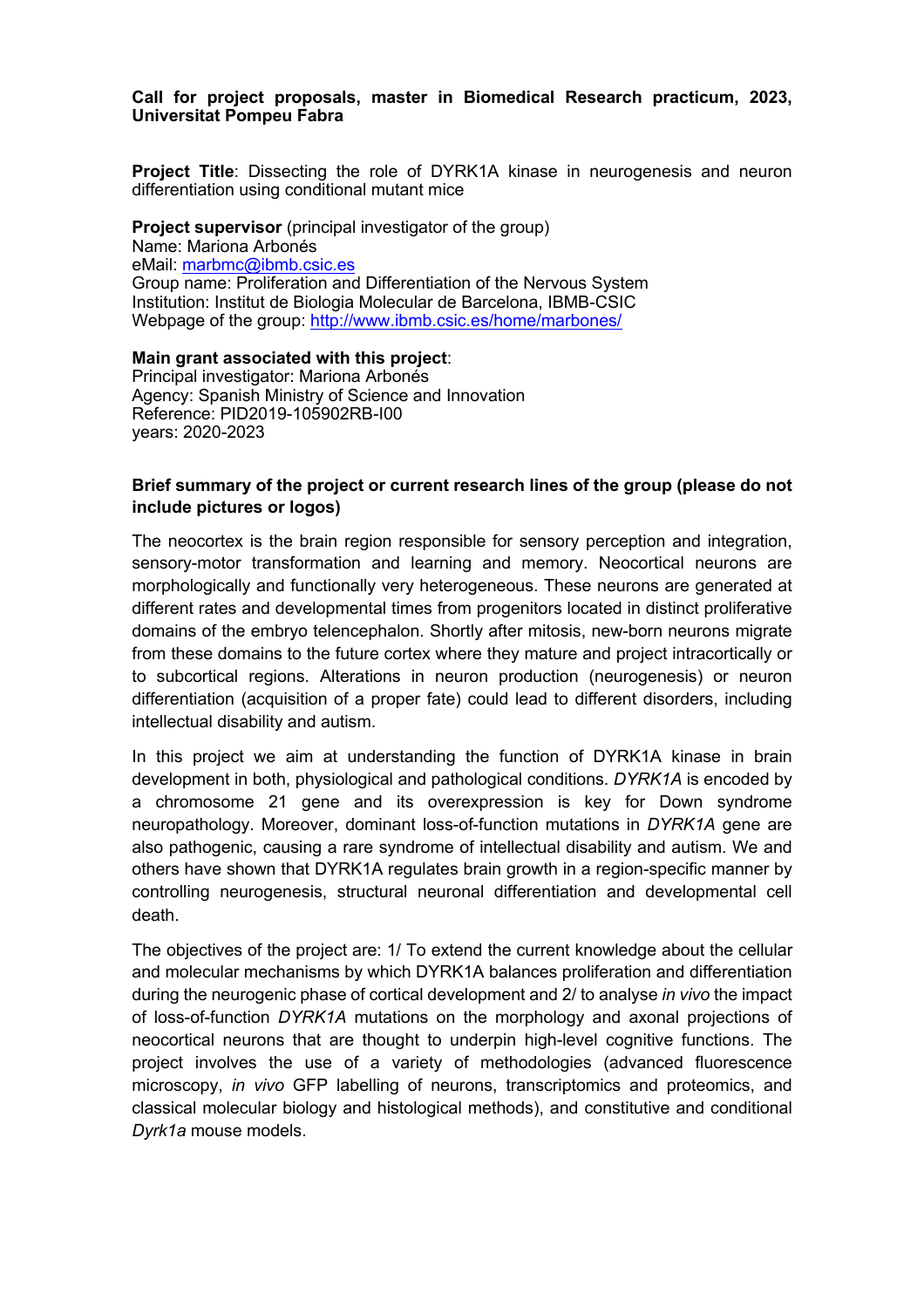### **Call for project proposals, master in Biomedical Research practicum, 2023, UPF**

**Project Title**: Cell cycle control: elaborating an integrative map of DNA synthesis regulators and tumour progression.

**Project supervisor** (principal investigator of the laboratory) Name: José Ayté Mail: jose.ayte@upf.edu Group name: Oxidative Stress and Cell Cycle Institution: UPF Webpage of the group: https://www.upf.edu/web/osccg/

#### **Main grant associated with this project**:

Principal investigator: José Ayté Agency: Ministerio de Ciencia, Innovación y Universidades Reference/ years: 2019-2022

#### **Brief summary of the project or current research lines of the group (please do not include pictures or logos)**

We are ultimately interested in deciphering the mechanisms that control cell cycle progression. Inactivation of the Retinoblastoma protein (RB) leads to unregulated cell cycle progression promoting cell growth, genomic instability and aneuploidy, hallmarks of tumor progression. RB activity is achieved through binding the E2F family of transcription factors. It is well known that a tumor process is very complex, accumulating secondary mutations that eliminate the brakes to the cell cycle. Even though many regulators of the RB-E2F are known, an integrative view of all the regulatory events controlling the G1/S transition is required to anticipate putative interventions able to block proliferative processes.

The candidate will characterize the regulation of the yeast MBF complex (functional homolog of human RB-E2F). The regulated activity of this complex is also essential for the G1/S transition since cells with hyperactive MBF have genomic instability. The candidate will perform 2 whole-genomic screens searching for global regulators of MBF. We have developed a reporter strain in the laboratory that measures MBF activity in vivo as an YFP/RFP output, either on FACS or on an automated fluorescence microscope platform. This reporter strain will be introduced in a commercial yeast KO deletion library. These screenings will allow the creation of a complete map with all the MBF regulators and, by extrapolation, will establish the nodes that regulate the RB pathway.

Some recent publications from the group are:

Hummer et al. (2021) **Cell Rep.** 37:109893 Borao et al. (2021) **Int. J. Mol. Sci.** 22:12444 Salat-Canela et al. (2021) **Cell Rep.** 37: 109951 González-Medina et al. (2019) **Nucleic Acids Res.** 47:8439-8451 Knezevic et al. (2018) **FEBS J.** 285:3870-3881 Alves-Rodrigues et al (2016) **Cell Reports** 14:885-895 Eckert et al. (2016) **PLoS Genet.** 12:e1005768 Gomez-Escoda et al. (2011) **EMBO Rep.** 12:84-89 Moldon et al. (2008) **Nature** 455:997-1000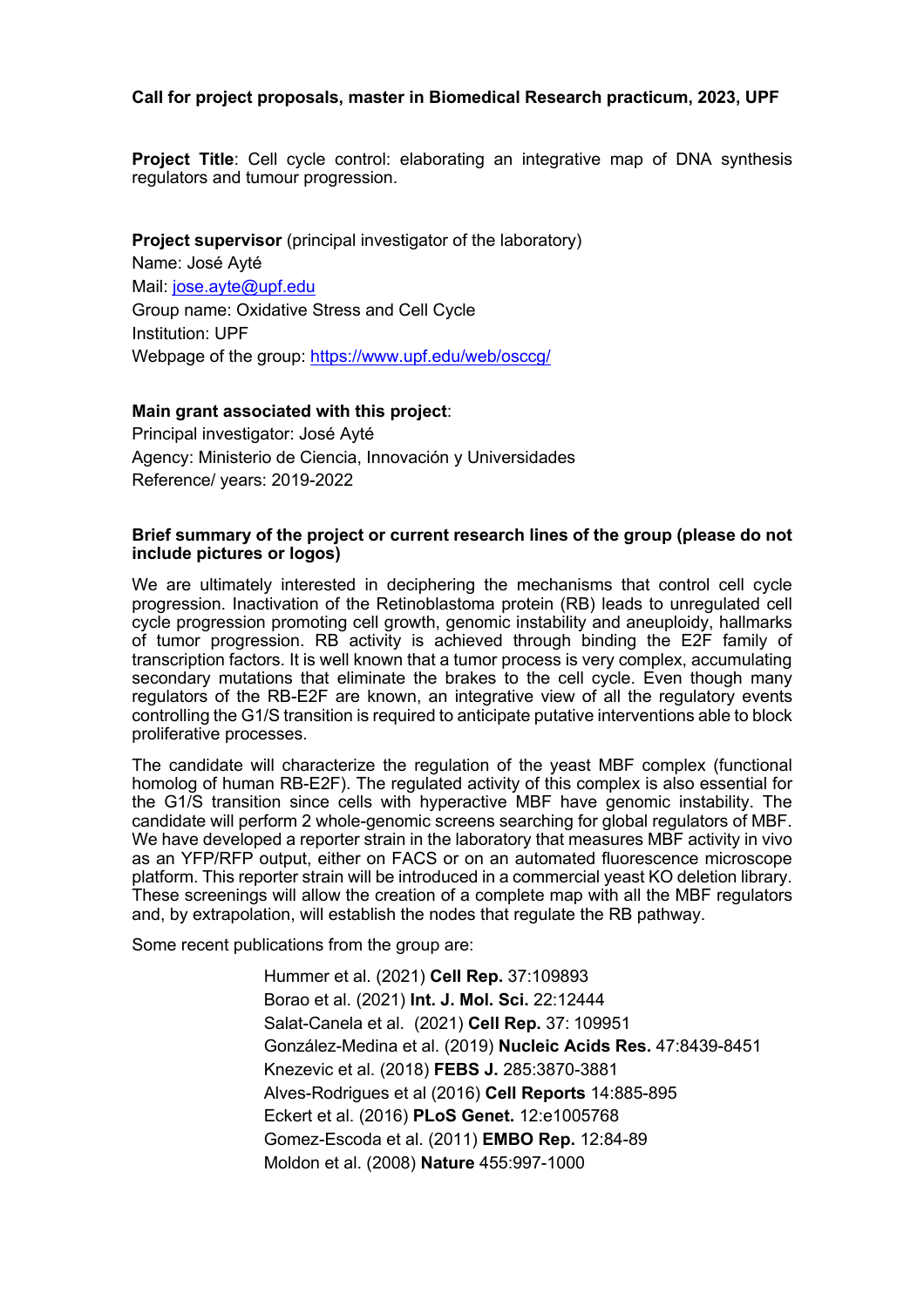**Project Title**: EPIGENETIC REGULATION OF CHROMATIN STRUCTURE AND FUNCTION: 3D CHROMATIN ORGANIZATION AND LINKER HISTONES H1

#### **Project supervisor** (principal investigator of the laboratory/group)

Name: Dr. F. Azorin eMail: ferran.azorin@irbbarcelona.org Group name: Chromatin Structure and Function Institution: IRB Barcelona and IBMB, CSIC Webpage of the group: https://www.irbbarcelona.org/es/research/chromatin-structure-andfunction#ferran-azorin

#### **Main grant associated with this project**:

Principal investigator: Dr. F. Azorin Agency: AEI Reference/ years: PGC2018-094538-B-I00 (2019-2022) and PID2021-123303NB-I00 (2022- 2026; under evaluation)

#### **Brief summary of the project or current research lines of the group (please do not include pictures or logos)**

Epigenetic mechanisms regulate chromatin structure and function and, as such, contribute to the regulation of most genomic processes from DNA transcription, replication, recombination and repair to chromosome segregation and genome integrity/stability. In addition, altered epigenetic regulation is a common trait in many disease conditions, including cancer and neurodegenerative, cardiovascular, infectious and metabolic diseases, opening the possibility for new diagnostic and therapeutic tools. Our current understanding of chromatin epigenetics mainly involves the contribution of histone core modifications and variants, as well as non-coding RNAs (ncRNAs), to the establishment and maintenance of functional chromatin states. However, this general picture is still incomplete since it is largely missing a main chromatin component: *linker histones H1*. On the other hand, despite the *hierarchical tridimensional (3D) organization of chromatin* inside the nucleus is well established, many fundamental questions remain unanswered regarding the principles and factors that govern the establishment and maintenance of 3D chromatin structure and their functional relevance. These aspects, together with the regulation of *centromeric chromatin assembly and function*, focused our recent research.

Our main recent achievements have been:

#### **1)** *Linker histones H1*

- We have identified a novel germline specific linker histone, dBigH1, and analyze its contribution to germline and early embryo development, and the regulation of gene expression (Pérez-Montero *et al.*, (2013) Dev Cell, 26: 578; Carbonell *et al.*, (2017) Cell Rep, 21: 3178; Climent-Cantó *et al.*, (2020) Nucleic Acids Res, 48: 4147; Climent-Cantó, Carbonell, Tamirisa *et al.*, (2021) Open Biol, 11; 200408). In addition, we have unveiled an unexpected compensatory mechanism that coregulates expression of germline dBigH1 and somatic dH1 during early embryo development (Carbonell, Henn et al., (2020) BioRxiv, doi: https://doi.org/10.1101/2020.03.21.001529).
- We have uncovered the essential role of somatic dH1 in the maintenance of genome stability by preventing the accumulation of deleterious RNA:DNA hybrids (R-loops) (Vujatovic et al., (2012) Nucleic Acids Res, 40: 5402; Bayona, Casas-Lamesa *et al.*, (2017) Nature Commun, 8: 283)
- We have identified multiple post-translational modifications (PTMs) of somatic dH1 (Bonet *et al.*, (2012) J Proteomics, 75: 4124). We have found that one of these PTMs (dH1K27me2) is an early step in the terrochromatin formation (Bernués et al., (2021) bioRxiv, doi: step in heterochromatin formation (Bernués *et al.*, (2021) bioRxiv, doi: https://doi.org/10.1101/2021.06.22.449135; Nucleic Acids Res, in revision))

#### **2)** *3D chromatin organization*

• We have identified a novel transcription complex, the HP1c-complex, that regulates RNApol II pausing and we have determined the 3D chromatin organization of the target genes (Font-Burgada *et al.*, (2008) Genes Dev, 22: 3007; Kessler *et al.*, (2015) Nature Commun, 6:7049; Puerto *et al.*, in preparation)

**3)** *Centromeric chromatin*

• We have uncovered the role of proteolysis in the assembly of centromeric chromatin (Moreno-Moreno *et al.*, (2019) Nucleic Acids Res, 47; 3395; Moreno-Moreno *et al.*, (2011) Curr Biol, 21: 1488; Moreno-Moreno *et al.*, (2006) Nucleic Acids Res, 34: 6247). We have identified a novel centromeric complex formed by the nuclear envelope (NE) component Barrier-to-Autointegration factor (BAF), the centromeric protein CenpC and the protein phosphatase PP4 that is essential for stability of centromeric chromatin and controls mitosis progression (Torras-Llort, Medina-Giró, Escudero-Ferruz *et al.*, (2020) Commun Biol, 3; 454).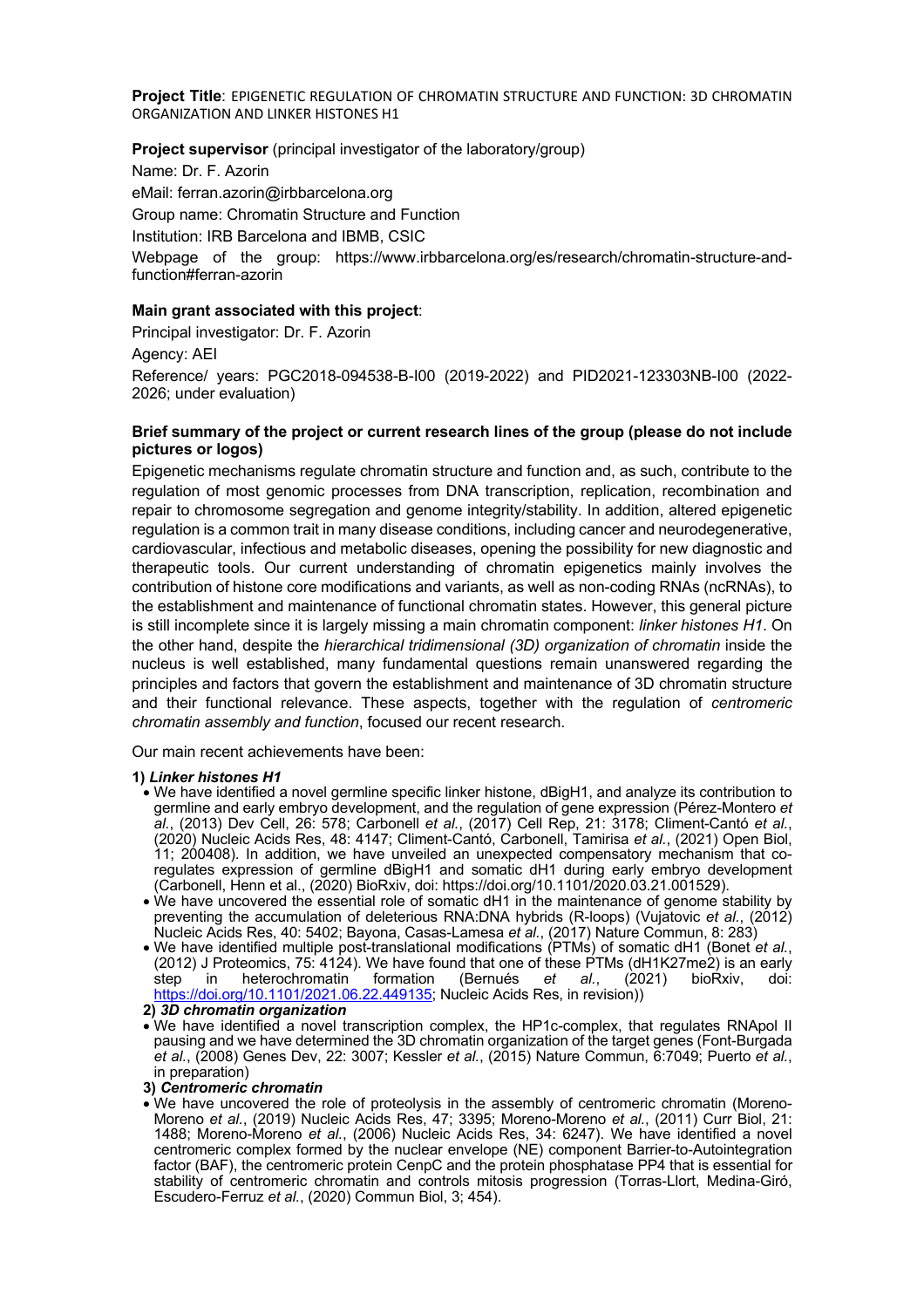#### Project Title: SARCOPENIA AND NUTRITIONAL ABNORMALITIES IN BRONCHIECTASIS PATIENTS: IMPLICATIONS IN THE CLINICS OF DIFFERENCES BETWEEN MEN AND WOMEN

Project supervisor (besides the name, title and position, please include the relevant contact information: e-mail, phone postal address, and webpage).

Dr Esther Barreiro, MD, PhD Staff physician, IMIM-Hospital del Mar Visiting professor, Universitat Pompeu Fabra URMAR, IMIM, PRBB, Dr. Aiguader, 88, 08003 Barcelona ebarreiro@imim.es Phone: 93 316 0400/0385 Web page: www.imim.es

#### **Summary of project summary or current research lines (less than 300 words).**

Non-cystic (non-CF) fibrosis bronchiectasis is a highly prevalent disease, since it represents the third chronic inflammatory disease of the airways after bronchial asthma and chronic obstructive pulmonary disease (COPD). Hypothesis and objectives: In bronchiectasis patients, systemic inflammation and nutritional abnormalities are relevant manifestations, which may also affect the muscle compartment. Hence, we hypothesized that the function of the respiratory and both upper and lower limb muscles may be altered in patients with bronchiectasis. The level of respiratory and limb muscle dysfunction may be associated with the degree of the patients' systemic manifestations, namely the nutritional abnormalities and systemic inflammation levels. Differences in the target parameters may exist between female and male patients. Hereafter, we further hypothesized that nutritional abnormalities, muscle dysfunction/sarcopenia, and systemic inflammation would be more severe in female than in male patients. Methods: A total of N=150 adult patients, men and women, with non-CF bronchiectasis and 20 control subjects (lung function and normal body composition) will be recruited from the outpatient Bronchiectasis Clinical Unit of the Pulmonology Department at Hospital del Mar (Barcelona). In addition, patients will have a wide-range body composition, which will allow stratification according to alterations in their nutritional status, muscle mass and function loss. In patients and control subjects, the following parameters will be determined: clinical evaluation and nutritional status, lung function, respiratory and peripheral muscle function (upper and lower limbs), and exercise capacity. In a subgroup of patients (N=20) and controls (N=10) the vastus lateralis quadriceps will be sampled. Inflammatory and nutritional parameters and damage (troponin I) will be analyzed in blood from all patients and controls, and levels of proteolysis, autophagy, apoptosis, muscle damage and regeneration, oxidative stress, cytokines, endoplasmic reticulum stress, and signaling (NF-kB and FoxO1/3 pathways), will be quantified in muscle specimens using diverse laboratory techniques. Using the corresponding statistical methods, all clinical, physiological, and biological variables and their potential relationships will be analyzed in specific stratified groups of patients. Differences between female and male patients will also be assessed.

Barcelona, January 28th 2022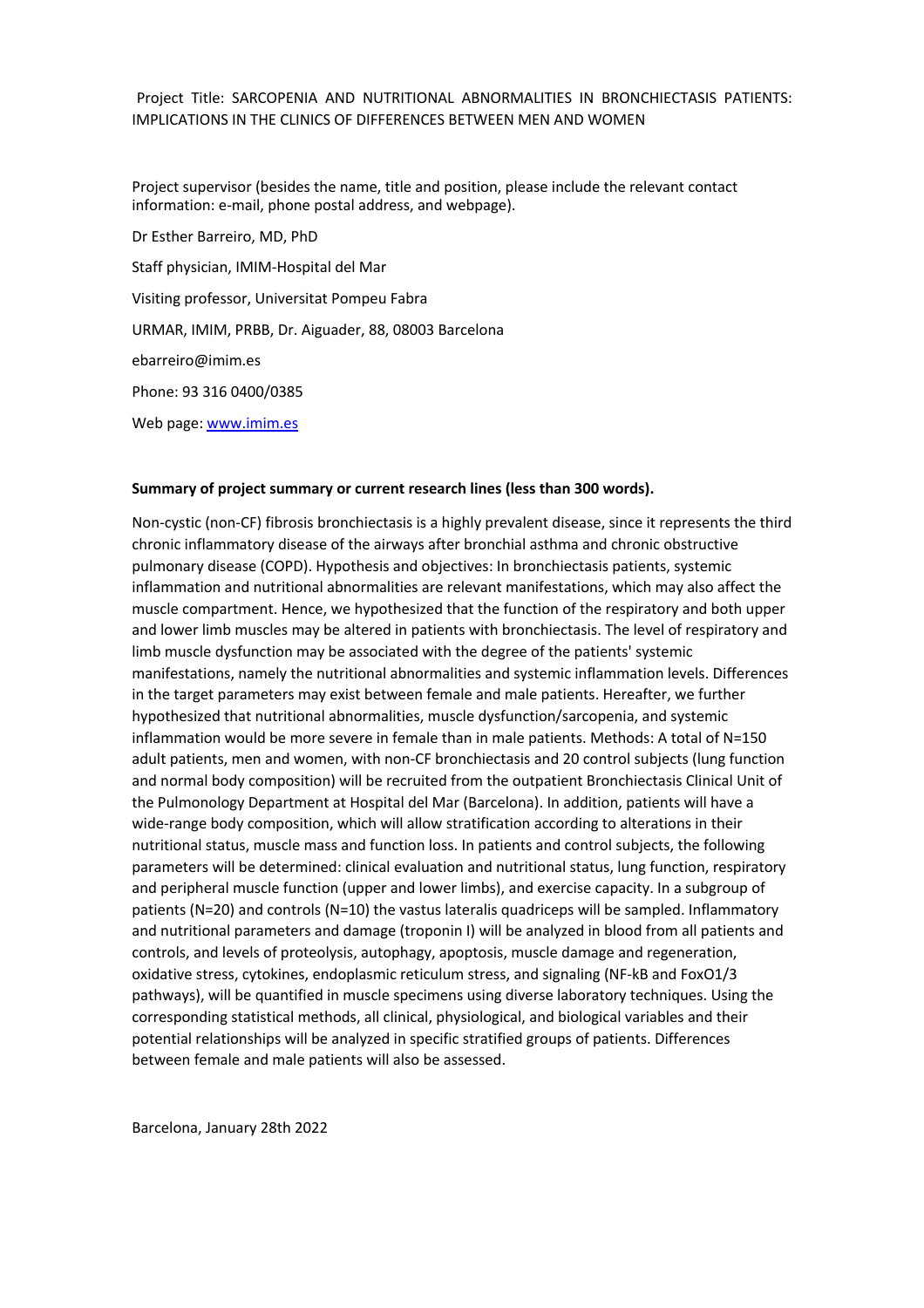**Project Title:** Epigenetic and metabolic functions of histone variants

**Project supervisor** (principal investigator of the laboratory/group) Name: Marcus Buschbeck eMail: mbuschbeck@carrerasresearch.org Group name: Chromatin, metabolism and cell fate Institution: Josep Carreras Leukaemia Research Institute (IJC) Webpage of the group: https://www.carrerasresearch.org/en/Chromatin\_Metabolism\_and\_Cell\_Fate

### **Main grant associated with this project**:

Principal investigator: Marcus Buschbeck Agency: La Marató de TV3 Reference/ years: 257C/2019

### **Brief summary of the project or current research lines of the group (please do not include pictures or logos)**

The modular building block of chromatin structure is the nucleosome that contains a core of histone proteins. Histone variants replace replication-coupled canonical histones and thus endow local chromatin environments with unique properties. The histone variants macroH2A are unique in having a tripartite structure consisting of a N-terminal histonefold, an intrinsically unstructured linker domain and a C-terminal macro domain (see Figure below). Recently, we have made two major discoveries. First, macroH2A proteins have a major role in the nuclear organization mediated by the linker domain (Douet et al., 2017, JCS; Kozlowski, Corujo et al., 2018, EMBO Rep). Second, by directly binding metabolites and metabolic effector proteins through their macrodomain, they impact on the metabolic regulation (discussed in Hurtado-Bagès, 2020, Mol Metab). The challenge for us now is to understand how these molecular functions mediate cellular functions in cancer, differentiation and somatic cell reprogramming (discussed in Buschbeck and Hake, 2017, Nature Reviews MCB). On the molecular level, we are interested to understand how direct metabolite binding affects the function of macroH2A in 3D chromatin architecture.

Other projects in the lab focus on chromatin regulators as potential drug targets in blood cancers.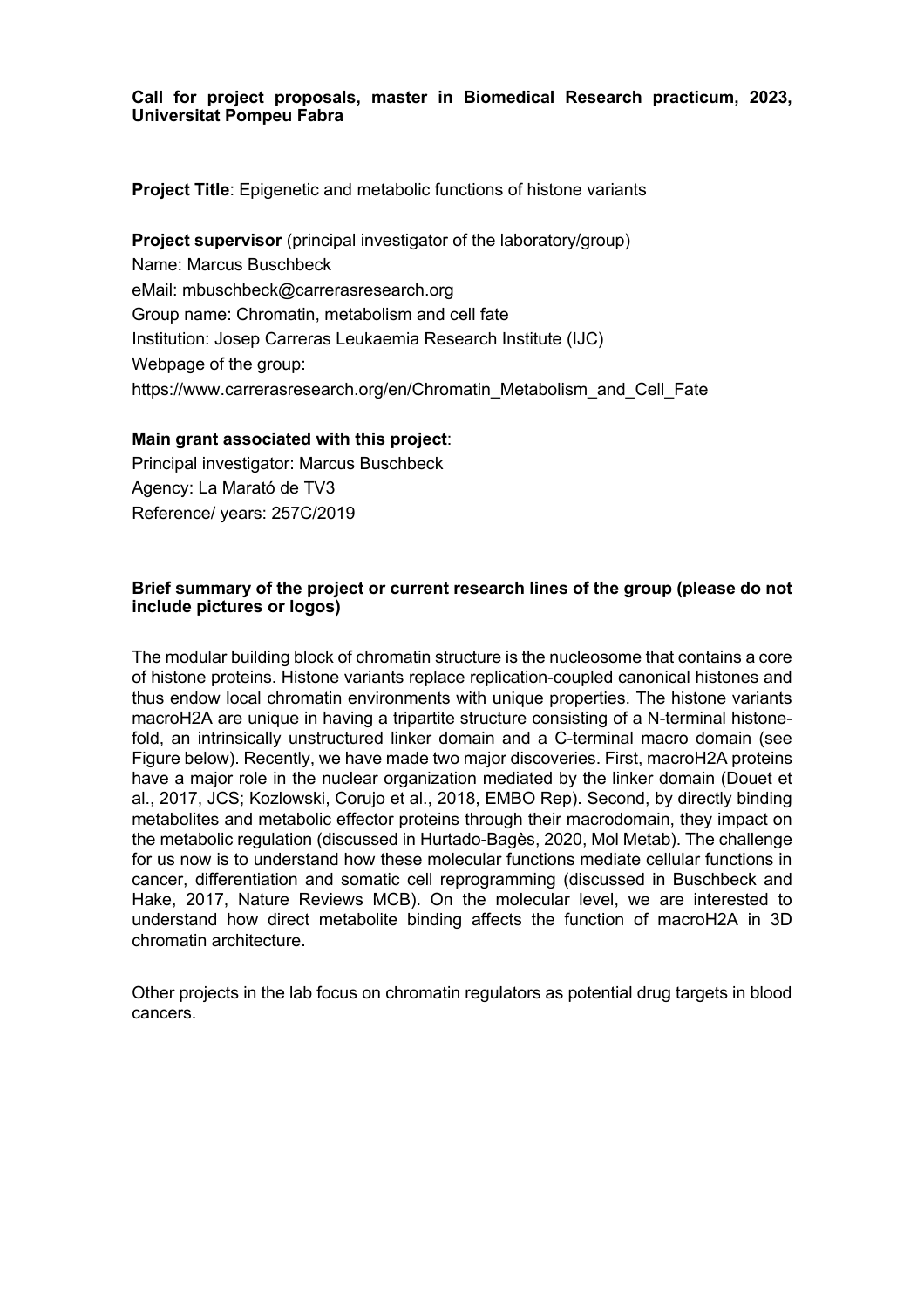**Project Title**: **Understanding the involvement of hippocampal circuits in higherorder conditioning**

**Project supervisor** (principal investigator of the laboratory/group) Name: **Arnau Busquets Garcia** eMail: **abusquets@imim.es** Group name: Institution: **Institut Hospital del Mar d'Investigacións Mèdiques** Webpage of the group: **https://www.imim.cat/programesrecerca/neurociencies/en\_mecanismes\_cellulars .html**

**Main grant associated with this project**: Principal investigator: **Arnau Busquets Garcia** Agency: **ERC Starting Grant** Reference/ years: **Highmemory project (Ref. 948217, 2021-2026)**

#### **Brief summary of the project or current research lines of the group (please do not include pictures or logos)**

Animals and humans adapt to changes in the environment encoding and storing previous experiences. Although associative learning involving a reinforcer has been the major focus in the field of cognition, other forms of learning are gaining popularity as they are likely to be both more significant and frequent in human daily choices. Indeed, associations between non-reinforcing stimuli represent the most evolutionarily advanced way to increase the chances of predicting future events and adapting an individuals' behaviour. Animals are also able to utilise these higher-order conditioning processes, but more research is needed to understand how the brain encode and store these complex cognitive processes.

This Master project will be performed in the general frame of the HighMemory project, which is investigating hippocampo-cortical circuits in higher-order conditioning processes in mouse models. These processes explain why individuals are very often repulsed or attracted by stimuli (people, places, sounds), which have no intrinsic repellent or appealing value and have never been explicitly paired with negative or positive outcomes. A possible explanation for these "ungrounded" aversions or repulsions is that these stimuli have been incidentally associated with other directly reinforced cues. This is called higher-order conditioning or mediated learning (ML). Importantly, these behavioural processes involve the hippocampus, are characterised by defined and accessible phases and involve several brain regions, making them perfect models for studying tight behaviour regulation by hippocampo-cortical projections. By using genetic (viral and chemogenetic techniques), Ca2+ imaging, and mouse behavioural (sensory preconditioning) approaches, the aim of the HighMemory project is at dissecting and characterizing, at the macro- (brain regions), meso- (cell sub-types), and micro-scales (activity changes), the causal involvement of hippocampo-cortical projections in higher-order cognitive processes.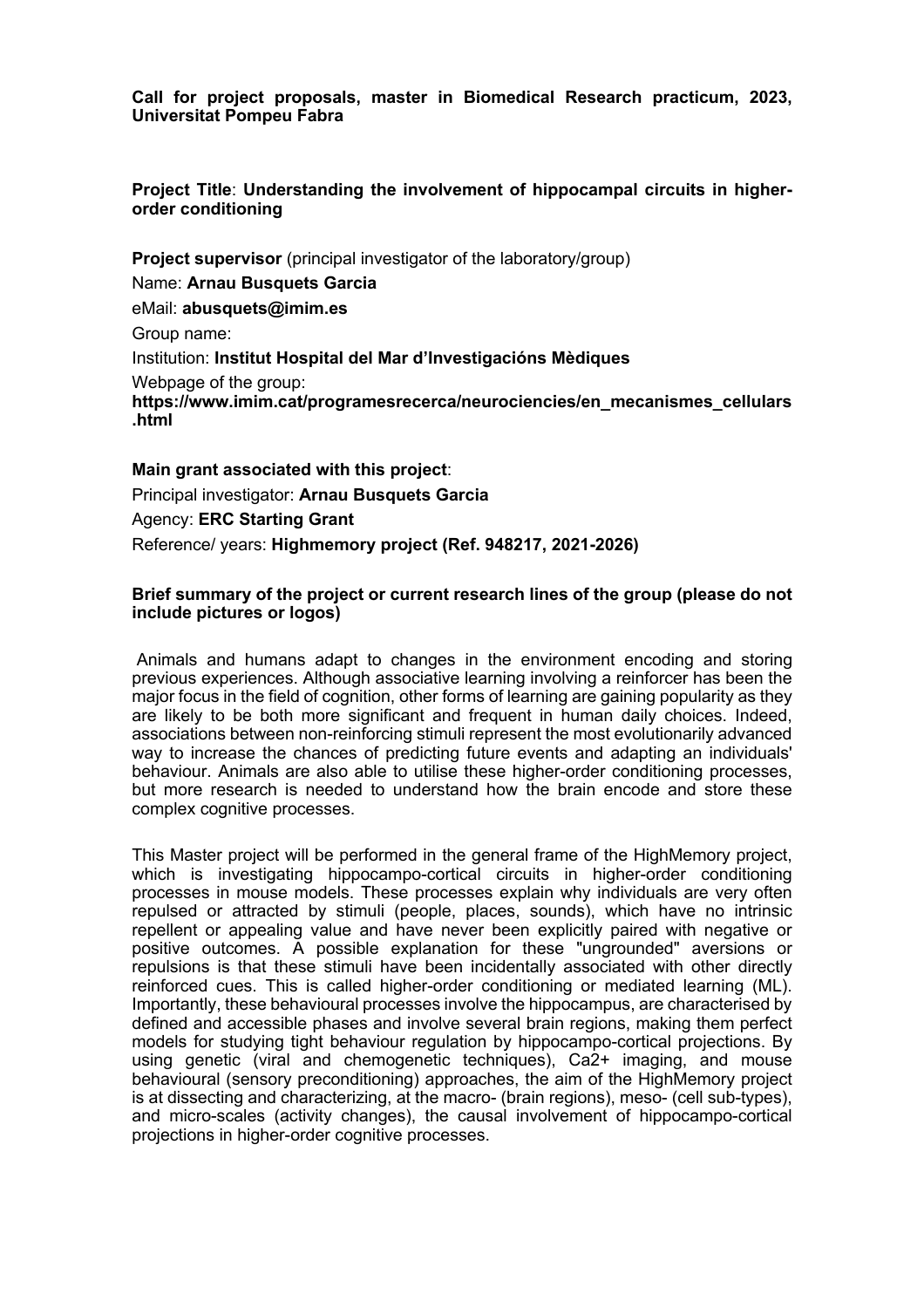## **Call for project proposals, master in Biomedical Research practicum, 2023, UPF**

**Project Title**: Epigenetic regulation of gene expression in malaria parasites

**Project supervisor** (principal investigator of the laboratory/group) Name: Alfred Cortés, ICREA Research Professor eMail: alfred.cortes@isglobal.org Group name: Malaria Epigenetics Lab Institution: Barcelona Institute for Global Health (ISGlobal) Webpage of the group: https://cortesmalarialab.wordpress.com/; http://www.icrea.cat/Web/ScientificStaff/Alfred-Cortes-Closas-375

## **Main grant associated with this project**:

Principal investigator: Dissecting the initial molecular events that trigger sexual conversion and transmission in malaria parasites

Agency: La Caixa Health Research

Reference/ years: HR18-00267 (2019-2022, no cost extension until 2023).

### **Brief summary of the project or current research lines of the group**

**The team.** Our team investigates transcriptional processes, including chromatin-based epigenetic regulation, in the malaria parasite *Plasmodium falciparum*. We study the transcriptional changes underlying parasite adaptation to the conditions of their environment, with a special focus on the genes that regulate sexual conversion, the heatshock response and solute permeability.

**The project.** The transmission of malaria from one human host to another occurs via mosquito vectors. In the human blood, the majority of parasites multiply asexually, but the only forms that can infect a mosquito are the sexual forms termed gametocytes. Hence, the conversion of some asexually-growing parasites into sexual gametocytes is essential for malaria transmission. Some important regulators of sexual conversion, which involves a transcriptional switch, were recently identified by us and by others, including the master regulator PfAP2-G, its upstream regulator GDV1 and an antisense long non-coding RNA. In this project we investigate the role of heterochromatin in controlling the expression of these regulators, with the aim of identifying the initial molecular event that controls sexual conversion.

*Techniques.* For our research we routinely use *P. falciparum* cultures, transcriptional analysis (RT-qPCR, RNA-seq and microarrays), chromatin immunoprecipitation (ChIPqPCR and ChIP-seq), flow cytometry and genome editing with the CRISPR/Cas9 system.

#### *Main recent publications from the team:*

E. Tintó-Font, L. Michel-Todó, T.J. Russell, N. Casas-Vila, D.J. Conway, Z. Bozdech, M. Llinás & A. Cortés, 2021, "A heat-shock response regulated by the PfAP2-HS transcription factor protects human malaria parasites from febrile temperatures", *Nature Microbiology* 6:1163-74.

H.P. Portugaliza, S. Miyazaki, F.J. Geurten, C. Pell, A. Rosanas-Urgell, C.J. Janse & A. Cortés, 2020, "Artemisinin exposure at the ring or trophozoite stage impacts *Plasmodium falciparum* sexual conversion differently", *eLife* 9:e60058.

O. Llorà-Batlle, L. Michel-Todó, K. Witmer, H. Toda, C. Fernández-Becerra, J. Baum & A. Cortés, 2020, "Conditional expression of PfAP2-G for controlled massive sexual conversion in *Plasmodium falciparum*", *Science Advances* 6:eaaz5057.

Bancells C, Llorà-Batlle O, Poran A, Nötzel C, Rovira-Graells N, Elemento O, Kafsack BFC & Cortés A, 2019, "Revisiting the initial steps of sexual development in the malaria parasite *Plasmodium falciparum*", *Nature Microbiology* 4:144-154.

Kafsack, B.F.C., Rovira-Graells, N., Clark, T.G., Bancells, C., Crowley, V.M., Campino, S.G., Williams, A.E., Drought, L.G., Kwiatkowski, D.P., Baker, D.A., Cortés, A. & Llinás, M., 2014, "A transcriptional switch underlies commitment to sexual development in malaria parasites", *Nature* 507:248-52.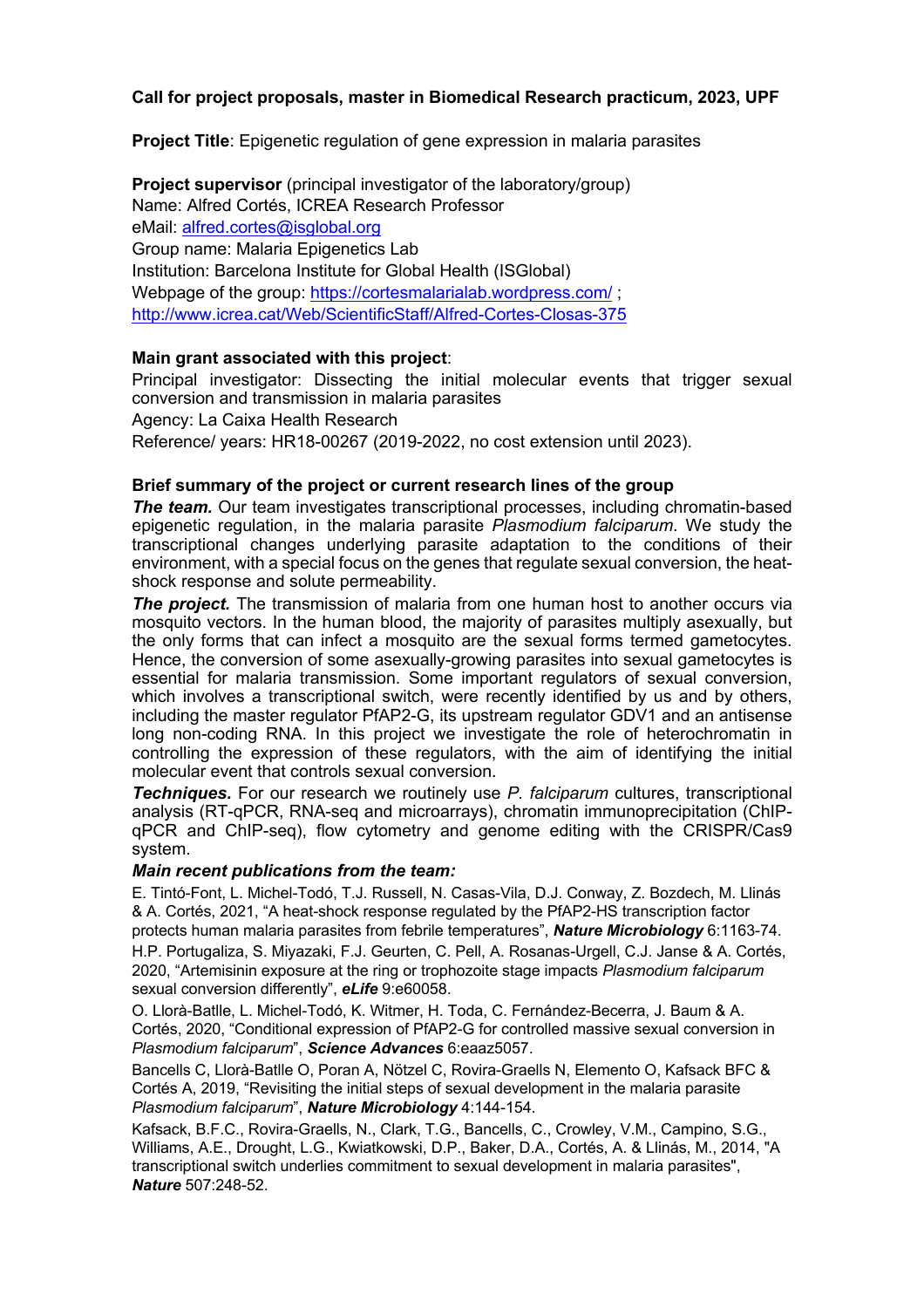## **Call for project proposals, master in Biomedical Research practicum, 2023, UPF**

## **Project Title**:

Genome editing by CRISPR to mimic human mutations in *Caenorhabditis elegans* 

| <b>Project supervisor</b> (principal investigator of the laboratory) |                                                   |  |
|----------------------------------------------------------------------|---------------------------------------------------|--|
| Name:                                                                | Julián Cerón Madrigal                             |  |
| Mail:                                                                | jceron@idibell.cat                                |  |
| Group name:                                                          | Modeling human diseases in C. elegans             |  |
| Institution:                                                         | Bellvitge Biomedical Research Institute (IDIBELL) |  |

Webpage of the group: www.ceronlab.com and www.idibell.cat Twitter: @ceronlab

### **Main grant associated with this project**:

Principal investigator: Julián Cerón Madrigal Agency: Ministerio de Ciencia e Innovación Reference/ years: *DEVELOPMENT OF CRISPR-CAS TECHNOLOGIES IN C. elegans TO INVESTIGATE HUMAN PATHOGENIC MUTATIONS AND OTHER GENE VARIANTS, AND TO CREATE RARE DISEASE MODELS.* PID2020-114986RB-I00. From 2021 to 2024

#### **Brief summary of the project or current research lines of the group (please do not include pictures or logos)**

Our lab uses the powerful genetic model *C. elegans* to investigate human diseases: rare diseases (*Kukhtar et al, 2020*) or cancer (*Serrat et al, 2019*). We have broad expertise in CRISPR technologies that are being applied to model human diseases (ex. by introducing human mutations in *C. elegans*). Moreover, we have an active research line on optimizing CRISPR genome editing by creating methodologies or by using distinct Cas9 enzymes (*Vicencio et al, 2019; 2021*). Thus, a Master's research project in our lab would include molecular biology, CRISPR, and genetics training. The student will participate in any ongoing projects focused on modeling genetic diseases in *C. elegans* with the chance to explore innovative CRISPR methods.

#### **Recent publications:**

Mimicking of splicing-related retinitis pigmentosa mutations in C. elegans allow drug screens and identification of disease modifiers. Kukhtar D, et al. *Human Molecular Genetics* 2020 doi: 10.1093/hmg/ddz315.

CRISPR editing of *sftb-1*/SF3B1 in Caenorhabditis elegans allows the identification of synthetic interactions with cancer-related mutations and the chemical inhibition of splicing. Serrat X et al,

*PLoS Genetics.* 2019 Oct 21;15(10):e1008464. doi: 10.1371/journal.pgen.1008464

Efficient Generation of Endogenous Fluorescent Reporters by Nested CRISPR in Caenorhabditis elegans. Vicencio J et al. *Genetics.* 2019 Apr;211(4):1143-1154. doi: 10.1534/genetics.119.301965

Genome editing in animals with minimal PAM CRISPR-Cas9 enzymes. Vicencio et al, BioRxiv 2021.06.06.447255; https://doi.org/10.1101/2021.06.06.447255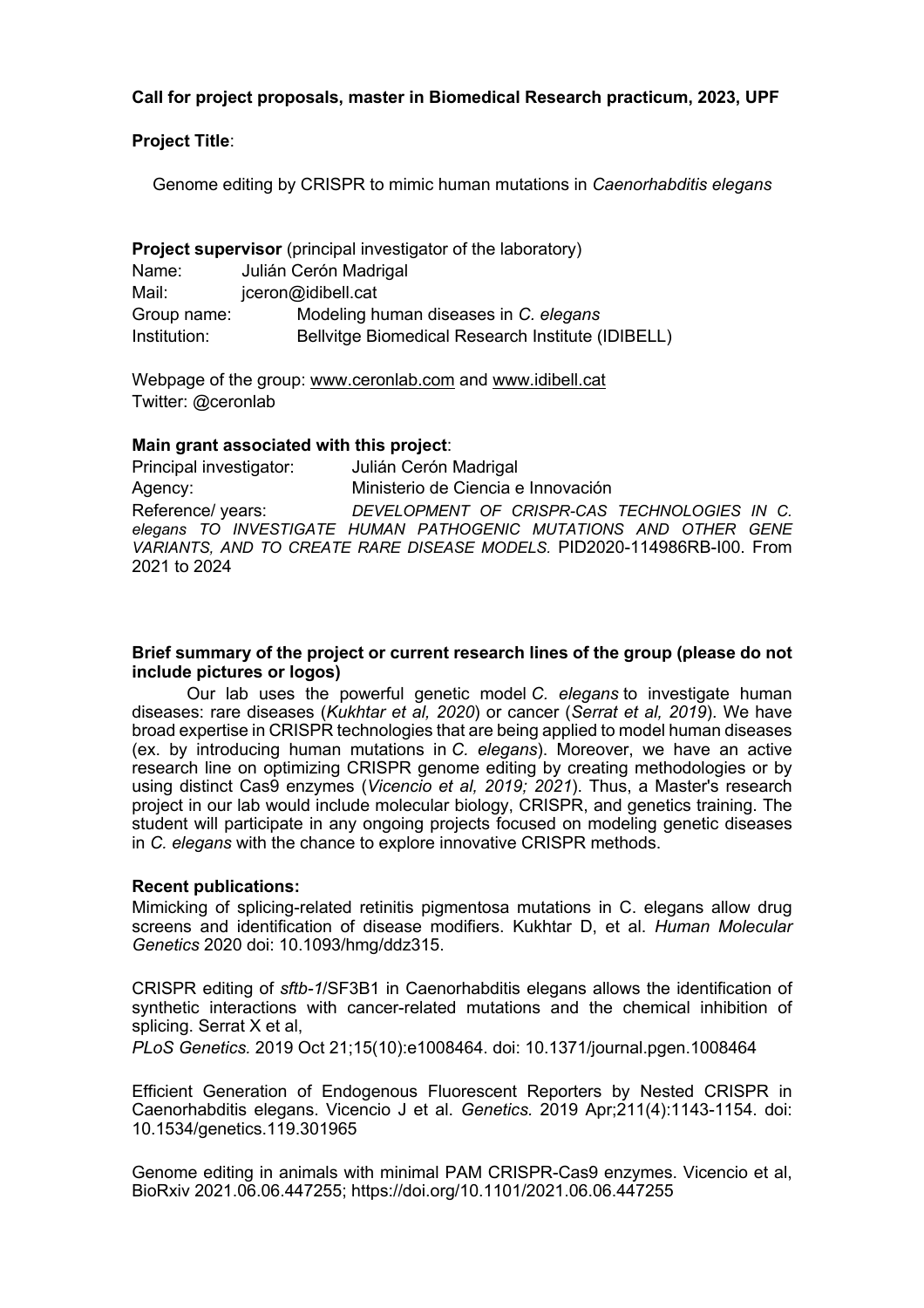**Project Title**: Understanding stress adaptation

### **Project supervisor**

Name: Eulàlia de Nadal Mail: eulalia.nadal@irbbarcelona.org; eulalia.nadal@upf.edu Group name: Cell Signaling Group Institution: IRB Barcelona Webpage of the group: https://www.irbbarcelona.org/en/research/cell-signaling

### **Main grant associated with this project**:

Principal investigator: Eulàlia de Nadal

Agency: Spanish Government

Reference/ years: Dissecting Stress Adaptation Across Eukaryotes (PGC2018-094136- B-I00). Ministerio de Ciencia, Innovación y Universidades. 2018-2021

#### **Brief summary of the project or current research lines of the group (please do not include pictures or logos)**

We aim to unravel how cells detect and respond to environmental changes. We focus our studies on the characterisation of stress signal transduction pathways, especially those regulated by MAP kinases of the Hog1/p38 family, also known as the stressactivated MAP kinases (SAPKs). Proper adaptation to stress involves the modulation of several basic aspects of cell biology, among them the cell cycle and gene expression. Using *S. cerevisiae* budding yeast as a model organism, as well as higher eukaryotic cells, we are dissecting the molecular mechanisms underlying cell response to changes in the extracellular environment and characterising the adaptive responses required for cell survival. Based on our knowledge of signal transduction and using synthetic biology, we also seek to modify cell behaviour to reprogram cell response to specific inputs/stimuli.

## *Research lines:*

- SAPK signalling: Using quantitative data in single cells and mathematical modelling, together with mutational analyses, we study the basic signalling properties of stressresponsive MAP pathways and how to alter them.

- SAPK targets: Using proteomics, biochemistry and genetics, our main goal is to identify new targets for SAPKs and thus widen our understanding of cellular adaptation to stress. This information is expected to facilitate the characterisation of the bases of adaptation in eukaryotes.

- Cell cycle control: SAPKs act in several phases of the cell cycle to allow prompt response to extracellular stimuli and the maintenance of cell integrity. We are uncovering the mechanisms by which Hog1 and p38 SAPKs regulate the cell cycle.

- Regulation of mRNA biogenesis: SAPKs control critical steps of mRNA biogenesis and are thus key regulators of stress-responsive gene expression. Our main aim is to determine the contribution of multiple factors to overall gene expression in response to stress. We are also using genome-wide CRISPR screening to identify essential genes for stress adaptation.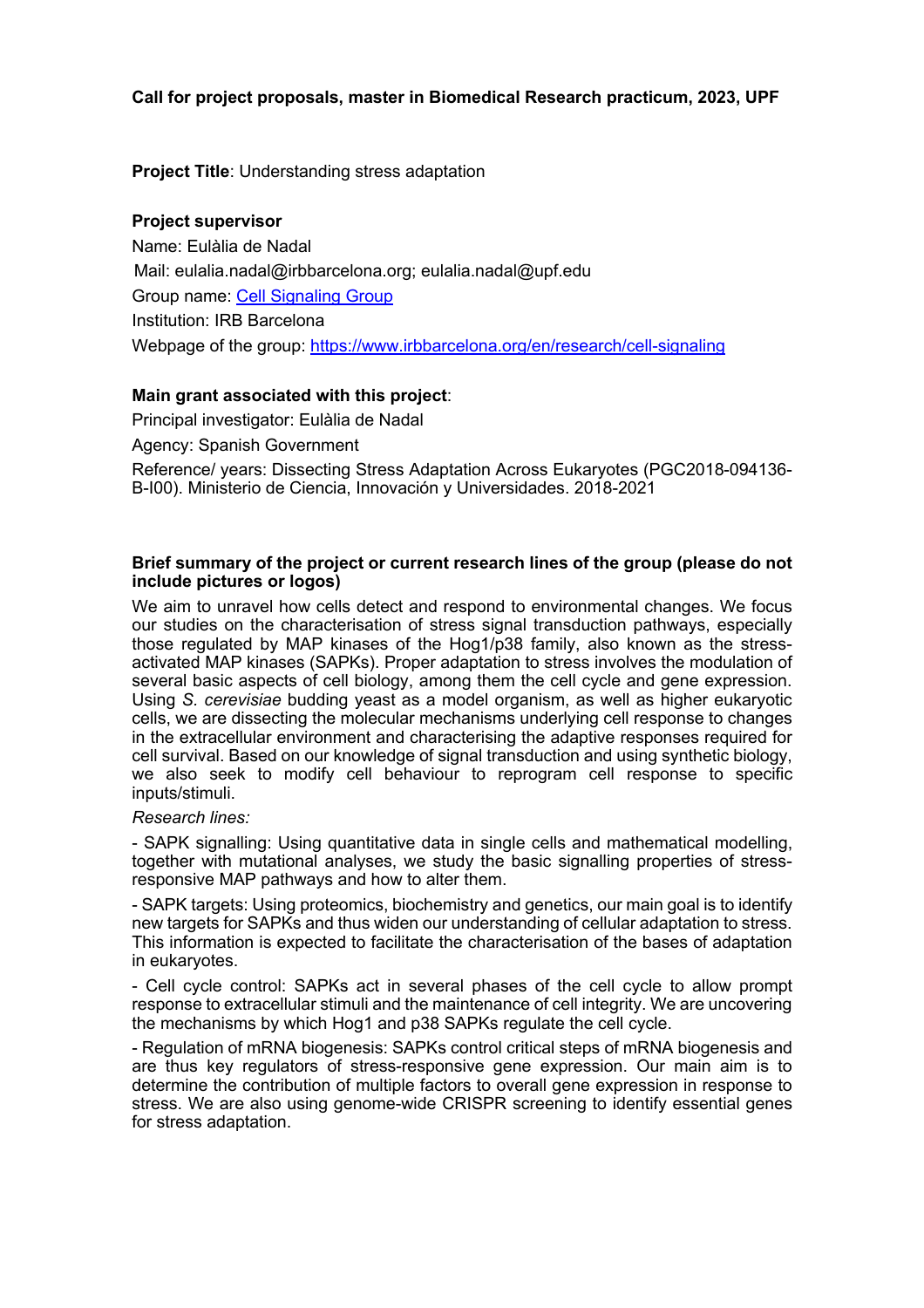**Project Title**: Examining underlying mechanisms of the efficacy of multimodal interventions on life style factors in subjects at risk of dementia: a metabolomics approach to evaluate the gut brain axis

**Project supervisor** (principal investigator of the laboratory/group) Name: Rafael de la Torre, PharmD, PhD, rtorre@imim.es and Nieves Pizarro, BsC, PhD, npizarro@imim.es Webpage of the group: https://www.imim.cat/programesrecerca/neurociencies/grfh/labrafa/ Institution: Hospital del Mar Medical Research Institute (IMIM), Dr Aiguader 88, 08003 Barcelona Group name: Integrated Pharmacology and Systems Neurosciences

## **Main grant associated with this project**:

Principal investigator: Rafael de la Torre Agency: Alzheimer's Association Reference/ years: 2020-2023

## **Brief summary of the project or current research lines of the group (please do not include pictures or logos)**

Subjects exhibiting subjective cognitive decline (SCD) and carriers of the APOE4 allele, are at an increased risk for mild cognitive impairment and dementia. Given the delay between risk exposure and disease onset, SCD individuals are increasingly considered a good target population for cost-effective lifestyle-based Alzheimer's disease prevention trials.

The PENSA study is a randomized, double-blind, controlled clinical trial that aims to evaluate the efficacy of a personalized multimodal intervention in lifestyle (diet counseling, physical activity, cognitive training, and social engagement) combined with the use of epigallocatechin gallate (EGCG) over 12 months, in slowing down cognitive decline and improving brain connectivity.

The master degree practicum will explore the underlying mechanisms that may explain improvements or deceleration in cognitive decline in SCD subjects participating in a multimodal intervention targeting life style habits. Several pathways linking the gut-brain axis will be examined (i.e. kynurenine pathway, short chain fatty acids, TMAO) following a metabolomics analysis approach.

Two biological matrices will be explored: oral fluid (saliva) and feces. Data will be correlated with plasma analysis and cognitive performance of subjects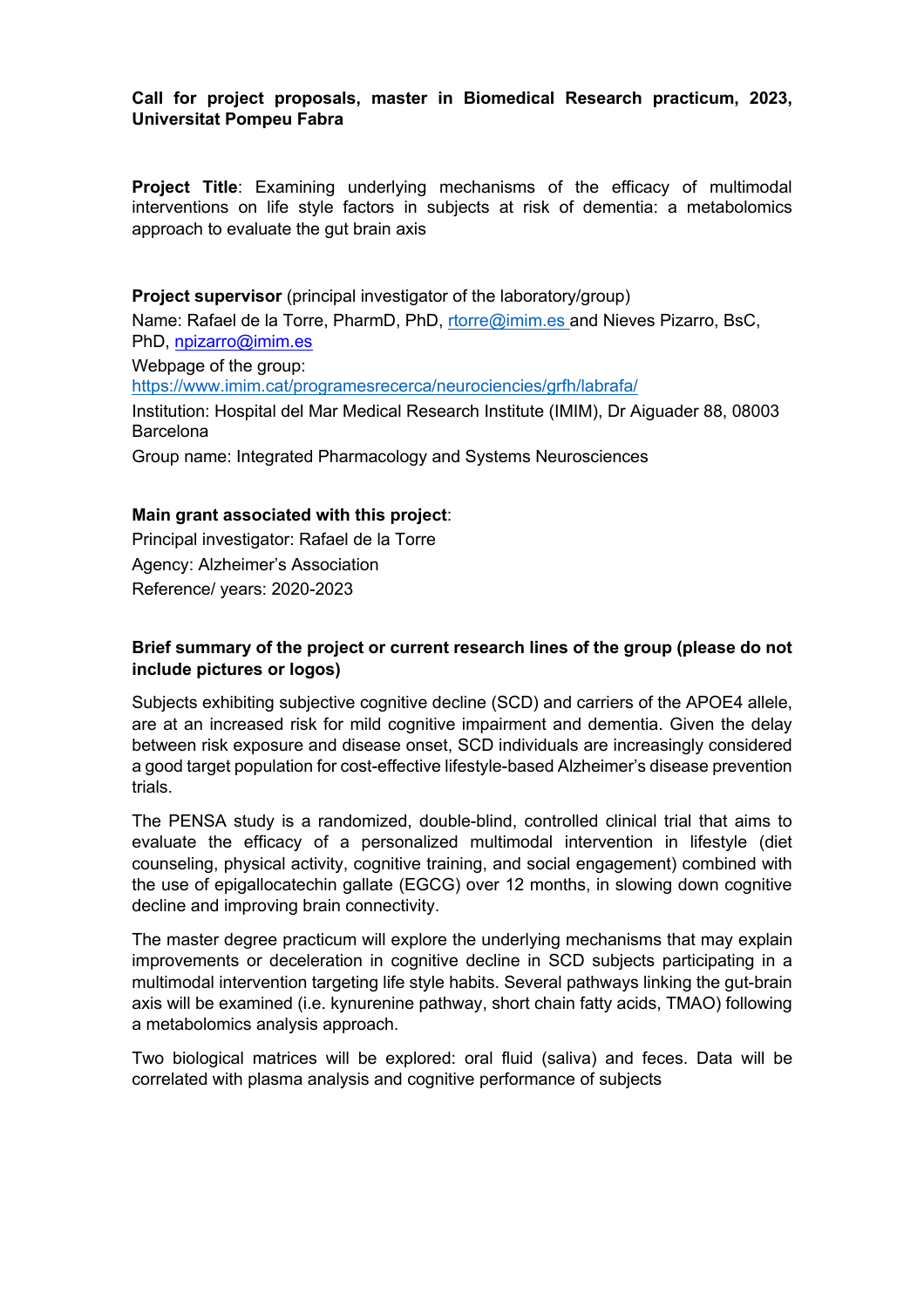**Project Title**: Synthetic Biology of Enzymatic Flagellins for Biotechnology and Biomedicine.

#### **Project supervisor** (principal investigator of the laboratory/group)

Name: Ulrich Eckhard eMail: ulrich.eckhard@ibmb.csic.es

#### **Group name: Structural Biotechnology and Proteolysis Lab**

Institution: Department of Structural Biology, Institute of Molecular Biology of Barcelona (IBMB-CSIC), Parc Científic de Barcelona, Carrer de Baldiri Reixac, 15, 08028 Barcelona.

Webpage of the group: https://www.ibmb.csic.es/en/department-of-structural-biologydsb/structural-biotechnology-lab-ulrich-eckhard/ and https://www.ibmb.csic.es/en/department-of-structural-biology-dsb/proteolysis-lab/

#### **Main grant associated with this project**:

Principal investigator: Ulrich Eckhard Agency: Ministerio de Ciencia e Innovación Reference/ years: RYC2020-029773-I (2022-2025)

#### **Synthetic Biology of Enzymatic Flagellins for Biotechnology and Biomedicine.**

We are looking for motivated students for practical work, internships, and master thesis research projects, to work with us on the development of biotechnological and biological applications based on proteolytic flagellins, a recently discovered flagellin protein family with enzymatic activity. Depending on project status, potential work packages may include: molecular cloning, gene editing, recombinant protein expression and purification, biochemical and structural characterization, functional assays, microbial imaging, structural modelling and structure-function analysis, all under the guidance and supervision of an experienced researcher in the lab. Importantly, the lab has a strong commitment to train and mentor students, and to help them take their next steps in their academic and scientific career.

**About the lab:** We are a research team focusing on the biological impact of enzymatically active flagella, and the possibility to alter their biochemical properties for biotechnological and biomedical applications. We are located at the *Parc Científic de Barcelona*, one of the main life science research hubs in Spain, which hosts not only over 90 companies, but also major research institutes such as the Institute for Research and Biomedicine (IRB), the Institute of BioEngineering of Catalonia (IBEC), and also our institute, the IBMB-CSIC. As part of the Structural Biology Department, we are in close contact with multiple high-profile research teams and have access to state-of-the-art research equipment and facilities, such as the Automated Crystallography Platform for robot-assisted protein crystallization and imaging, and have readily access to the various European Synchrotrons, including ESRF in Grenoble (France), Diamond Light Source in Didcot (UK), or ALBA in Cerdanyola del Vallès. Additionally, as the lab is embedded within the highly collaborative Proteolysis Lab of Prof. Xavier Gomis-Rüth, we fully profit of a well-established and a highly productive research environment.

**Candidate specifications:** Motivated candidates with a keen interest in Molecular Biology, Microbiology, Biochemistry, Biotechnology, and Biomedicine are encouraged to send their CV directly to Ulrich Eckhard (ulrich.eckhard@ibmb.csic.es). Fluency in English, team spirit, and good communication skills are expected.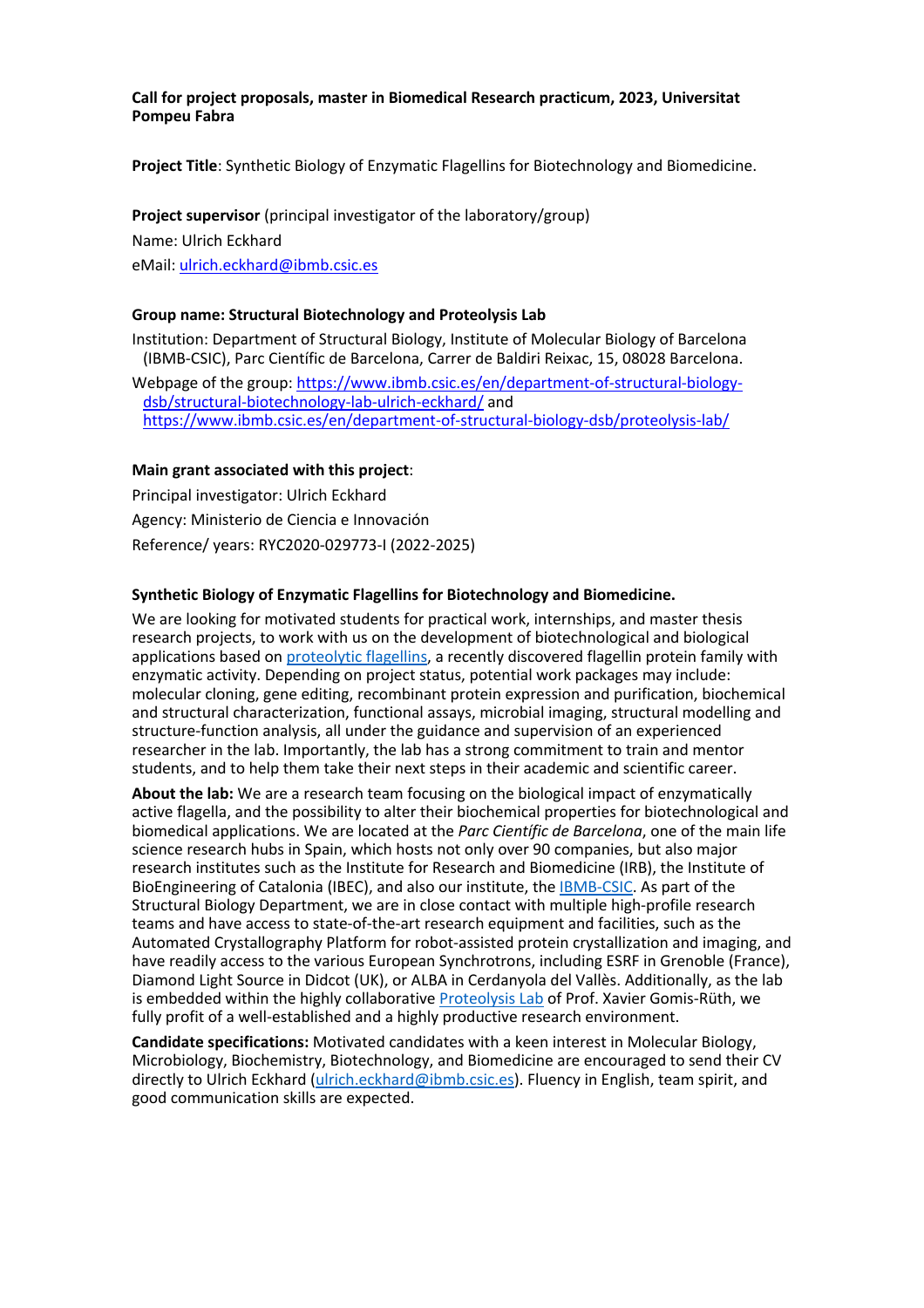**Project Title**: Nanotools for super resolution microscopy of the machinery controlling cell growth

## **Project supervisor** (principal investigator of the laboratory/group)

Name: Oriol Gallego eMail: oriol.gallego@upf.edu Group name: Live-cell structural biology Institution: UPF Webpage of the group: www.gallegolab.org

### **Main grant associated with this project**:

Principal investigator: Oriol Gallego Agency: Human Frontiers Science Program Reference/ years: RGP0017, 2020-2022

## **Brief summary of the project or current research lines of the group (please do not include pictures or logos)**

Understanding the molecular mechanisms that drive life (and those that lead to death) requires structural characterization of the protein machinery sustaining the biology of the cell, both in a healthy and in a pathological situation. However, the degree of knowledge acquired to improve human health will be determined not only by the precision of the experimental measurements but also by their proximity to a physiological context. This project aims to develop intracellular nanotools to undertake future investigations relevant for biomedicine and to implement structural biology in living cells.

Our group develops advanced methods of fluorescence microscopy that allow the study of macromolecular complexes directly in living cells. For instance, these methods can quantify protein-protein interactions and reconstruct the 3D architecture of protein complexes. We apply this new technology to study the molecular basis that control cell growth. The aim of the project is to develop new genetically-encoded nanotools to boost the power of quantitative fluorescence microscopy. In collaboration with the group of Alex De Marco, at the Monash University (Australia), we will also asses the implementation of these new nanotools in cryo-electron microscopy. During the progression of the project the student will acquire a strong expertise in gene editing tools, advanced light microscopy, image analysis and proteomics. Depending on the student's skills and interest, the project could also involve *in silico* integration of acquired data to model 3D structures of large protein complexes controlling exocytosis.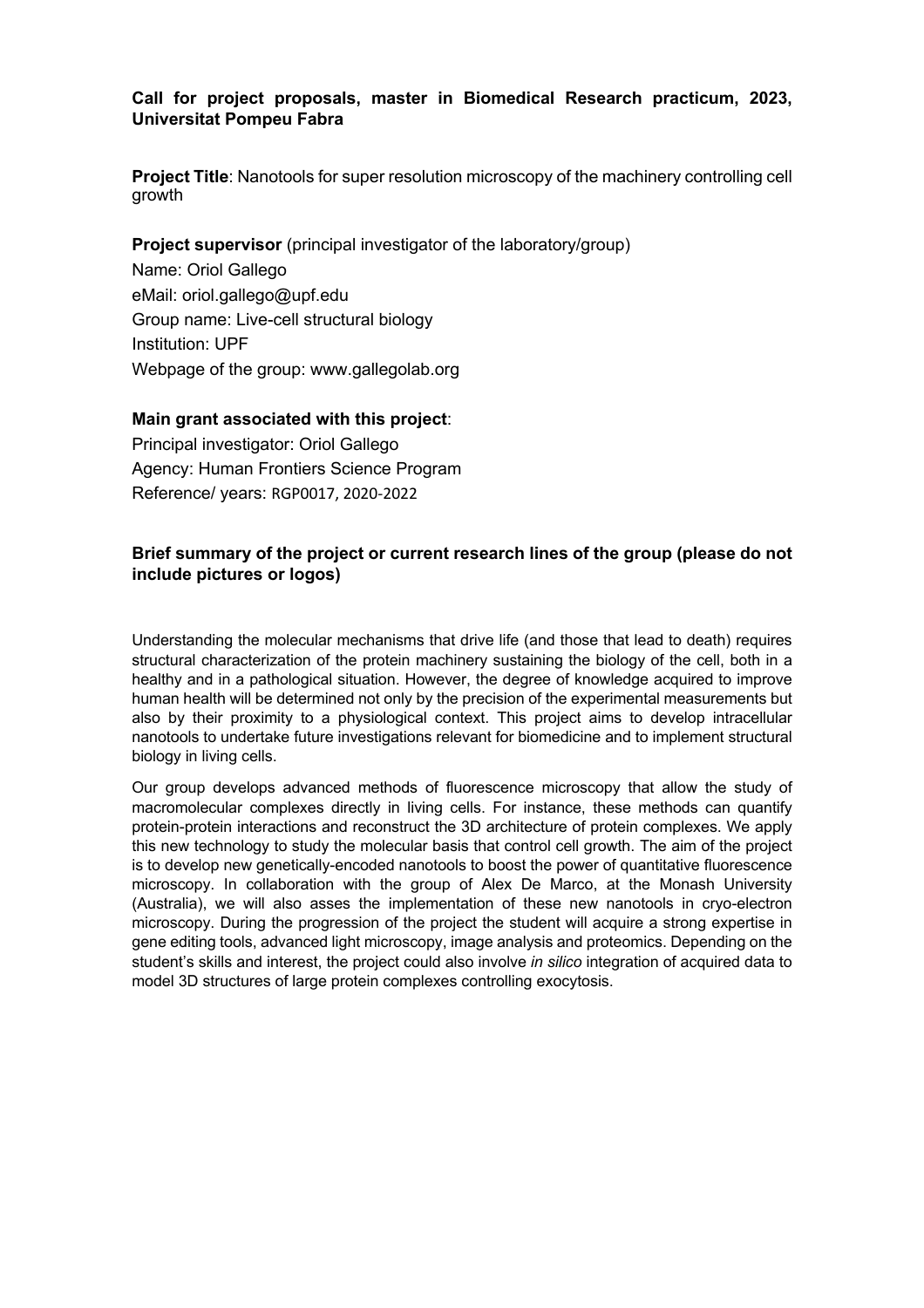**Project Title:** Strategies to restore or replace insulin production in diabetes.

**Project supervisor** (principal investigator of the laboratory/group) Name: Rosa Gasa eMail: rgasa@clinic.cat Group name: Translational research in diabetes, lipids and obesity Institution: IDIBAPS Webpage of the group: https://www.clinicbarcelona.org/ca/professionals/rosagasa?from=research

## **Main grant associated with this project**:

Principal investigator: Rosa Gasa Agency: Instituto Salud Carlos III Reference/ years: PI19/00896 (2020-2022)

## **Brief summary of the project or current research lines of the group (please do not include pictures or logos)**

Diabetes is characterized by an absolute (type 1 diabetes) or relative (type 2 diabetes) deficit in functional beta cell mass. Hence, regeneration and replacement of beta cells have been postulated as promising strategies to prevent and/or delay the onset or even reverse overt diabetes. One approach is to stimulate proliferation of remaining beta cells. In this line, we seek to identify extrinsic and intrinsic factors that govern beta cell proliferation during organismal postnatal life, both under physiological and pathophysiological conditions.

On the other hand, donor islet transplantation has been quite successful in providing temporary insulin independence in type 1 diabetes patients. However, donor islet scarcity makes this strategy non-viable as a broad treatment option. In this area, we seek to develop cellular reprogramming protocols to generate substitute insulinproducing cells from other somatic cell types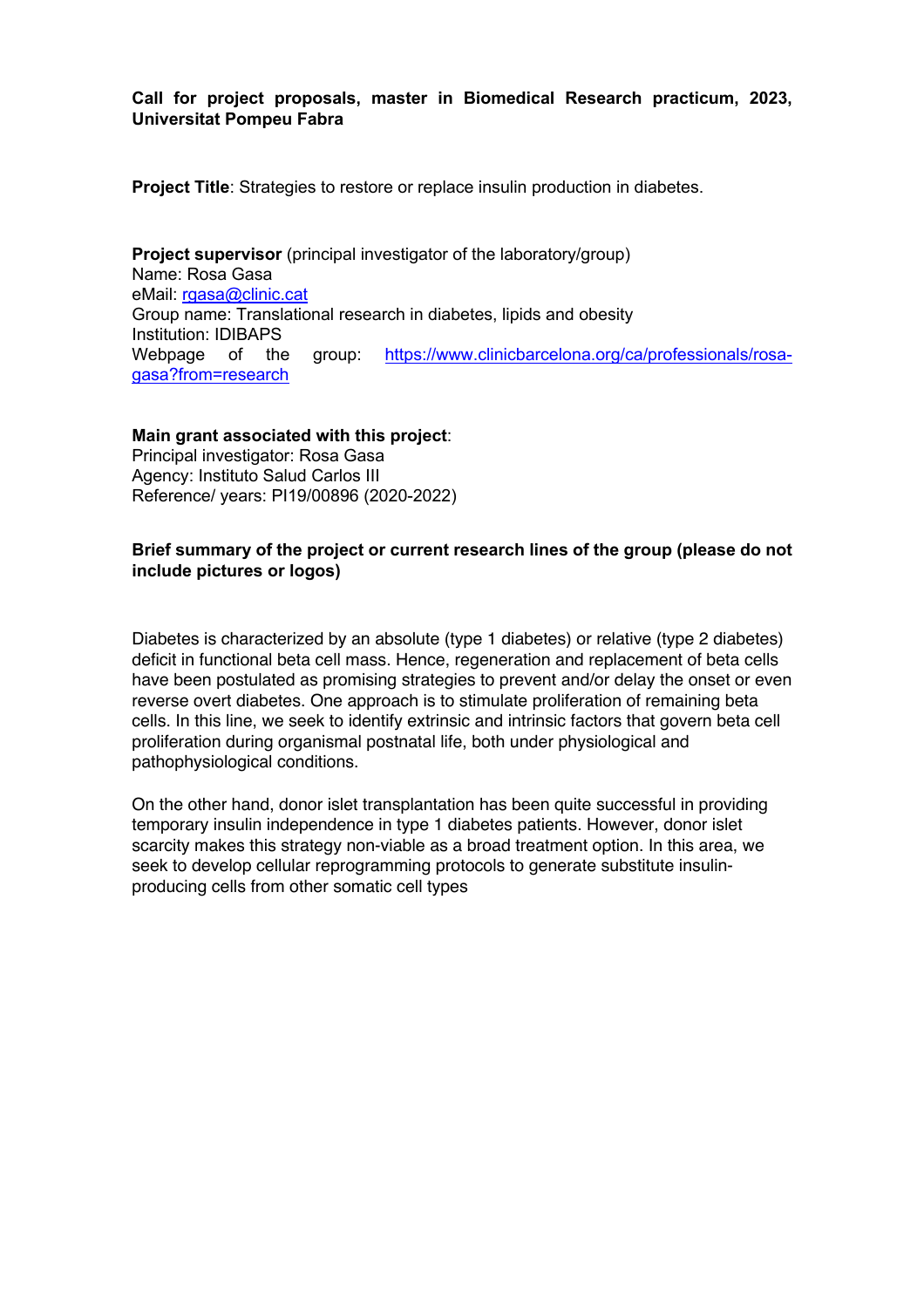**Project Title**: "Identification of NON-coding variants important for the development of Tcell acute lymphoblastic leukemia (T-ALL)"

**Project supervisor** (principal investigator of the laboratory/group)

Eulàlia Genescà-PhD **ALL Research Group Josep Carreras Leukaemia Research Institute (IJC)** Carretera de Canyet s/n, camí de les escoles. Edifici IMPPC 08916, Badalona (Barcelona), SPAIN. Tel: +(34) 93 557 28 08/ + (34) 93557 28 07 egenesca@carrerasresearch.org http://www.carrerasresearch.org/ca/acute-lymphoblastic-leukemia-all-\_3726 (web page needs to be updated)

## **Main grant associated with this project**:

Principal investigator: Eulàlia Genescà Agency: ISCIII Reference/ years: PI19/01828 and PI19/01183, period: 2020-2022+ 2023 Renewal of the project-period: 2023-2025

#### **Brief summary of the project or current research lines of the group (please do not include pictures or logos)**

ALL is characterized by a multistep oncogenic process leading to maturation arrest and malignant transformation of lymphoid hematopoietic precursors. T-ALL is the less common and the most complex and heterogeneous at the genetic level ALL subtype. Data generated over twenty years of genomics in T-ALL highlight the importance of using genetic techniques with high resolution in order to detect cryptic aberrations present in T-ALL and define primary genetic events that will determine acquisition of secondary genetic event necessary to transform T-cell progenitors, explaining the particular oncogenetic process in each T-ALL leukemia. Genetics plays a key role in the development of T-ALL and also has prognostic value. However, in some T-ALL leukemias no primary events have been identified although an aberrant expression of T-ALL driving transcription factors (TF) is observed. In those cases, it is feasible to argue that alterations in regulatory regions and/or in enhancers of the TFs can contribute to alter their expression.

## **Goal**

The main goal of this project is to explore non-coding data generated in the laboratory applying cutting-edge genomic techniques such as: whole genome sequencing (WGS) and target deep sequencing (TDS), to identify point mutations and indels, and SNPa and optical genome mapping (OGM), to detect structural variants that will contribute to the development of T-ALL and/or have prognostic value.

For that we will do the following steps:

- **1. Identify non-coding variants with potential implication in T-ALL:**
	- **1.1** From NGS data
	- **1.2** From structural data

## **2. Assess the relevance of identified variants in T-ALL**

- **2.1** Functional experiments
- **2.2.** Clinical correlations

## **Methods**

- **1.** Analysis of NGS data and structural data provided by WGS; SNPa and OGM
- **2.** Statistical analysis
- **3.** Functional experiments in cell lines and in immunodeficient mice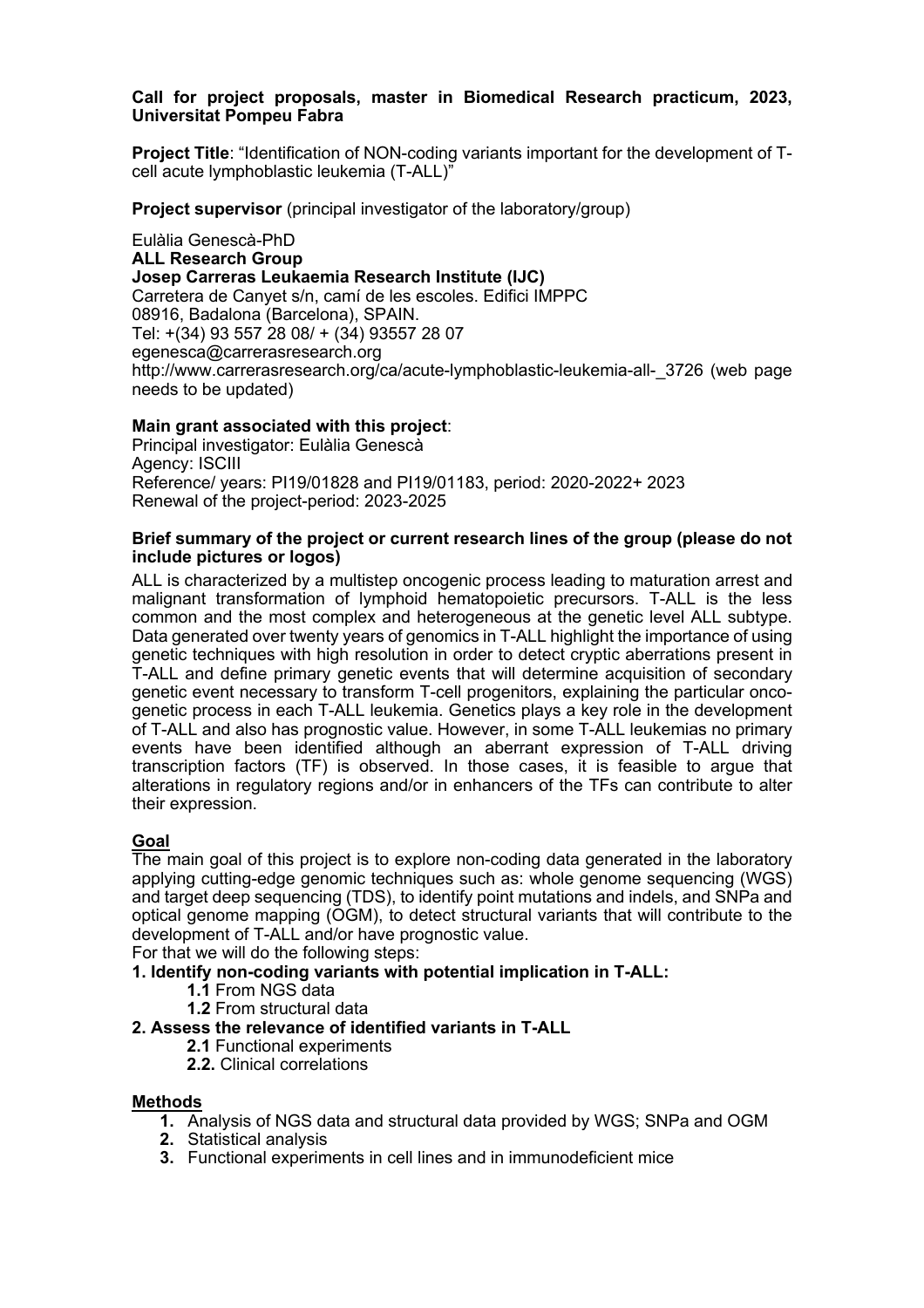**Call for project proposals, master in Biomedical Research practicum, 2023, UPF**

**Project Title**: *Molecular analysis of proteins of biomedical or biotechnological interest*.

**Project supervisor** (besides the name, title and position, please include the relevant contact information: e-mail, phone postal address, and webpage).

F. Xavier Gomis-Rüth Proteolysis Lab Department of Structural Biology Barcelona Science Parc, Helix Building C/ Baldiri Reixac,15-21 08028 Barcelona Tel. 934020186 / Fax. 934034979 / e-mail. xgrcri@ibmb.csic.es / https://www.ibmb.csic.es/proteolysis

## **Main grant associated with this project**: PID19-107725RG-00I

Principal investigator: F. Xavier Gomis-Rüth

Agency: State Research Agency (AEI), Ministry of Science and Innovation

Reference/ years: 2020-2023

## **Summary of project summary or current research lines** (less than 300 words).

The research group is centered on the study of proteins involved in host-microbiome interactions, including microbial virulence factors and antibiotic resistance determinants, as well as potential therapeutic targets. Such molecules include proteins of mammals, protozoans and prokaryotes, as well as their interacting partners. The student would participate in the cloning, overexpression and purification of such protein targets under the supervision of an experienced member of the lab. In addition, or alternatively, she/he could participate in the biochemical, biophysical, functional, and structural characterization. The candidate should have strong marks and a very hard-working capacity, dedication and lab skills. This work could be continued within the frame of a Ph.D. thesis.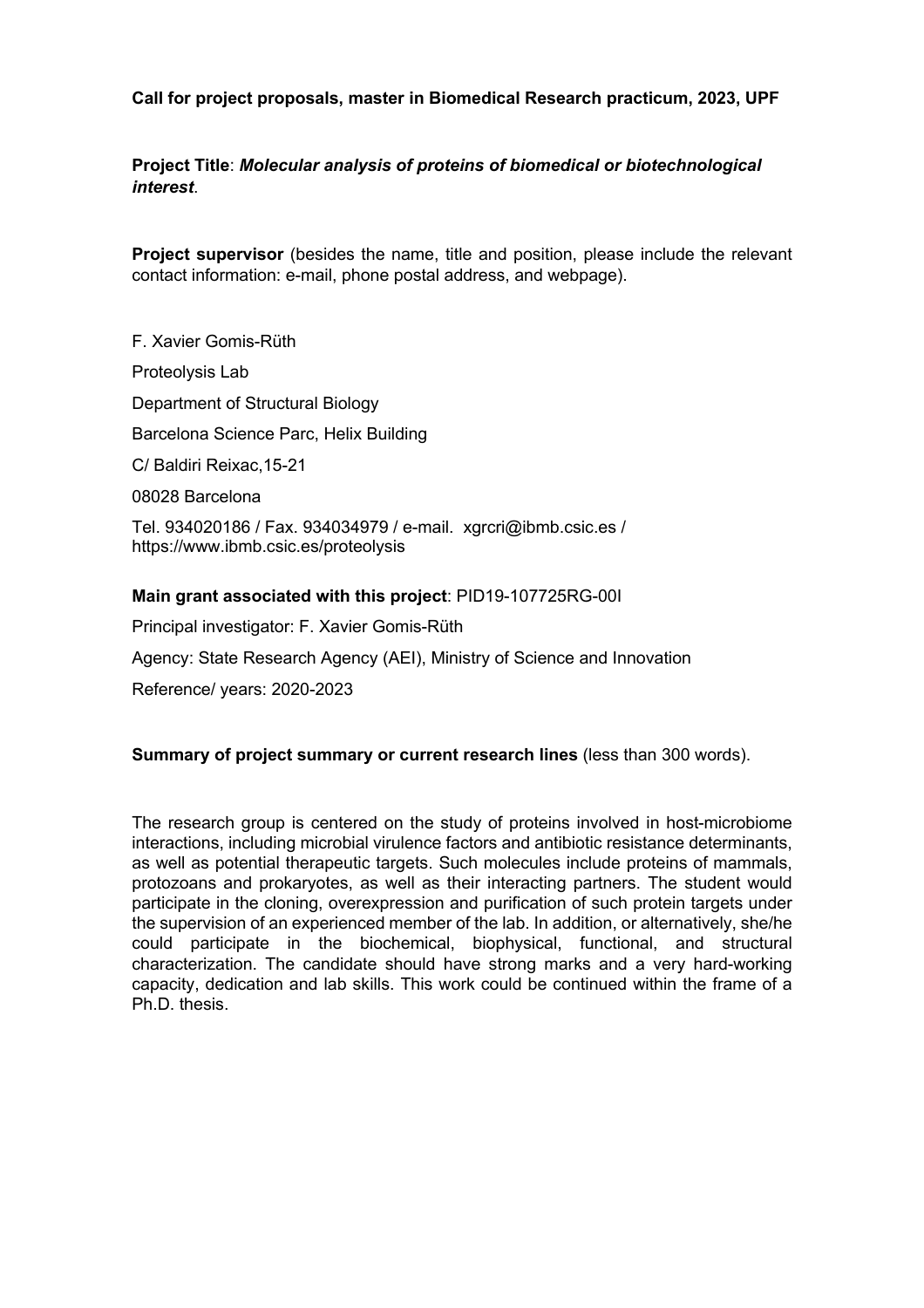### **Project Title**

Precise RNA-based gene writing in mammalian genomes

## **Project supervisor**

Marc Güell Tenure Track Professor Pompeu Fabra University

Web: http://synbio.upf.edu Mail: marc.guell@upf.edu Address: PRBB – Room 704 C/. Dr. Aiguader 88 08003 – Barcelona

**Main grant associated with this project**: Principal investigator: Marc Güell Agency: Agencia Estatal de Investigación Reference/ years: **PID2020-118597RB-I00 (2020-2022)**

#### **Summary of project summary or current research lines**

Our laboratory is focused on applied synthetic biology for therapeutic purposes. We recently developed FiCAT, a DNA-based gene writing methodology combining the precision of CRISPR and gene transfer capacity of transposases (Pallarès-Masmitjà et al, Nature Communications 2021). This DNA writing technology has provided an efficient tool for gene therapy applications which will be pushed to the clinic by the recently created spin off Integra Therapeutics (https://www.integra-tx.com/). FiCAT still requires CRISPR double stranded breaks and DNA as a template, we are now focused into developing a future technology of gene writing based on RNA and absent double stranded breaks which is inspired from retroviruses and retrotransposons. We are offering a project to develop new RNA-based gene writing technologies. The project will consist in leveraging reverse transcriptases, CRISPR systems and other retroelement components to achieve message writing in precise locations of mammalian genomes.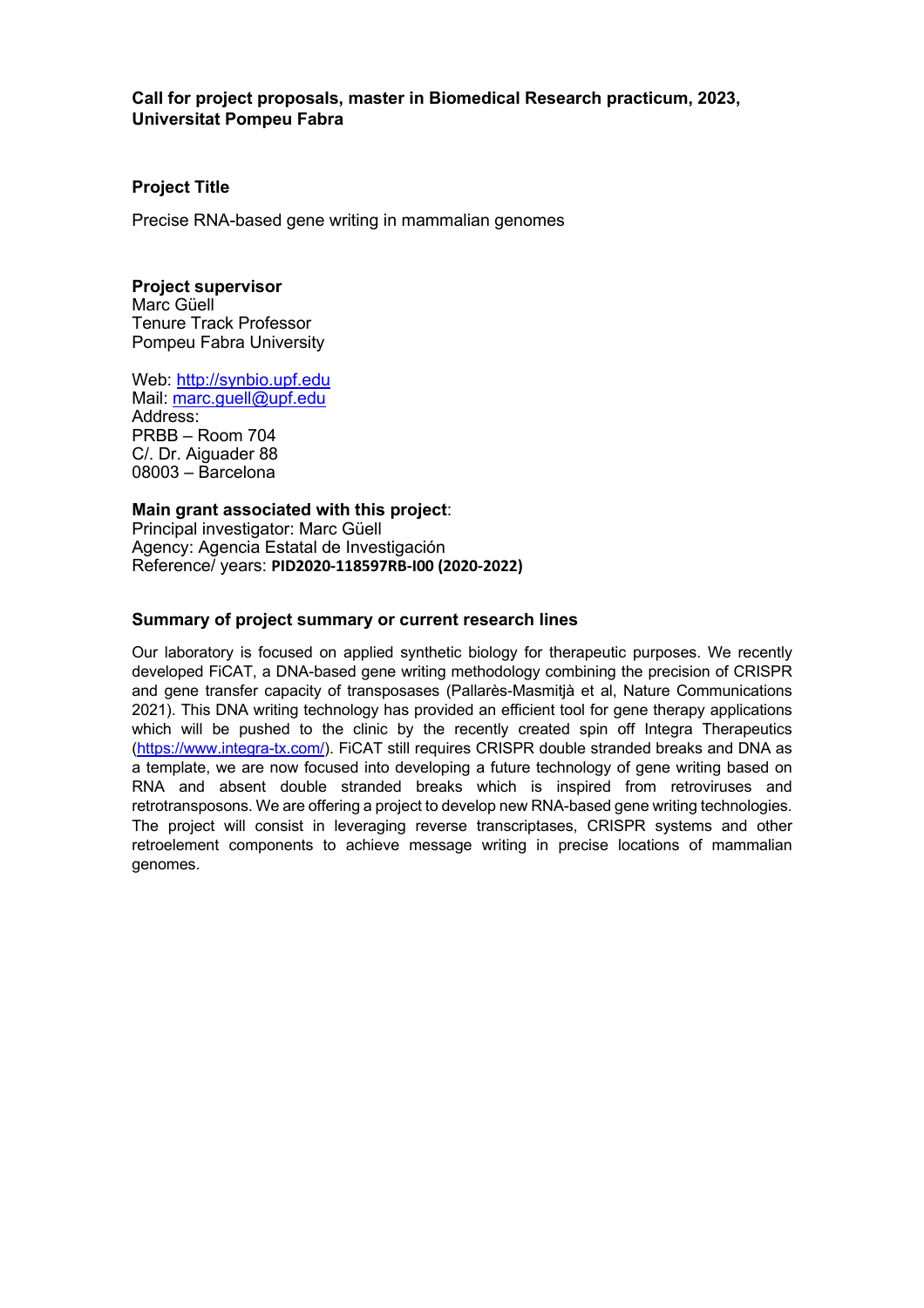### **Project Title**

Developing sensor circuits embedded in the skin microbiome

**Project supervisor** Marc Güell Tenure Track Professor Pompeu Fabra University

Web: http://synbio.upf.edu Mail: marc.guell@upf.edu Address: PRBB – Room 704 C/. Dr. Aiguader 88 08003 - Barcelona

**Main grant associated with this project**:

Principal investigator: Marc Güell Agency: **ONR, DARPA - US Government** Reference/ years: **N629092012086 (2020-2022)**

#### **Summary of project summary or current research lines**

Our laboratory is focused on applied synthetic biology for therapeutic purposes. We have had long term interest in engineering the skin microbiome. We described the first in vivo modulation of the skin microbiome composition using life bacteria (Paetzold et al, Microbiome 2019). This technology enabled the creation of the company Sbiomedic (https://www.sbiomedic.com/) who launched clinical trials on acne (Karoglan et al, Acta Dermato-Venereologica 2019) and is working in multiple indications. Specifically, Cutibacterium acnes, one of the skin microbes, has proven an excellent platform for engineering showing high engraftment power and safety. At the UPF lab, we are offering a master position in developing skin probiotics with advanced functionalities. Specifically, we are equipping skin microbes with sensing circuits and therapeutic circuits to create novel advanced therapeutics. Besides the acne indication we are working on body monitoring, hair loss and mosquito repellant.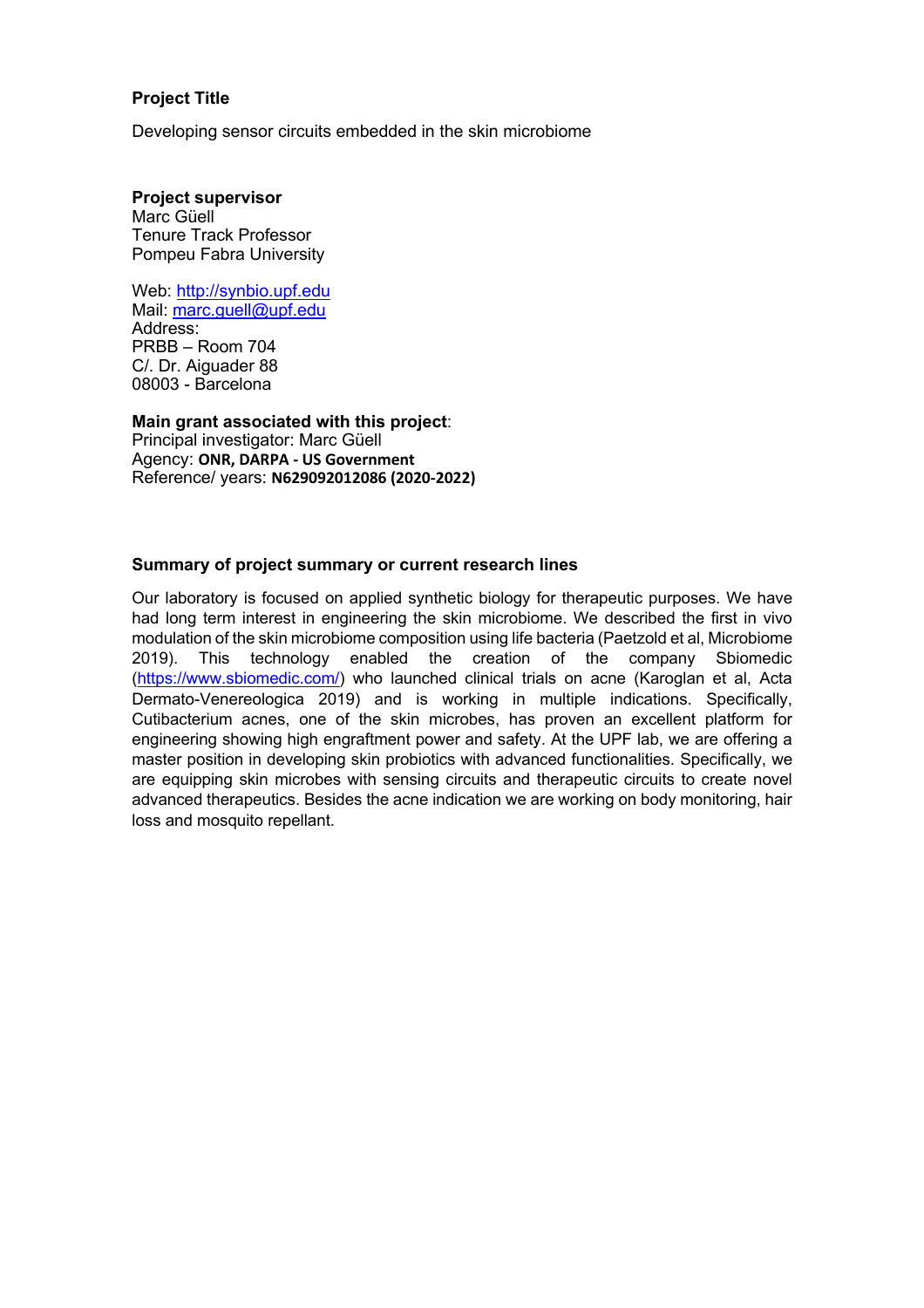**Project Title**: Role of cannabinoid system in pulmonary fibrosis

**Project supervisor** (principal investigator of the laboratory/group) Name: Raquel Guillamat Prats eMail: rguillamat@igtp.cat Group name: Lung Immunity Translational Research Institution: Webpage of the group: http://www.germanstrias.org/

## **Main grant associated with this project**:

Principal investigator: Raquel Guillamat Prats Agency: Instituto de Salud Carlos IIII (ISCIII) Reference/ years: CP20/00133 (March 2021 to February 2026)

#### **Brief summary of the project or current research lines of the group (please do not include pictures or logos)**

Idiopathic pulmonary fibrosis (IPF) is a chronic, progressive, fatal disease of unknown ethology, which equally affects men and women. It presents as a progressive worsening of dyspnoea and lung function and is associated with a poor prognosis with a median survival time of 3 to 5 years from the time of diagnosis and the five-year survival rate lies between 20% and 40%. There is no effective pharmacologic therapy for IPF, despite the recent approval of pirfenidone and nintedanib. Although these newer drugs have shown some efficacy, the poor prognosis of IPF remains unchanged. Moreover, surgical therapy with lung transplantation is only available for a small minority of patients. A challenge for biomedical research is the development of more efficient therapies.

Previous studies described pro-fibrotic effects of cannabinoid CB1 receptor and antifibrotic effects of CB2 receptor in pathophysiological conditions affecting liver, kidney and cardiovascular system. These receptors are activated by endogenous lipids called endocannabinoids. We hypothesize a pathophysiological implication of endocannabinoid signalling via CB1 and CB2 in IPF and propose the use of cannabinoid drugs as therapeutic agents to treat IPF. It is of crucial importance to investigate in detail the cellspecific effects of both cannabinoid receptors.

The proposal raises four key questions:

(1) Is endocannabinoid signalling involved in the activation of fibroblasts and their differentiation to myofibroblasts?

(2) Are CB1 and CB2 regulating macrophage polarization during pulmonary fibrosis?

(3) Does genetic deficiency of endocannabinoid receptors affect fibrosis development?

(4) Can we use a pharmacological drug blocking CB1 (CB1 antagonist) or activating CB2 (CB2 agonist), respectively, as a treatment for IPF?

The multidisciplinary approach will advance our current understanding of the pathology of IPF and development of more efficient and specific therapies targeting the endocannabinoid system.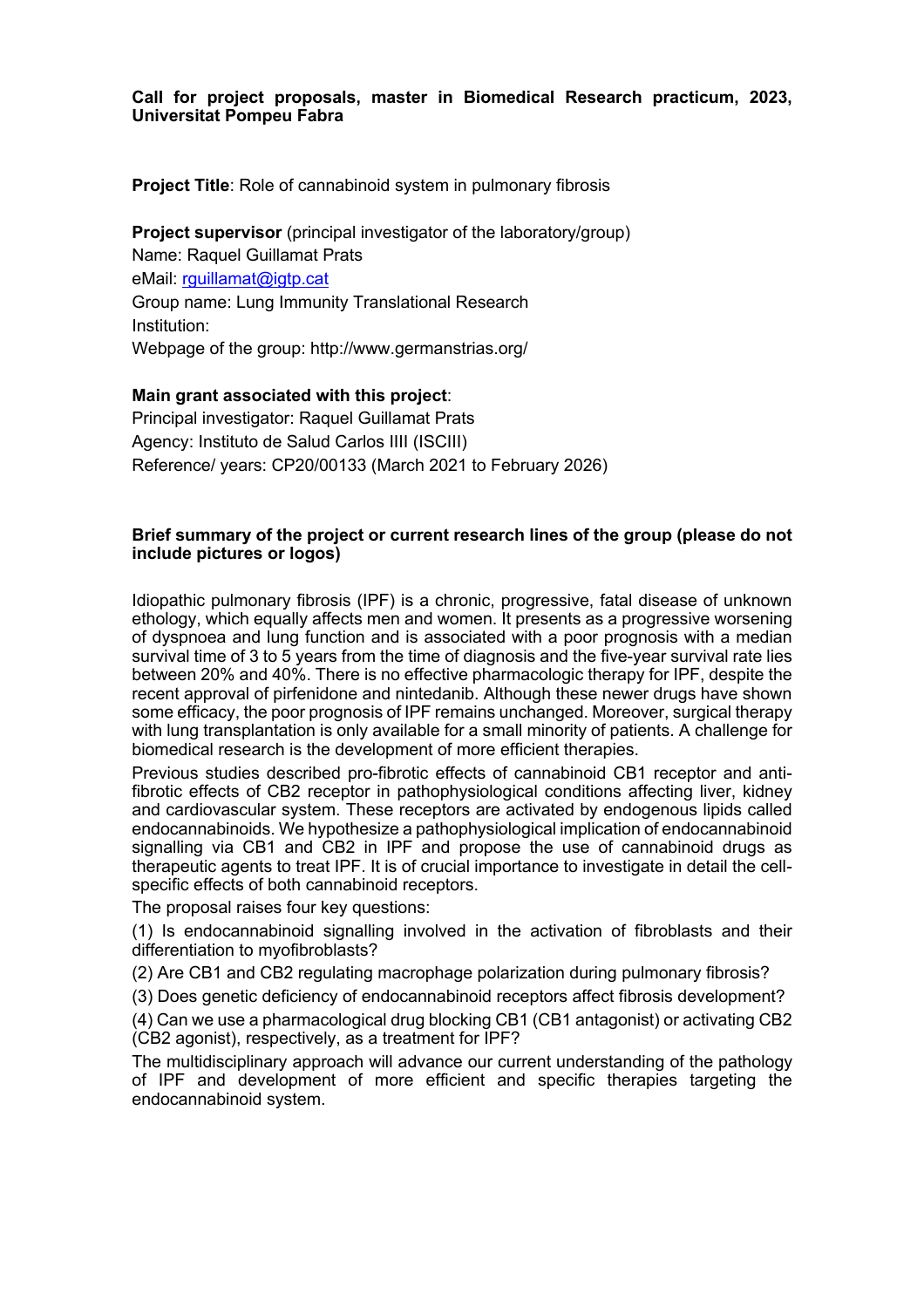## **Call for project proposals, master in Biomedical Research practicum, 2023, UPF**

**Project Title**: Mitochondrial metabolism and aging

## **Project supervisor:**

Elena Hidalgo / Montse Vega elena.hidalgo@upf.edu Oxidative Stress and Cell Cycle Group Universitat Pompeu Fabra www.upf.edu/osccg

## **Main grant associated with this project**:

Principal investigator: Elena Hidalgo Agency: MICINN (Spain) Reference/ years: 2019-2022

## **Brief summary of the project or current research lines of the group**

Our group is interested in studying the components and molecular mechanisms controlling cellular fitness, in particular during aging. Thus, the master project proposal will be related to:

- (i) study cellular processes linked to healthy aging;
- (ii) selection of fission yeast strains with altered lifespan;
- (iii) characterization of the selected mutants, especially regarding mitochondrial homeostasis.

We use the fission yeast *Schizosaccharomyces pombe* as a model system. To obtain more information about the laboratory and about our research interests, please consult our group's web page (www.upf.edu/osccg). Some recent publications include:

> Salat-Canela et al. 2021. Cell Rep. 37: 109951. Corral-Ramos et al. 2021. Autophagy 23:1-16. Boronat et al. 2020. iScience 23:101725 Cabrera et al. 2020. Cell Rep. 30:2430-2443 Carmona et al. 2019. Nat. Commun. 10:4526. García-Santamarina et al. 2014. Nature Protocols 9:1131. Calvo, I.A. et al. 2013. Cell Reports 5:1413. Zuin, A. et al. 2010. EMBO J. 29:981.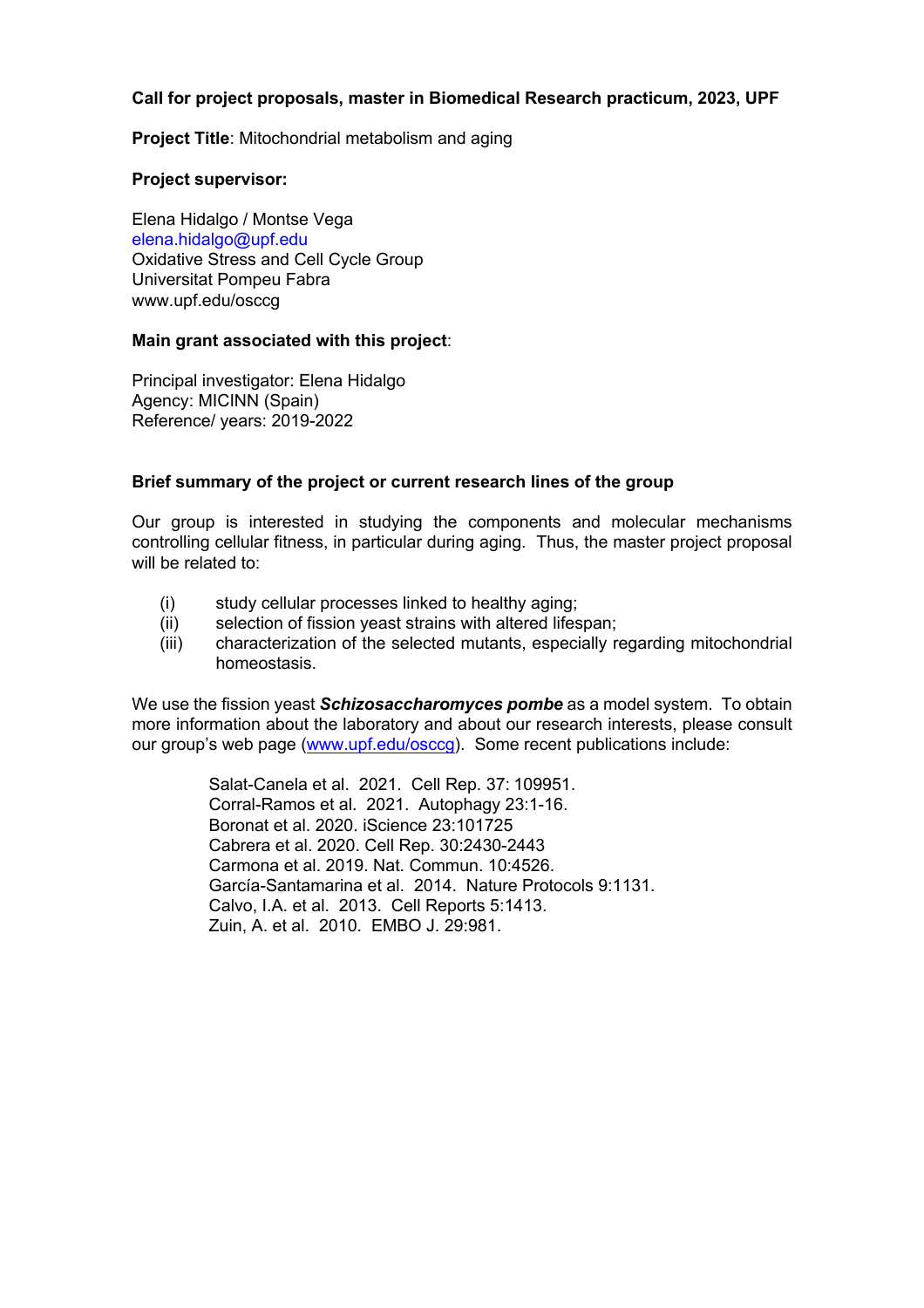**Project Title:** Dynamics of stem cell surveillance in live embryos using quantitative imaging

**Project supervisor** (principal investigator of the laboratory/group) Name: Esteban Hoijman eMail: hoiiman@ub.edu Group name: Embryonic Cell Bioimaging Institution: Program of Regenerative Medicine, IDIBELL-University of Barcelona Webpage of the group: www.embryobioimaging.com

### **Main grant associated with this project**:

Principal investigator: Esteban Hoijman Agency: Spanish Ministry of Science and Innovation Reference/ years: 2021-2024

## **Brief summary of the project or current research lines of the group (please do not include pictures or logos)**

Errors in stem cells are considered the main cause of human preimplantation failures. In our group we study how early embryos can recover homeostasis by self-healing, before the formation of the immune system. We recently discovered an epithelial phagocytic program able to detect and remove defective stem cells (Nature 2021, www.nature.com/articles/s41586-021-03200-3). Using quantitative imaging of live embryos, we study single cells dynamics during tissue repair. In this project we want to elucidate the signals and mechanics regulating this protective program of the embryo, with the long-term aim of improving embryo survival.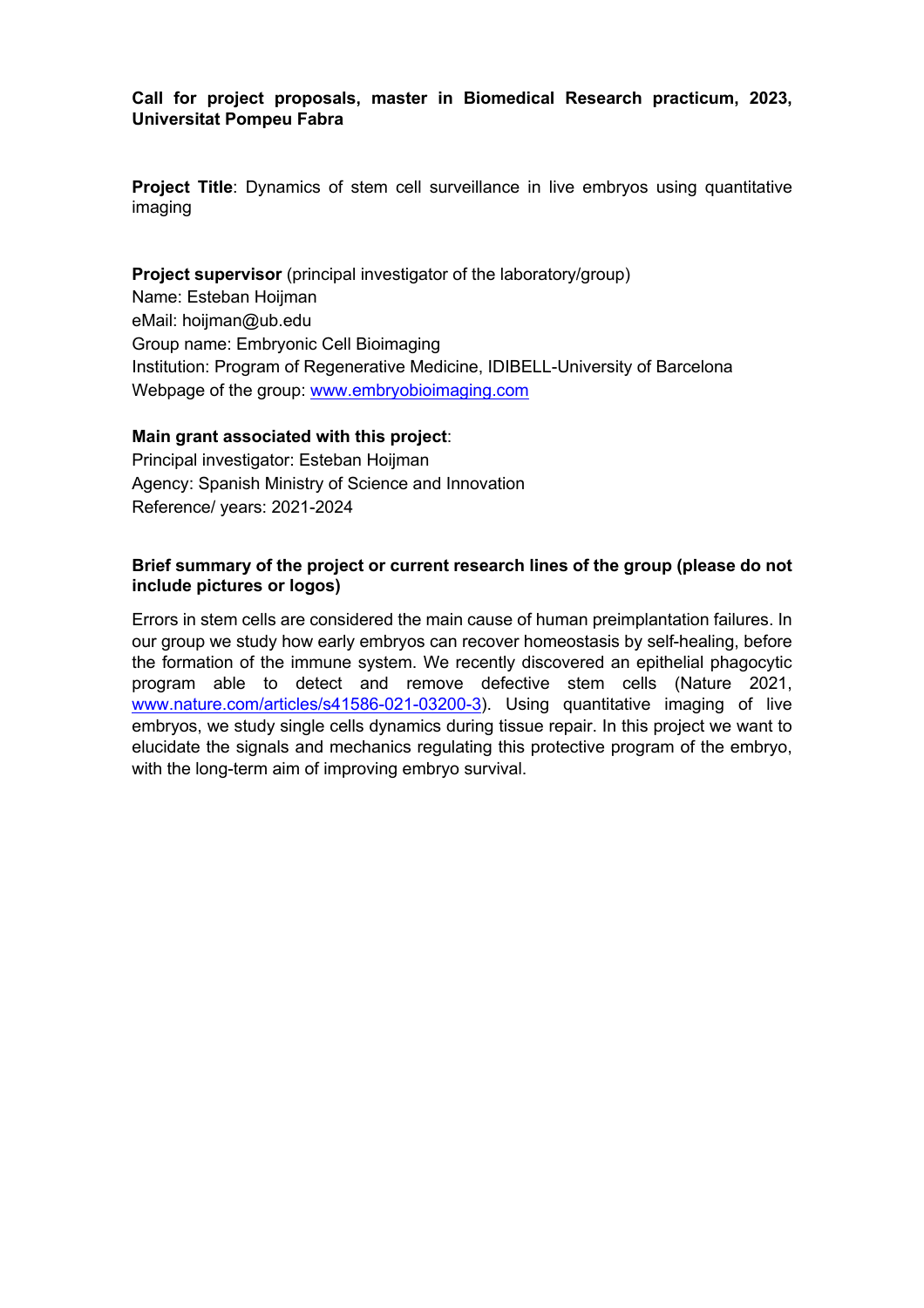**Project Title**: Elucidating the cellular processes that are critical for p53 mediated tumour suppression

**Project supervisor** (principal investigator of the laboratory/group)

Name: Ana Janic eMail: ana.janic@upf.edu Group name: Cancer Biology Institution: DCEXS-UPF: https://www.upf.edu/web/cancer-biology/

### **Main grant associated with this project**:

Principal investigator: Ana Janic Agency: **Obra Social Fundación la Caixa. Captació de Talent Investigador.**  Reference/ years: 01/01/2019-31/12/2021

### **Brief summary of the project or current research lines of the group (please do not include pictures or logos)**

Mechanisms critical for tumor suppression downstream of p53 remain largely unexplored, despite their great interest for cancer biology. Recent studies, including ours, have challenged the significance of classical p53 downstream functions (of apoptotic cell death, cell cycle arrest, and cell senescence) in tumor suppression. Our hypothesis is that the p53-mediated tumour suppression relies on collective and cooperative activation of the p53 target gene network. Genetic screens and genetical modified mouse models have provided useful tools for revealing the importance of numerous p53-mediated target genes and biological functions to tumour suppression that comprise a cooperative tumour suppression network downstream of p53. The relative importance of different target genes downstream of p53 could vary based on context, such as the cell type, mutational landscape or stress placed on the cell. Different components of the p53 pathway might also have distinct roles in tumour suppression depending on whether p53 is acting to suppress spontaneous cancer initiation or cancer progression in the context of oncogenic drivers. The E3-ubiquitin ligase RNF was the most potent hits from our screens. Understanding the mechanisms, by which RNF act in healthy and cancer cells, and how mediates its tumour suppressive function is the major focus of this master project.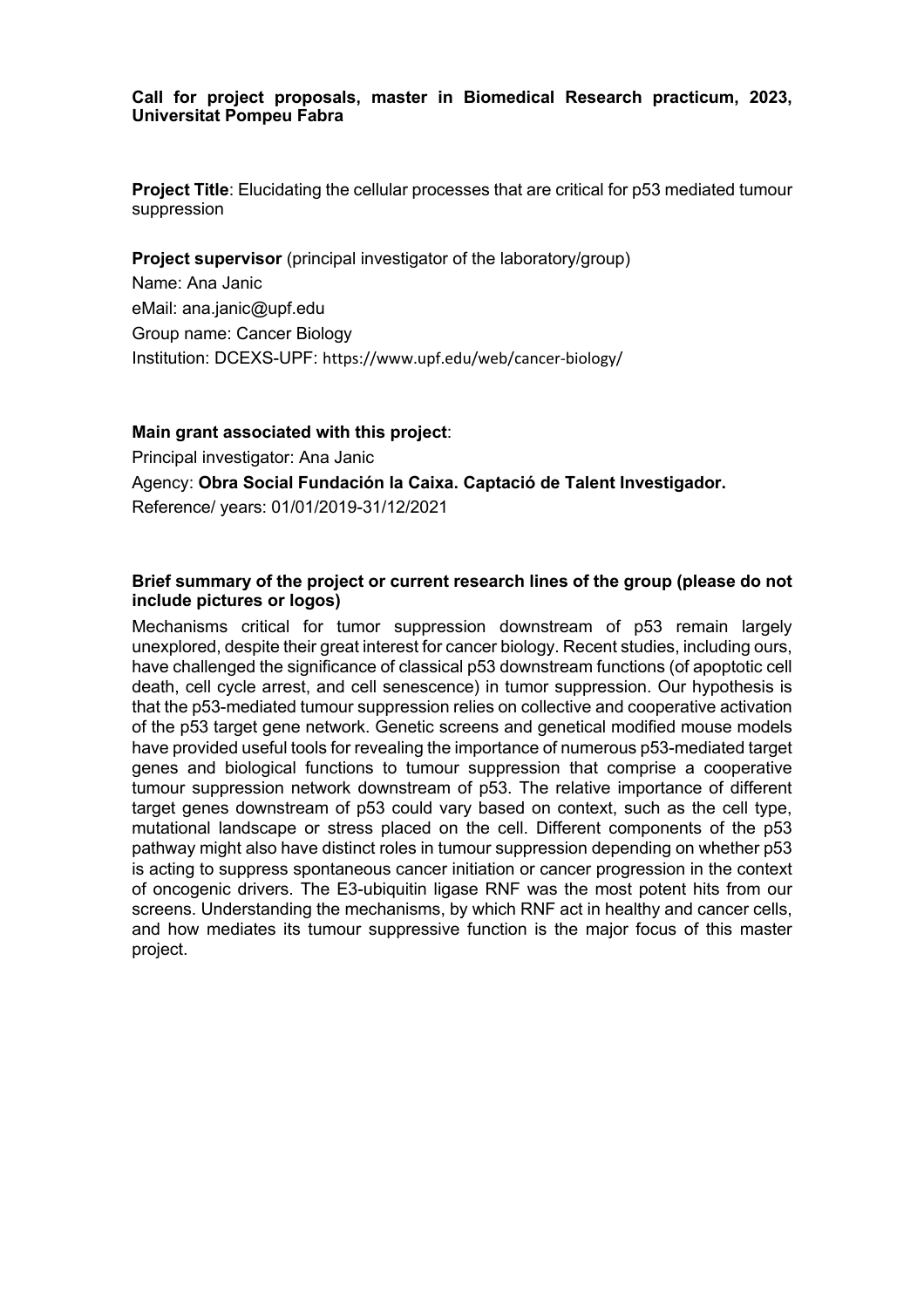## **Project Title**: From *Drosophila* development to human disease

**Project supervisor** (principal investigator of the laboratory/group) Name: Gerardo Jiménez eMail: gjcbmc@ibmb.csic.es Group name: Gene expression and signaling Institution: Institut de Biologia Molecular de Barcelona (CSIC), ICREA Webpage of the group: http://www.ibmb.csic.es/groups/gene-expression-and-signaling https://www.icrea.cat/Web/ScientificStaff/gerardo-jimenez--canero-307

## **Main grant associated with this project**:

Principal investigator: Gerardo Jiménez Agency: Ministerio de Ciencia e Innovación Reference/ years: PID2020-119248GB-I00 (2021-2024)

## **Brief summary of the project or current research lines of the group (please do not include pictures or logos)**

During animal development, the formation of tissues, organs and actually all body structures is under strict control by signaling pathways, transcription factors and effector genes. We are investigating these regulatory processes using the fruit fly *Drosophila*, a powerful experimental model for genetic and molecular analyses. We are particularly interested in the Ras-MAPK signaling pathway and in mechanisms of transcriptional repression, which we are studying by focusing on highly conserved molecules that are also implicated in human diseases, including cancer. The student will be exposed to these projects and the use of advanced technologies such as CRISPR-Cas9 and confocal microscopy. See our web pages for further details.

We welcome applications from highly qualified students with a bachelor degree in Biology, Biochemistry or a related area. Ideally, candidates should have an average score above 2.5/4.0 (8.25/10) and be strongly motivated to do a PhD.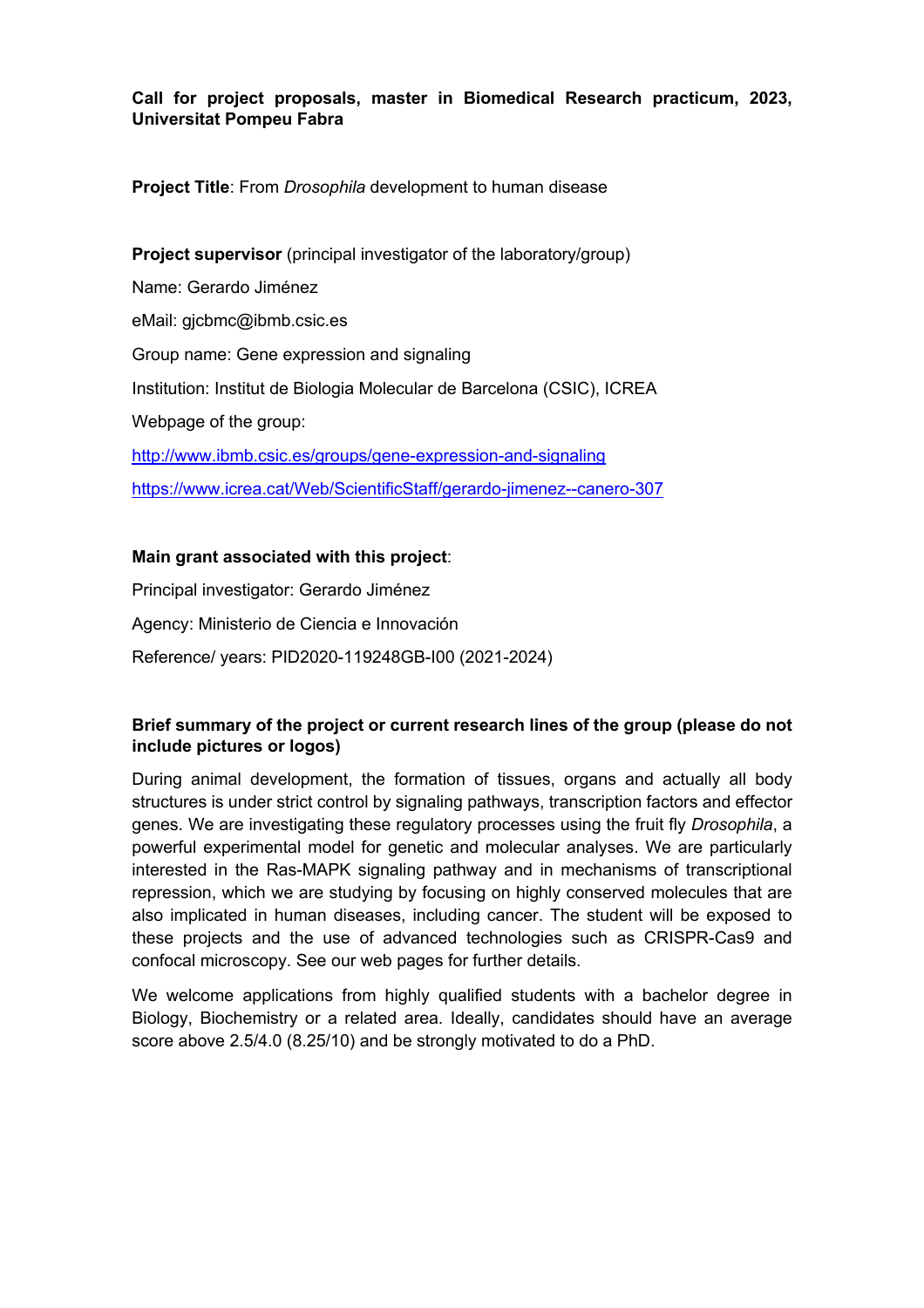### **Call for project proposals, master in Biomedical Research practicum, 2023, UPF**

### **Project Title**: **Role of human histone H1 variants in cell proliferation, gene expression and cancer progression**

#### **Project supervisor** (principal investigator of the laboratory)

Name: Albert Jordan

Mail: ajvbmc@ibmb.csic.es

Group name: Chromatin regulation of human and viral gene expression Institution: Institut de Biologia Molecular Barcelona IBMB-CSIC, Dept. Molecular Genomics Webpage of the group: https://www.ibmb.csic.es/en/department-of-molecular-genomicsdmg/chromatin-regulation-of-human-and-viral-gene-expression/

### **Main grant associated with this project**:

Principal investigator: Albert Jordan Agency: Ministerio de Ciencia e Innovación – Plan Nacional BFU Reference/ years: PID2020-112783GB-C21 (2021-24)

### **Brief summary of the project or current research lines of the group (please do not include pictures or logos)**

We focus our research on the control of gene expression in human cells by chromatin organization, components and modifications. The degree of compaction of chromatin affecting a gene promoter dictates accessibility to transcription factors and RNA polymerase, and many chromatin modifying enzyme families act to overcome difficulties imposed by chromatin. DNA repeats and satellites immersed in heterochromatin are also regulated by these factors.

We investigate the role and specificity of histone H1 variants in chromatin organization and gene expression control. By RNA interference of the different human H1 variants we have found that they have different involvement in cellular processes such as cell cycle progression and gene expression. We have also described a differential role of H1 variants in pluripotency and differentiation. Currently, we are investigating the occupancy of H1 variants genome-wide by ChIP-seq (NGS) and the consequences of altering H1 levels on chromatin organization (ATAC-seq, DNA methylation, chromosome conformation-HiC, etc), with an extensive use of Genomics and Bioinformatics. Additionally, we are performing proteomics of H1 variant specific protein complexes in chromatin and nucleoplasm.

More recently we have found that depletion of multiple H1 variants in breast cancer cells induces the interferon response as a consequence of derepression of ERVs and satellites. We will investigate whether this also occurs in melanoma cells and this could help immunotherapy to fight cancer cells.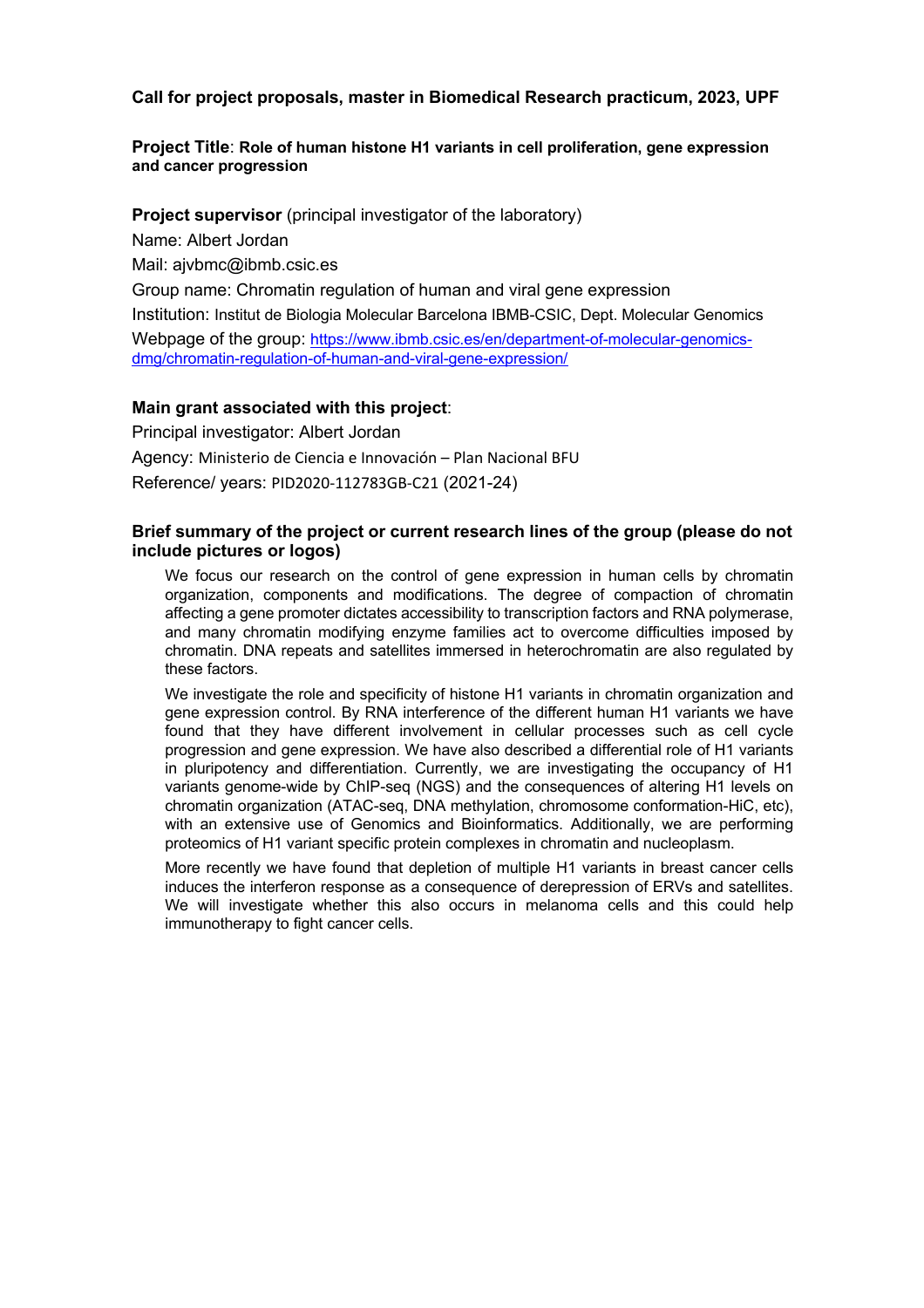**Project Title**: Fighting the Resistance: Visible Light Photoswtichable Antibiotics

**Project supervisor** (principal investigator of the laboratory/group) Name: Xavier Just Baringo eMail: Xavier.just@ub.edu Group name: Just-Baringo Chem Institution: Universitat de Barcelona Webpage of the group: http://justbaringochem.org

### **Main grant associated with this project**:

Principal investigator: Mercedes Amat Agency: Ministeri de Ciència, Innovació i Universitats Reference/ years: RTI2018-093974-B-I00 (2018-2020)

### **Brief summary of the project or current research lines of the group (please do not include pictures or logos)**

Antibiotic resistance is one of the major healthcare issues that humankind is facing at present and is becoming a growing concern as current therapies become inefficient against resistant strains.<sup>1</sup> Discovering new classes of antibiotics that aim at new molecular targets can be helpful; however, these will eventually face the same fate as microbes become resistant to them due to their accumulation in the environment. Thus, *a novel approach that changes the paradigm on how we fight against bacterial infections is on high demand.*

Photopharmacology has recently appeared as a unique way of turning drugs on and off using light. *Switching antibiotics off after their therapeutic use will render them inactive to highly diminish the chances of resistance appearing as their accumulation in the environment does not increase the evolutionary pressure on bacteria.* Most approaches to photoswitchable drugs rely on the use of azobenzenes, which require the use of harmful UV light for their activation. However, these can be modified to cause a red-shift that allows *activation with visible light that does not harm tissues and can penetrate deeper than shorter wavelengths*.

The introduction of photoswitch CEBA has allowed us to *modulate the antimicrobial activity of tyrocidine A analogues using exclusively visible light*, granting spatiotemporal control under benign conditions.<sup>3</sup> Compounds bearing this photoswitchable amino acid become active upon irradiation with red light, but quickly turn off upon exposure to other visible light wavelengths. Critically, sunlight quickly triggers isomerisation of the red light-activated compounds into their original trans isomer, offering an ideal platform for selfdeactivation upon release into the environment. Linear analogues of tyrocidine A were found to provide the best photocontrol of their antimicrobial activity, leading to *compounds active against Acinetobacter baumannii or Streptococus pyogenes upon isomerisation*.

The student will join a *multidisciplinary project* to work on ongoing research than covers most stages of drug design and development, as well as state-of-the-art photoswitches currently being developed in the group, which can be used as a *platform to develop several biomedical tools*.

### **References:**

- 1. Theuretzbacher, U.; Outterson, K.; Engel, A.; Karlén, A. *Nat. Rev. Microbiol.* **2020**, *18*, 275.
- 2. a) Liu, Y.; Li, R.; Xiao, X.; Z. Wang, *Crit. Rev. Microbiol.* **2019**, 45, 301; b) C.-H. Huang, Y.-H. Hsieh, Z. M. Powers, C.-Y. Kao*, Int. J. Mol. Sci.* **2020**, *21*, 1061.
- 3. Just-Baringo, X.; Yeste-Vázquez, A.; Moreno-Morales, J.; Ballesté-Delpierre, C.; Vila, J.; Giralt, E. *Chem. Eur, J.* **2021**, *27*, 12987.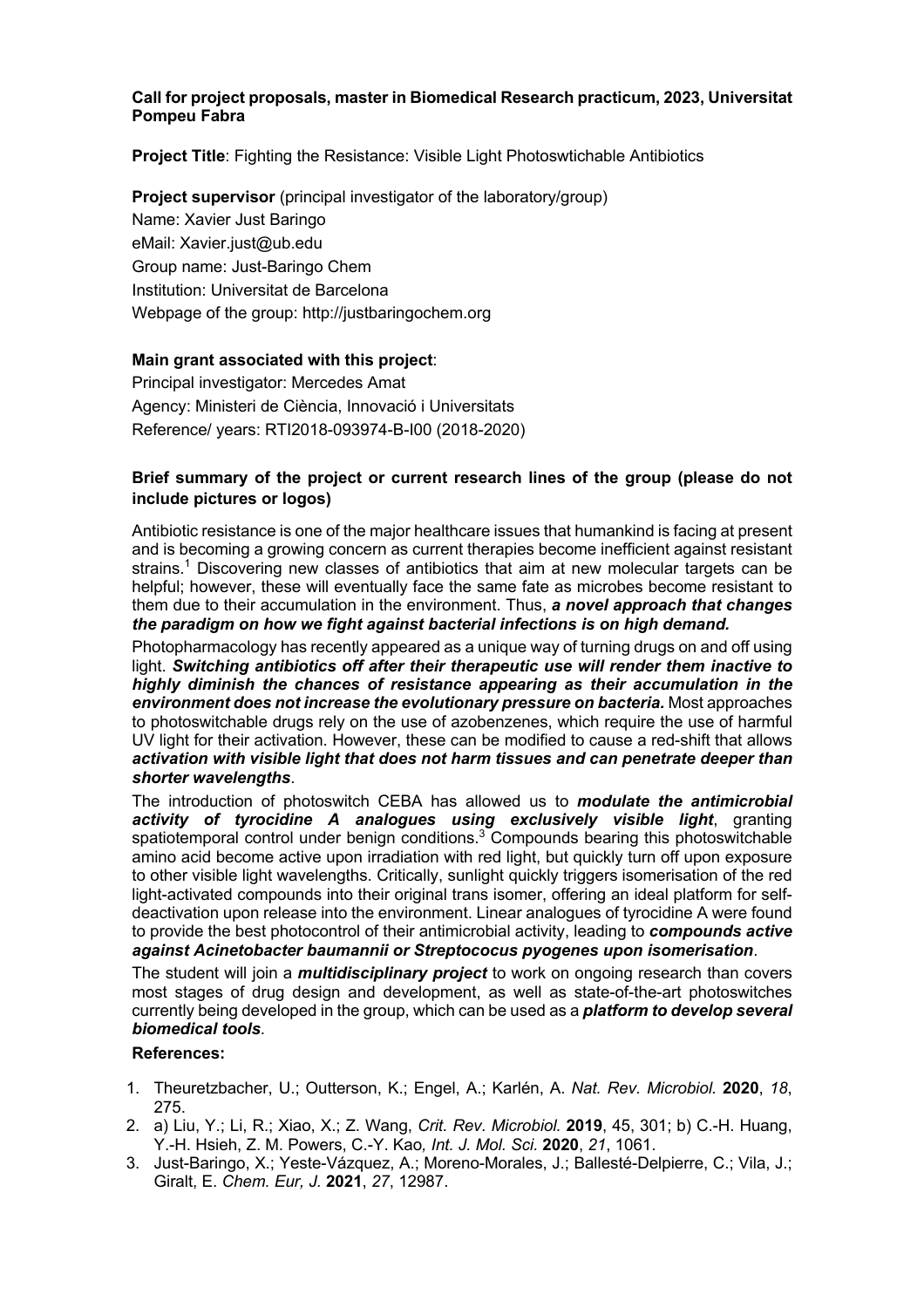**Call for project proposals, master in Biomedical Research practicum, 2023, UPF**

**Project Title**: **HARNESSING INFLAMMATORY PATHWAYS IN ANTITUMOR IMMUNE INTERVENTION**

**Project supervisor** (principal investigator of the laboratory) **Name: Cristina Lopez-Rodriguez Mail:** cristina.lopez-rodriguez@upf.edu; jose.aramburu@upf.edu **Group name**: GENIMMUNE **Institution:** Universitat Pompeu Fabra, department of Experimental and Health Sciences **Webpage of the group:** https://www.upf.edu/web/genimmune https://www.upf.edu/web/biomed/entry/-/-/23934/adscripcion/cristina-lopez-rodriguez

### **Main grant associated with this project**:

Principal investigator: Cristina Lopez-Rodriguez and Jose Aramburu Agency: Plan Estatal I+D+i (MINECO, FEDER, EU); Worldwide Cancer Research United Kigdon Reference/ years: RTI2018-095902-B-I00 and PID2021-128721OB-I00 (2019-2024); WWCR UK: 20-0144 (2020-2023)

## **Brief summary of the project or current research lines of the group**

Alterations in immune functions not only impair our organism defenses to pathogens but also underlie diseases such as cancer, neurodegenerative, cardiovascular and metabolic disorders. We focus our work on transcription regulators that control innate and adaptive immunity in different scenarios, such as inflammation, transplant rejection, tumor progression and viral infection. By uncovering circuits that tune different immune cell functions, our work can guide innovative approaches that improve antitumor immunotherapy and anti-pathogen defense.

We offer a master position in a project based on our recent identification of a unique transcription mechanism that, while promoting other inflammatory responses, limits type I interferon (IFN-I) expression to control antiviral responses and preserve hematopoietic stem cell (HSC) function (Huerga Encabo et al. 2020 J Exp Med). Natural IFN-I-repressive mechanisms are necessary since an excess of IFN-I can compromise key systems such as the regeneration of hematopoietic stem cells and certain antimicrobial defenses. On the other hand, IFN-I can induce cancer cell senescence and antitumor immunity, so enhancing these responses could be applied to improve anticancer immunotherapy.

In this project, we will apply our experience with tumor mouse models, gene-edited mice, and cutting-edge molecular and cellular biology techniques, to identify new mechanisms that can push the boundaries of IFN-I and other inflammatory responses, to boost antitumor immunity by enhancing tumor detection by immune cells and also by promoting cancer cell senescence.

Leading recent publications of the group:

 Lunazzi et al., 2021 Journal of Immunology Huerga Encabo et al., 2020 Journal of Experimental Medicine Aramburu and López-Rodríguez, 2019 Frontiers in Immunology Buxadé et al., 2018 Journal of Experimental Medicine Tellechea et al., 2018 Journal of Immunology Aramburu et al., 2014 Science Signaling Berga-Bolaños et al., 2013 Proc Natl Acad Sci USA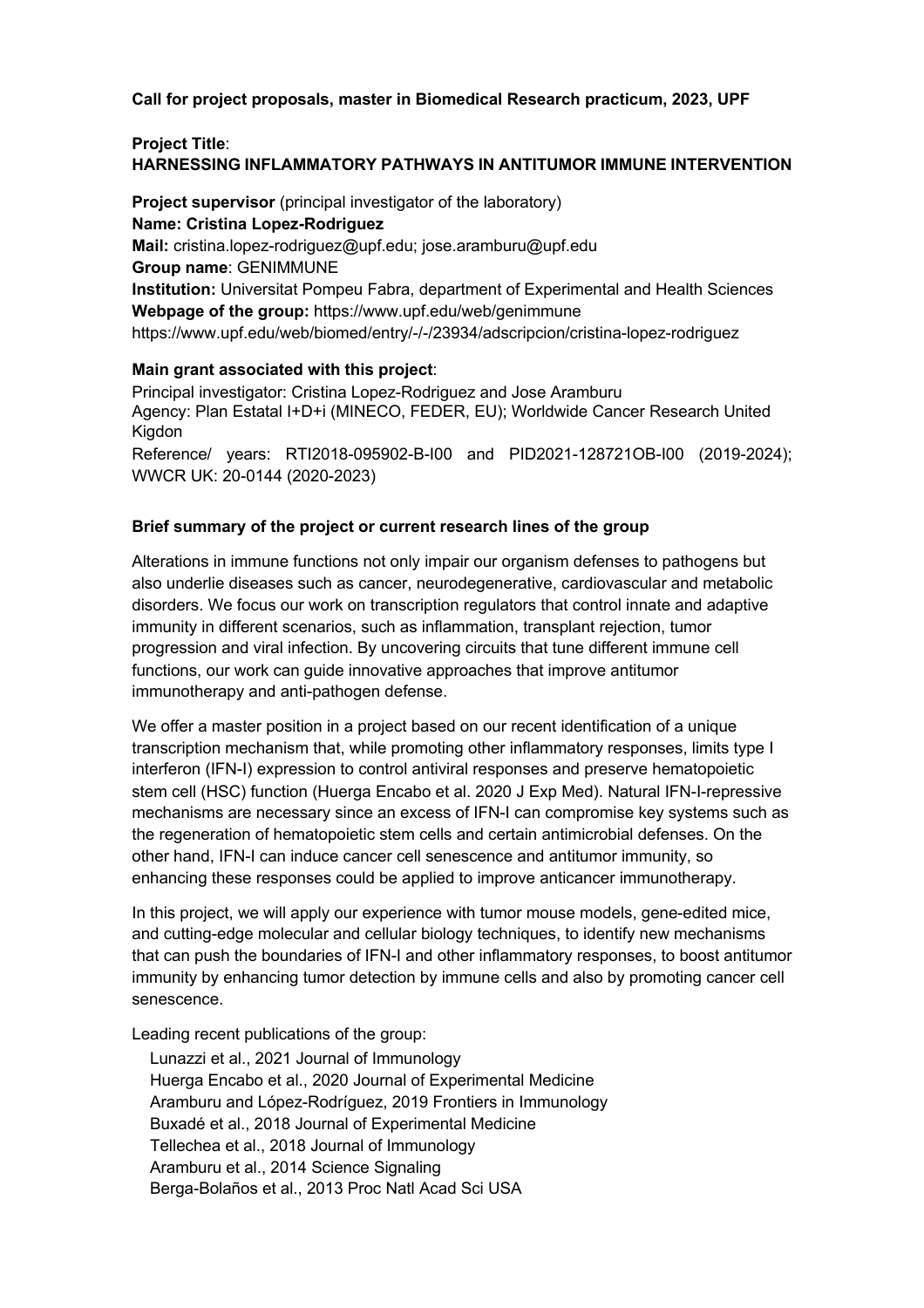**Project Title**: Formation and roles of microtubules in iPSC-derived neural stem cells.

**Project supervisor** (principal investigator of the laboratory/group) Name: Jens Luders eMail: jens.luders@irbbarcelona.org Group name: Microtubule Organization Group Institution: IRB Barcelona Webpage of the group: www.microtubul.es www.irbbarcelona.org/research/microtubule-organization

#### **Main grant associated with this project**:

Principal investigator: Jens Luders Agency: MICINN Reference/ years: 2022-2025

#### **Brief summary of the project or current research lines of the group (please do not include pictures or logos)**

A process that strongly depends on the proper organization of the microtubule network is neural development. In the neuroepithelium highly polarized neural progenitor cells are vertically aligned, extending a basal process that contacts the basal lamina, and an apical process with a centrosome that is localized underneath the apical membrane. Most microtubules are arranged as an apico-basal array, and only a subset of microtubules seems to originate from the centrosome, the main microtubule organizing center. We hypothesize that generation of the microtubule network in these cells requires both centrosomal and non-centrosomal factors. In this project we will (i) characterize candidate factors for nucleating interphase microtubules, and (ii) probe the roles of these factors in highly polarized neural progenitors including their contribution to cell and tissue integrity. For this we will employ genome editing and advanced microscopic imaging of polarized progenitors in fixed and live neuroepithelium-like neural rosettes obtained by differentiation of human iPSCs in vitro. This project will explore fundamental questions at the interface of cell biology and development, namely how non-mitotic microtubule arrays are established and how they

contribute to tissue formation and integrity. These questions are also relevant in the context of disease, since defects in the microtubule cytoskeleton have been linked to various neurodevelopmental disorders.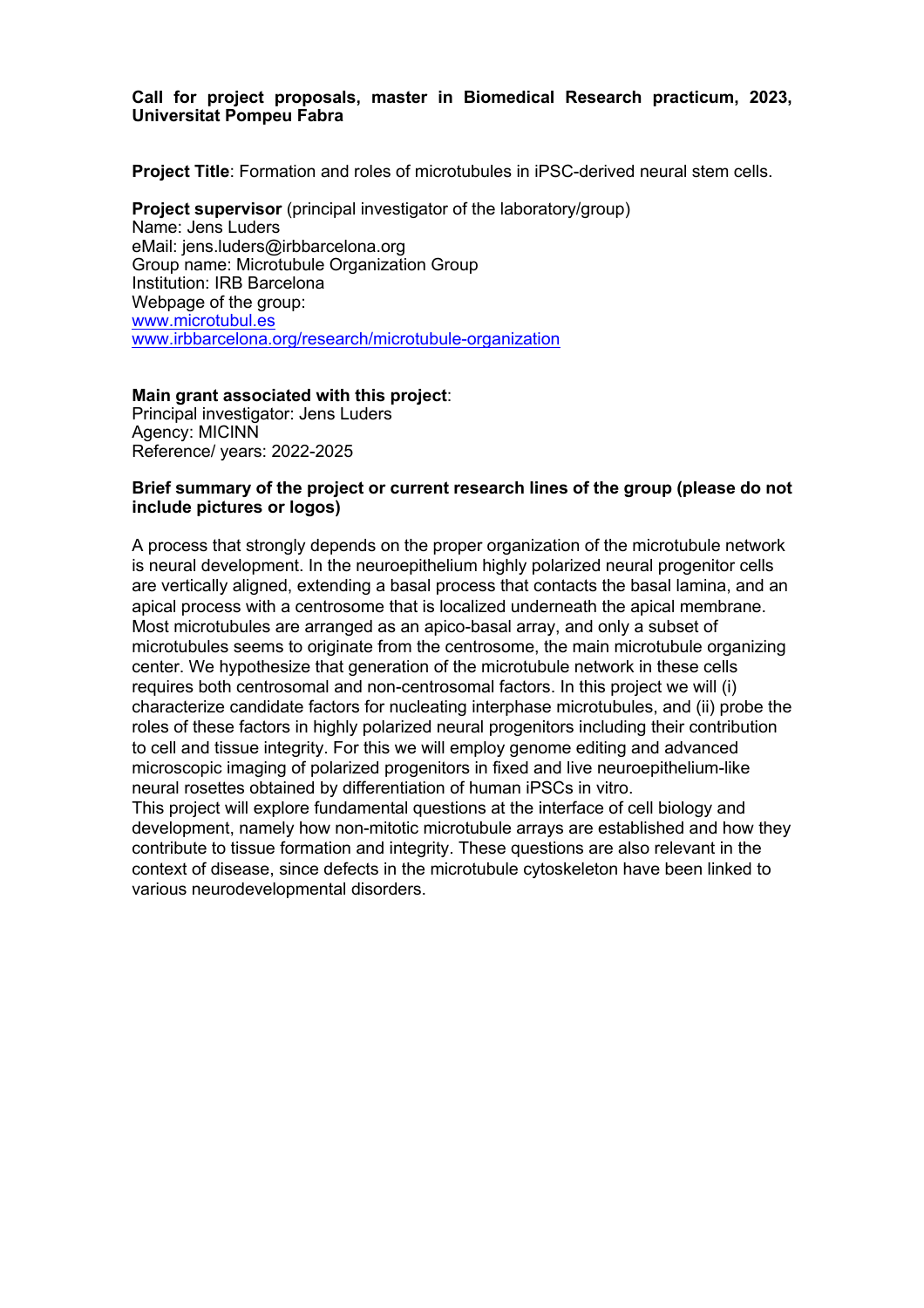## **Project Title:** The insect insulin receptors tangle

**Project supervisor** (principal investigator of the laboratory/group) Name: José Luis Maestro Mail: joseluis.maestro@ibe.upf-csic.es Group name: Nutritional signals in insects Institution: Institute of Evolutionary Biology (CSIC-UPF) Webpage of the group: http://www.biologiaevolutiva.org/jmaestro/

## **Main grant associated with this project**:

Principal investigator: José Luis Maestro and Xavier Bellés Agency: Agencia estatal de investigación. Ministerio de ciencia e innovación. Reference/ years: PID2019-104483GB-I00 (june 2020 – may 2023)

## **Brief summary of the project or current research lines of the group (please do not include pictures or logos)**

The projects that we are carrying out in our laboratory are related to the study of the functions of the insulin pathway in insects, in particular in processes related to reproduction, development and growth. It has recently been described that insects have two insulin receptors (InR) and that in some evolutionary lineages, such as that of cockroaches and nearby groups, a third InR has been acquired. The present project is directed to the study of the functions of the different InRs in the German cockroach, *Blattella germanica*. This is a very common domestic pest with which our group have been working for decades and for which a large amount of information (including transcriptomes generated in the group or the sequenced genome produced also with our contribution), and tools (we have found that it is very sensitive to the interfering RNA (RNAi), which is extremely useful for functional genomics studies), are available. We will pay especial attention in the analysis of the function of the new InR that appeared in this evolutionary line and the possible evolutionary fate of this new molecule: non-functionalization, subfunctionalization or neofunctionalization.

Some of the methodologies that will be used are:

-RNAi methodologies, which include cloning, synthesis of dsRNA and treatment of the animals, etc.

-Expression studies in different treatments and physiological conditions: tissue dissections, RNA extraction, cDNA synthesis and real time-quantitative PCR.

-Microscopy techniques.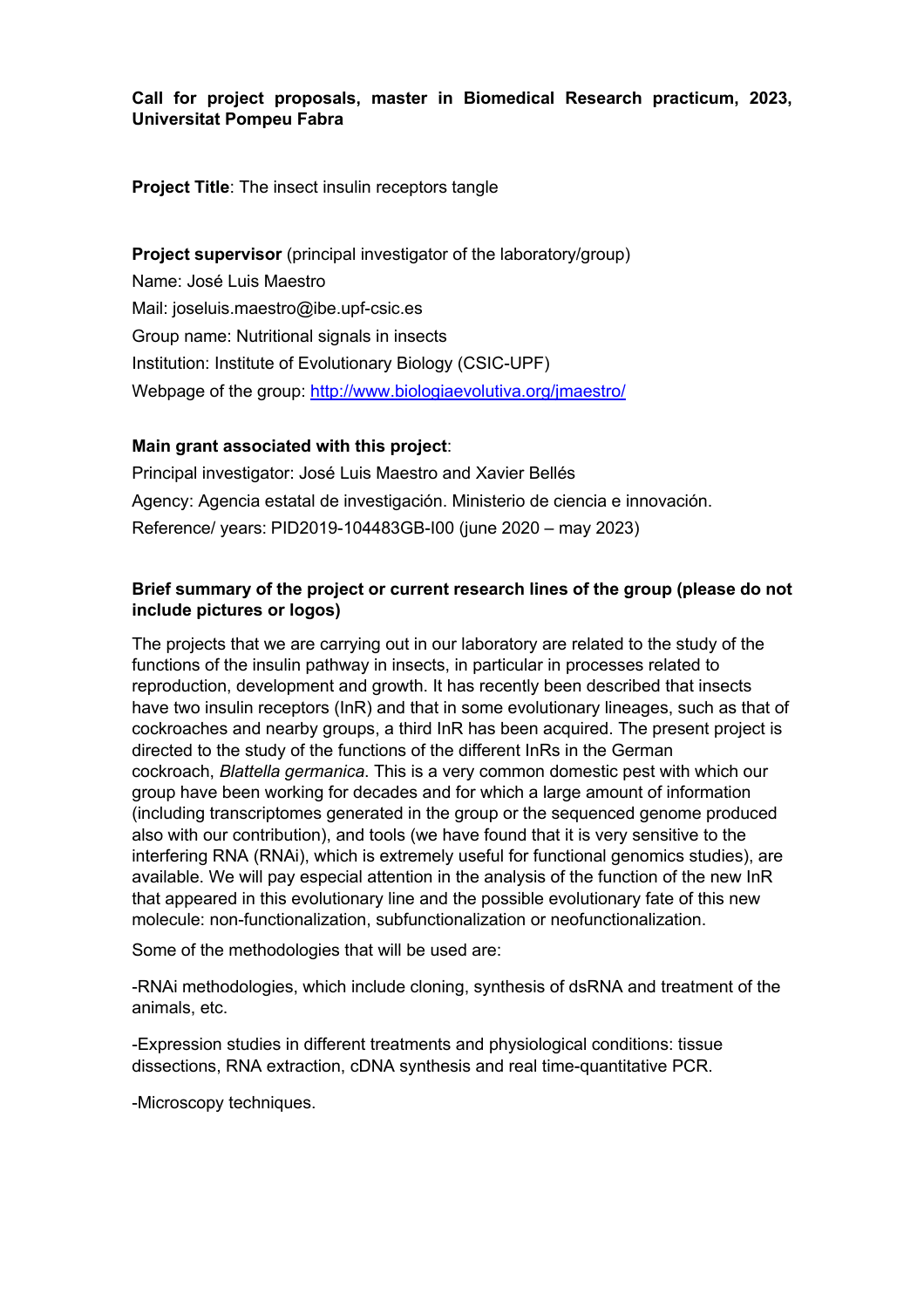**Project Title**: Involvement of the insula in the Autism neurodevelopmental disorder

**Project supervisor** (principal investigator of the laboratory/group)

Name: Rafael Maldonado

eMail: Rafael.maldonado@upf.edu

Group name: Neuropharmacology

Institution: Universitat Pompeu Fabra

Webpage of the group: http://www.upf.edu/neurophar/

## **Main grant associated with this project**:

Principal investigator: Elena Martín García

Agency: ERANET

Reference/ years: 2022-2024

## **Brief summary of the project or current research lines of the group (please do not include pictures or logos)**

We will explore the pathophysiological mechanisms underlying autism spectrum disorder (ASD). ASD is a multifactorial complex disorder involving multiple genes, environmental factors, and the interaction among these factors. We will focus our attention on the involvement of a neuromodulatory system, the endogenous cannabinoid system, in specific cell types of a crucial brain region that represents a hub of communications, the insular cortex. We will use a well-recognized genetic mouse model of ASD, the deletion of the Shank3 gene, and several complementary experimental approaches: additional genetic mouse models, behavioral and electrophysiological techniques, viral vector strategies to express and delete some genes in specific cell types in the brain, strategies to investigate the use and the transformation of energy at the cellular level and human cerebral organoids. These techniques will provide important information to clarify the specific mechanisms underlying ASD.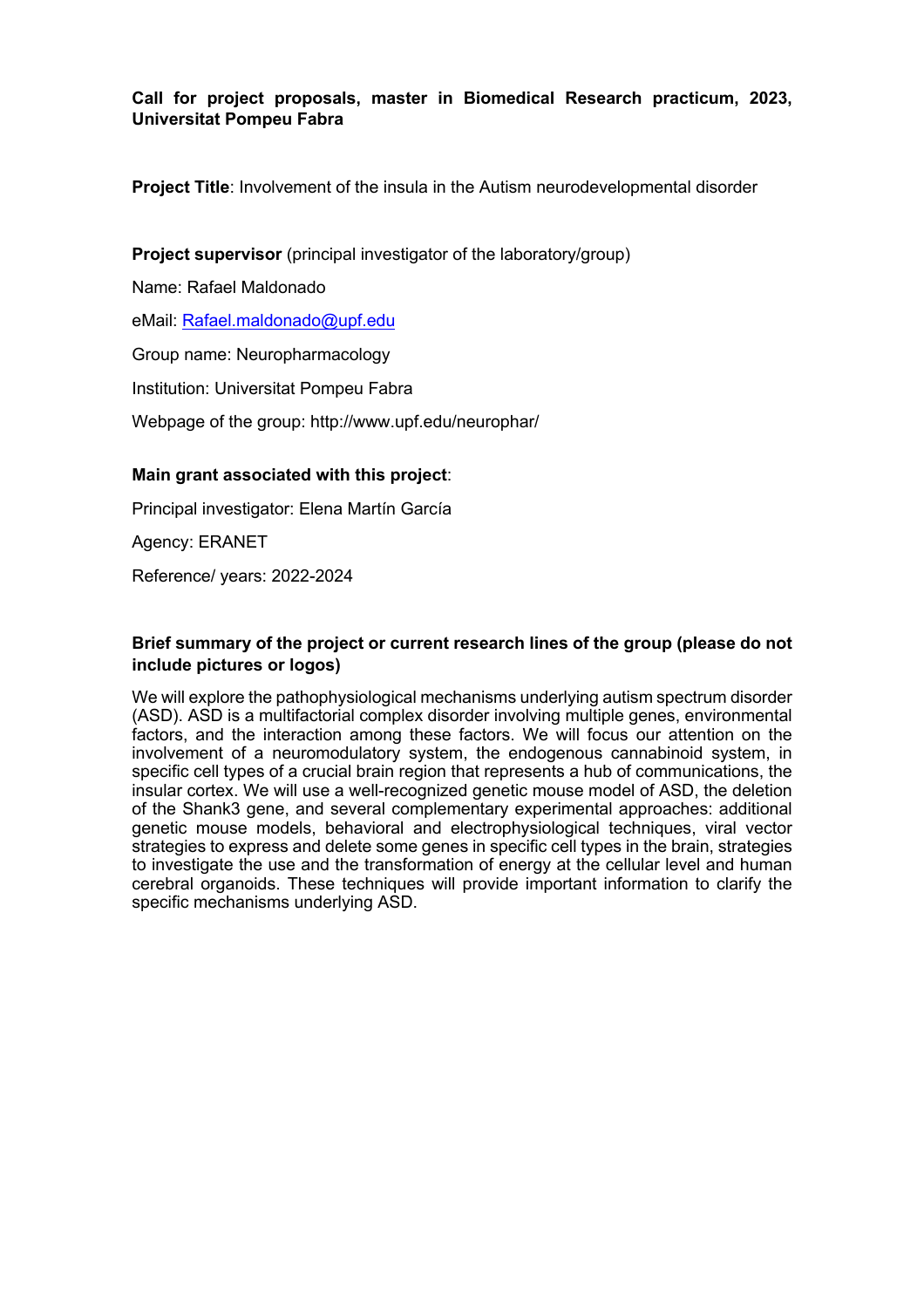**Project Title**: Bioinformatics of stop codon readthrough

| Project supervisor (principal investigator of the laboratory/group) |                                              |  |
|---------------------------------------------------------------------|----------------------------------------------|--|
| Name:                                                               | Marco Mariotti                               |  |
| eMail:                                                              | marco.mariotti@ub.edu                        |  |
| Group name:                                                         | <b>Comparative Genomics and Recoding lab</b> |  |
| Institution:                                                        | Universitat de Barcelona                     |  |
| Webpage of the group:                                               | https://www.mariottigenomicslab.com/         |  |

### **Main grant associated with this project**:

| Principal investigator: | Marco Mariotti                                           |
|-------------------------|----------------------------------------------------------|
| Agency:                 | Spanish Ministry of Science, Innovation and Universities |
| Reference/ years:       | Proyectos de I+D+I PID2020-115122GA-I00 2021/2024        |

### **Brief summary of the project or current research lines of the group (please do not include pictures or logos)**

Our lab employs comparative genomics approaches to study the mechanisms of gene expression and protein synthesis. We focus on programmed exceptions to the genetic code, known as "translational recoding". In particular, we currently study stop codon readthrough, a phenomenon wherein certain stop codons are recoded to support amino acid insertion instead of causing termination. A remarkable example of readthrough is the insertion of selenocysteine, encoded by UGA (a stop codon). This special amino acid has unique biochemical properties, and it is located in the catalytic site of essential oxidoreductase enzymes in human and many other species. Specific sequence elements are located in the genes that encode for selenocysteine, functioning as signals to recode their internal UGA codon. Defects in selenocysteine encoding, either in these genes or in the pathway to synthesize and insert selenocysteine, result in various defects and diseases.

Stop codon readthrough presents a challenge for gene annotation. Due to the noncanonical meaning of stop codons, these cases are typically missed in public databases. In the lab, we work to identify cases of readthrough and understand their function, mechanism, and evolution.

The student in our group would work primarily in bioinformatics. They would analyse high-throughput data (RNAseq, Riboseq, Mass Spec) and evolutionary patterns (multiple sequence alignments) to discover and characterize cases of readthrough. The project has synergy with the experimental strategies currently developed in our lab to verify readthrough candidates, so that possible candidates emerging from the analysis may be later tested.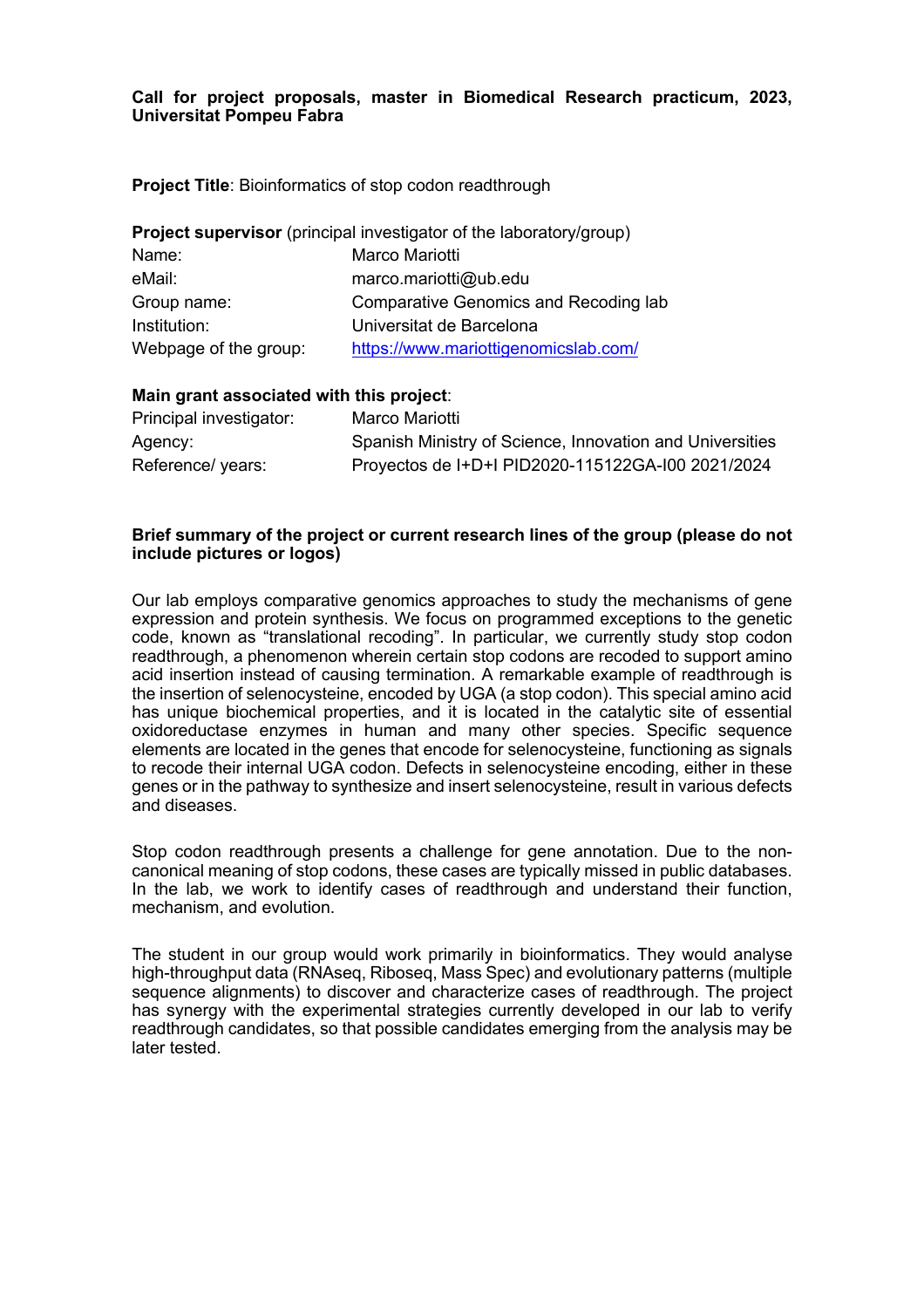## **Call for project proposals, master in Biomedical Research practicum, 2023, UPF**

## **Project Title**: **Regeneration versus Tumor formation in Drosophila Imaginal Discs**

**Project supervisor** (principal investigator of the laboratory) Name: Enrique Martín-Blanco Mail: embbmc@ibmb.csic.es Group name: Morphogenesis Mechanics Lab Institution: Instituto de Biologia Molecular de Barcelona Webpage of the group: http://www.ibmb.csic.es/groups/signalling-events-controllingcell-migration-during-morphogenesis

**Main grant associated with this project**: Biomechanics of Morphogenesis: from Health to Disease.

Principal investigator: Enrique Martin-Blanco Agency: Ministerio de Ciencia e Innovación Reference/ years: PID2020-116273GB-I00, 2021/2024

## **Brief summary of the project or current research lines of the group (please do not include pictures or logos)**

In *Drosophila* there are well-established protocols for inducing regeneration. We took advantage of this methods to investigate if we could generate overgrowths/tumors, just by repeatedly killing and letting regenerate the *Drosophila* wing imaginal disc. We found that a death induction/regeneration protocol repeated several times results in neoplastic growth. Importantly, tissue overgrowths were not restricted to the targeted area and resulted from uncontrolled and unpatterned proliferation. Overgrowths show landmarks of tumorigenic cells and tumorigenic properties: strong ectopic expression of mitogens [Wingless (Wg)]; derangement of the basal membrane; macrophages recruitment; and loss of apico basal polarity. Preliminary data also show a loss of DNA repair capability. All in all, we have established a reliable model for the analysis of the relationships between tissue repair/regeneration and tumor formation.

The offered master project will focus in the analysis and characterization of single cell responses during regeneration vs tumorogenesis. We will explore, through genetic interference and in vivo visualization, potential conflicts between death instructions, DNA integrity surveillance and proliferative demand, as the potential causes of neoplastic transformation. Single Cell RNA seq analyses to compare regenerative and neoplastic growth will be performed in collaboration with the laboratory of Dr. Michael Boutros (DKFZ, Heidelberg, Germany).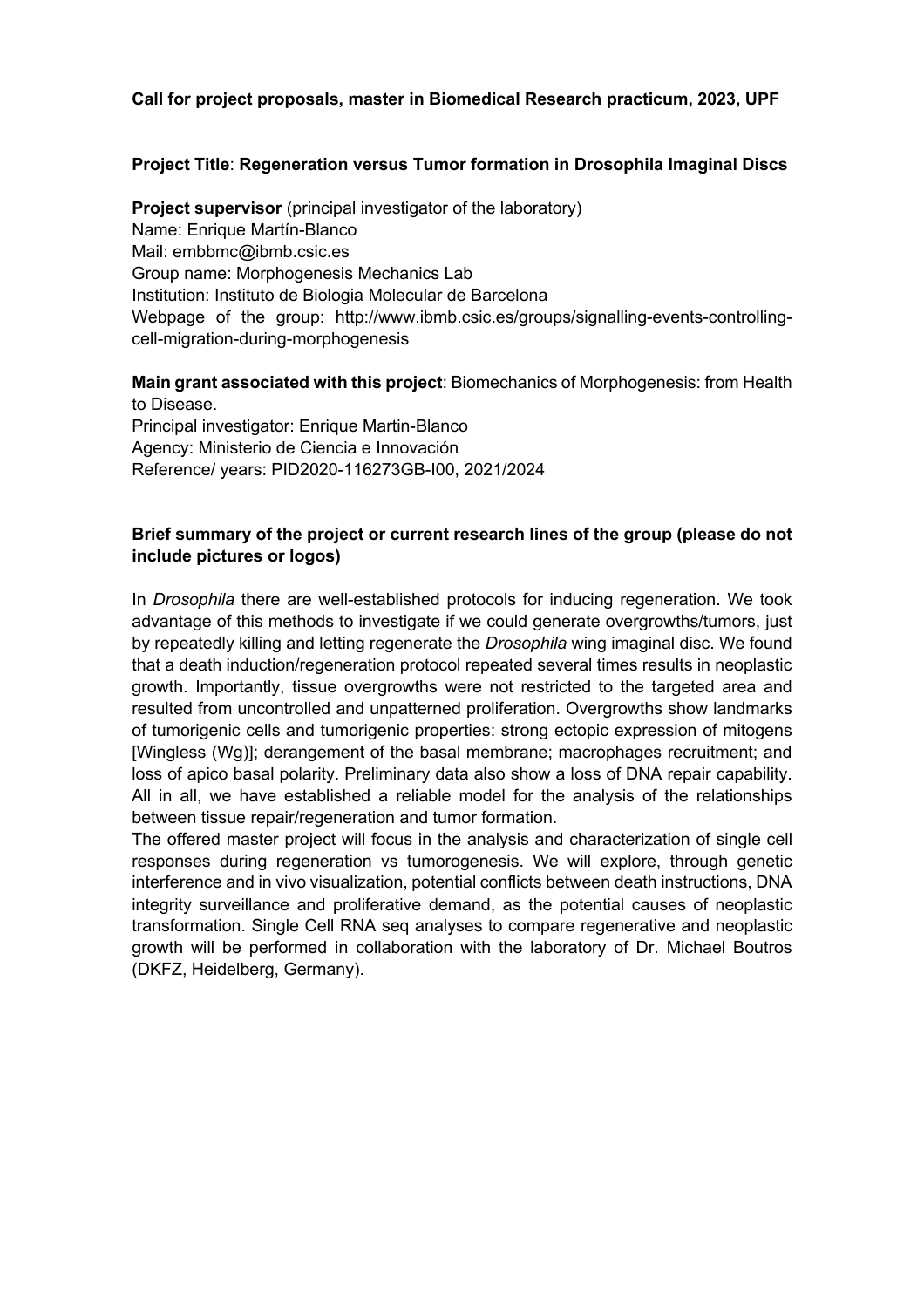**Project Title**: Genome – Phenome Analyses: From Populations to Phylogenies

**Project supervisor** (principal investigator of the laboratory/group) Name: Arcadi Navarro eMail: arcadi.navarro@upf.edu Group name: Comparative & Evolutionary Genomics Institution: UPF (IBE – DCEXS) Webpage of the group: https://www.upf.edu/web/evolutionary-genomics-lab

## **Main grant associated with this project**:

Principal Investigator: Arcadi Navarro Agency: Dirección General de Investigación Científica y Técnica – DGICYT /// Instituto de Salud Carlos III Reference/ years: PGC2018-101927-B-I00 / 2020-2022 /// Infraestructura de Medicina de Precisión asociada a la Ciencia y Tecnología (IMPaCT) de la Acción Estratégica en Salud 2017-2020

### **Brief summary of the project or current research lines of the group (please do not include pictures or logos)**

The highly polygenic architecture of human traits, including complex diseases and phenotypes of relevant personal, medical, and social implications, such as longevity, suggests research approaches that recognize them as the result of complex dynamic systems that are the results of millions of years of evolution. Our group carries out two lines of research related to such complex phenotypes.

First, all these complex traits and diseases are highly intertwined and present large genetic overlap with each other (that is, there are strong genetic correlations among different conditions and phenotypes). While there have been some notable efforts on understanding the genetic architecture of human disease and its relationship to anthropometric, socioeconomic and neuropsychiatric traits, including our own studies linking antagonistic pleiotropies between early- and late-onset diseases with human aging patterns [PMID: 28812720, PMID: 31235924, PMID: 29788292], a comprehensive cross-trait analysis is still needed, and we are intensely working on it.

Second, the study of the genetic architecture of complex traits and diseases has focused, for more than 15 years, on the search for associations between genetic variation and phenotypic differences across individuals of the same species, with Genome-Wide Association Studies (GWAS) in humans as the flagship method. In recent years, however, the quest to stablish links between genomes and phenomes has been disrupted by comparative genomic approaches, including results on longevity by our own group [PMID: 29788292, PMID: 34297086]. The main advantages of large-scale comparative genomics are that (i) it affords the opportunity of focusing on the complex traits themselves (including their presence or absence in some species) rather than on relatively subtle within-species differences in each trait; and that (ii) it leverages the enormous amount of variability (both genomic and phenotypic) accumulated along evolution. We develop our own methods and apply them to variety of phenotypes relevant to human disease and evolution.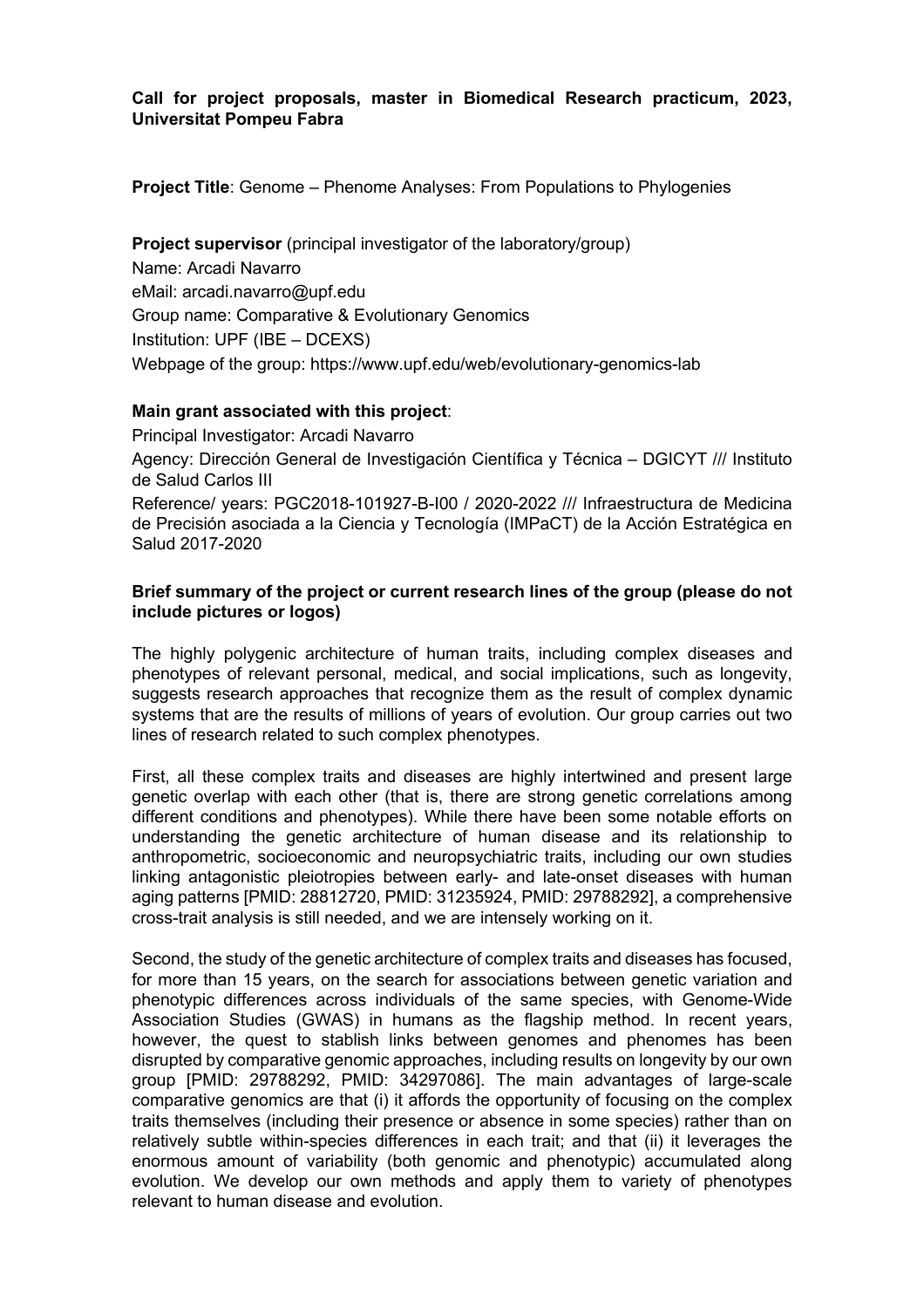**Project Title**: Generating Patient Registries and understanding the pathogenesis of Myotonic Dystrophy 1 trough cellular models.

**Project supervisor** (principal investigator of the laboratory) Name: Gisela Nogales Gadea Mail: gnogales@igtp.cat Group name: Neuromuscular Neuropediatrics Research Team Institution: Germans Trias i Pujol Research Institute Webpage of of the group: http://www.germanstrias.org/research/neurociencias/5/investigacion-neuromuscular-yneuropediatrica

**Main grant associated with this project**: DIMINUTES, Childhood and adult myotonic dystrophy: evaluation of new treatments and pathogenicity through genetic, epigenetic and molecular imaging analysis

Principal investigator: Gisela Nogales Gadea

Agency: ISCIII Reference/ years: PI18/00713/2019-2023

## **Brief summary of the project or current research lines of the group (please do not include pictures or logos)**

Myotonic dystrophies (DM) are rare diseases with multiple organ involvement. Type I DM (DM1) can appear at any age, with pediatric forms being less frequent and more severe. These infant forms are devastating and have no treatment. Early onset is conditioned by the length of the CTG gene expansion -the greater the expansion, the earlier the onsetalthough this only explains 60% of DM1 cases and epigenetics could also influence. In addition, the number of toxic RNAs, derived from the CTG expansion, is unknown. Antisense oligonucleotides are a therapy under study, but have been little used in childhood DM1. The DIMINUTES project will generate new knowledge about DM1 pathogenicity, diagnose new DM cases and evaluate new treatments in pediatric DM1 patients, largely forgotten in these studies. The objectives are: 1) To carry out a clinical and genetic registry of pediatric DM1 patients and adults; 2) Characterize the genetics and epigenetics of pediatric and adult DM1; 3) Analyze the quantity and size of the toxic RNA. The methodology used includes multiple techniques of genetic, epigenetic, protein and RNA analysis, and molecular imaging.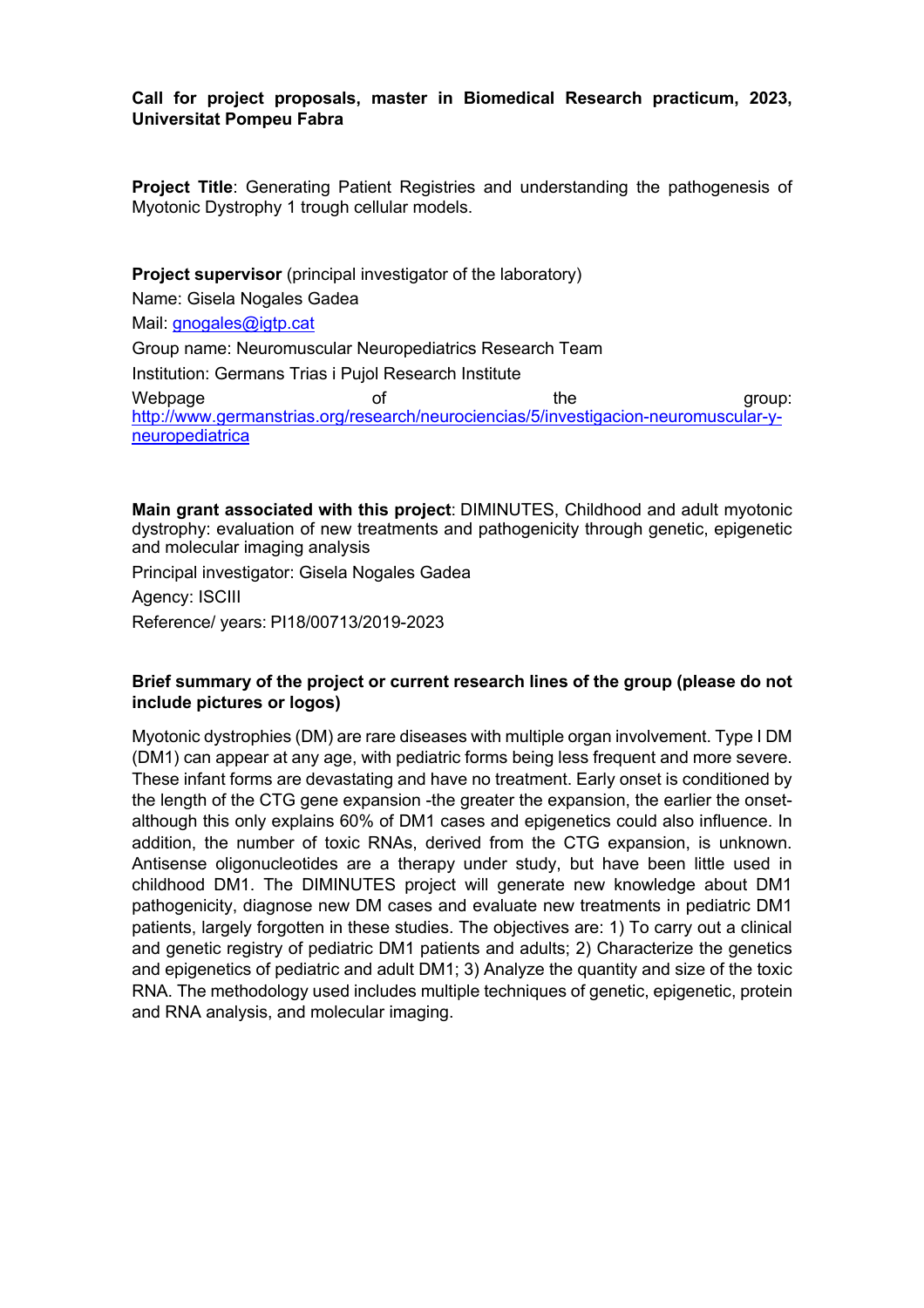**Project Title**: Characterization of RNA binding proteins as neurogenesis regulators

**Project supervisor** (principal investigator of the laboratory/group) Name: Mireya Plass eMail: mplass@idibell.cat Group name: Gene Regulation of Cell Identity Institution: Bellvitge Biomedical research Institute Webpage of the group: https://p-cmrc.cat/research/plass-group/

## **Main grant associated with this project**:

Principal investigator: Mireya Plass Agency: Ministerio de Ciencia, Innovación y Universidades Reference/ years: PID2019-108580RA-I00 / 2020-2023

## **Brief summary of the project or current research lines of the group (please do not include pictures or logos)**

The high and complex diversity of neurons in the brain results from a tightly regulated process called neurogenesis. Although this process occurs mainly during embryonic development, it is also relevant in adulthood and is related to the development of neurodegenerative diseases. Our group is interested in understanding how neurogenesis is regulated in humans and, in particular, what the role of RNA binding proteins (RBPs) is in this process. For that purpose, we use a combination of highthroughput single-cell transcriptomics, computational methods and classic molecular biology methods to investigate the function RBPs in the differentiation and maturation of neurons from stem cells. Currently, we have generated single-cell transcriptomics data to characterize how neurogenesis happens in vitro and identify putative RBPs important in the process. The main objective of this project will be to investigate the role of one of the identified RBP during the differentiation of induced pluripotent stem cells (iPSCs) to neurons. The candidate will have the opportunity to learn cutting-edge technologies such as CRISPR/Cas9, to KO the expression of the RBP, and iPSC cell culture. The effect of the RBP on neural differentiation will be evaluated using conventional molecular biology approaches (immunohistochemestry, qPCR) as well as with single-cell transcriptomics.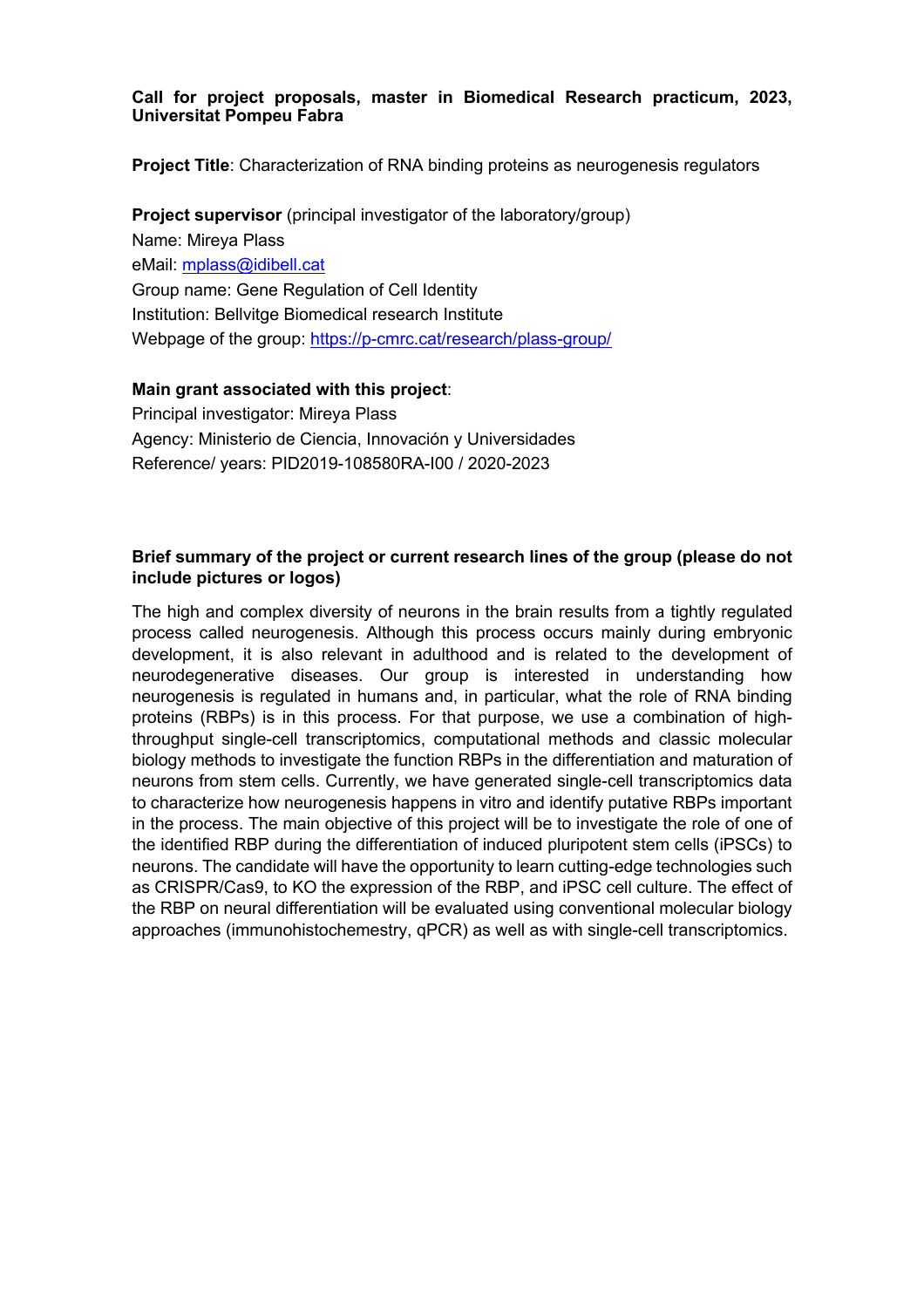Project Title: **Gene Regulation in Stem Cells, Cell Differentiation & Cancer**

#### **Antonio Postigo ICREA Professor**

Group of Gene Regulation in Stem Cells, Cell Plasticity, Differentiation, and Cancer Institute of Biomedical Research IDIBAPS / ICREA idibaps.postigo3@gmail.com IDIBAPS. Cellex, Planta 1B. Casanova 143. 08036 Barcelona, Spain Websites: ICREA -- https://bit.ly/34r2VXT IDIBAPS -- https://bit.ly/3HsFmSJ Twitter: @GeneRegLab

### **Summary of project summary or current research lines**

The Gene Regulation Lab is looking for a motivated MSc student to work in the area of "Gene Regulation of Stem Cells, Cell Differentiation, and Cancer". ZEB1 and ZEB2 play key roles in both homeostasis and in different pathologies. The MSc student will have the opportunity to work in one of the several projects currently ongoing in the lab. Available projects include the study of the mechanisms regulating gene expression in stemness (normal and cancer stem cells), cellular plasticity and differentiation, inflammation, tissue regeneration, and tumor initiation and progression. The project make use a wide array of in vitro and in vivo approaches including unique transgenic mouse models and high throughput techniques (RNAseq, ChIPseq, metabolomics).

See the following three (3) links for additional information: https://bit.ly/34r2VXT / https://bit.ly/3HsFmSJ / https://bit.ly/3Jc4HAC for additional details

**Requirements**: BSc in Biology, Biotechnology or in any other biomedical-related discipline. Candidates with a good academic record (higher than 8.4/10), previous lab experience, and/or interested in pursuing later a PhD will receive special consideration in the selection process.

**Recent Publications by the Group (as corresponding author)**: *Science Advances.* 7:abd7455 (Impact Factor: 14.1); *Nature Commun* 10:1364 (Impact Factor 14.9); *Nature Commun*. 9:2424 (IF 12.2); *Nature Commun*. 4:2650 (IF 14.9); *Nature Commun*. 5:5660 (IF 14.9); *Gut* 68:2129 (IF: 23.0); *Gut* 66:666 (IF 23.0); *Nucleic Acids Res* 46:10697 (IF: 11.6), *Nucleic Acids Res* 46:1069 (IF:16.9) *Cell Death Differ* 21:247 (IF:15.8); *EMBO J* 36:3336 (IF 12.7); *Clin Cancer Res* 19:1071 (IF 12.1),

**Information**. To obtain additional information and/or to set up a visit to the laboratory, please send CV and the names and contact details of 2-3 researchers that have supervised the candidate during the BSc to **idibaps.postigo3@gmail.com** indicating "**Master UPF 2022-2023** " in the subject of the email.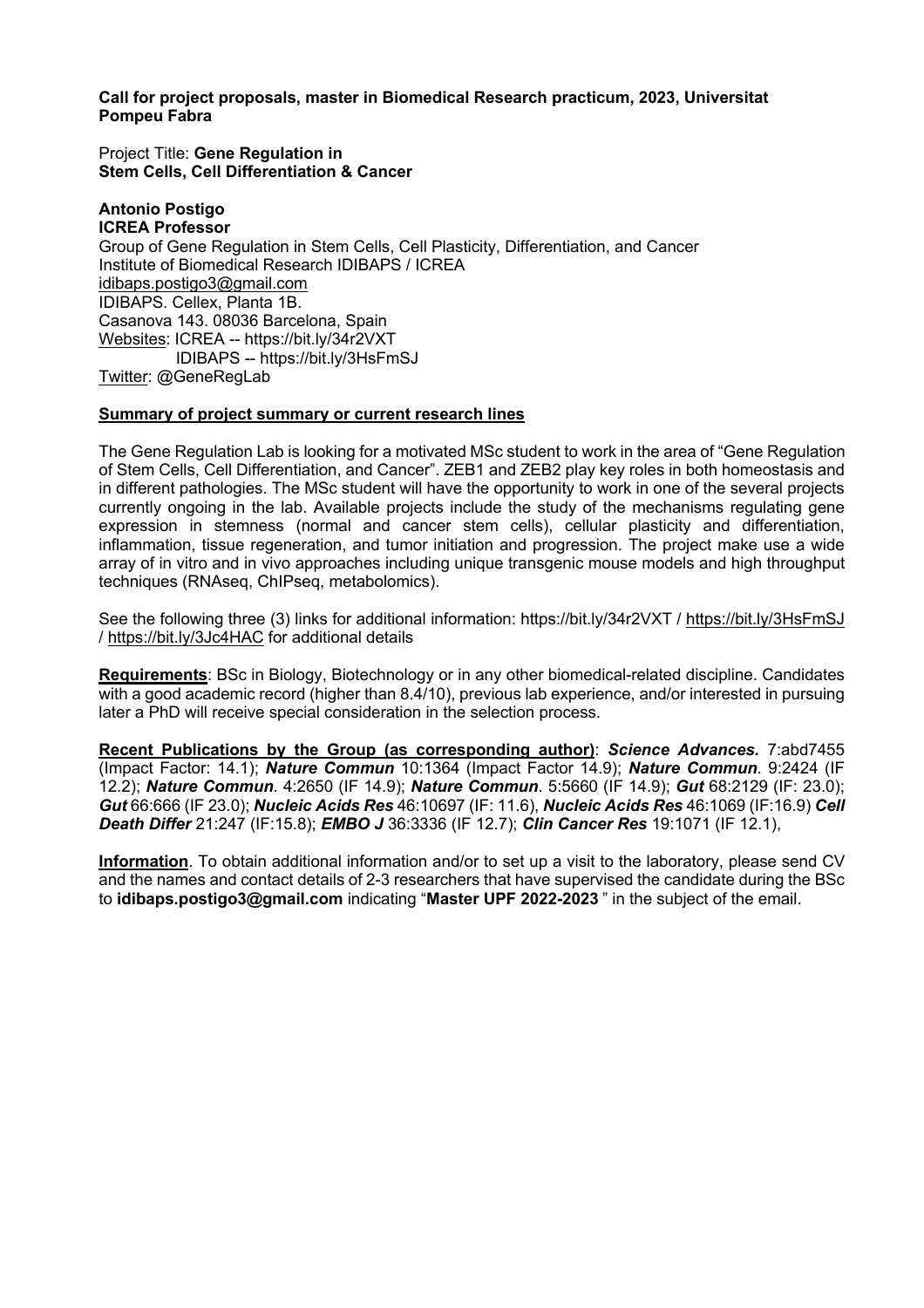Project Title: The Contribution of Human-Acquired Centrosome-Cilia Genes in Normal and Pathological Neural Development

Project supervisor (principal investigator of the laboratory/group) Name: Murielle eMail: msabmc@ibmb.csic.es Group name: Development of the Nervous System in health and disease Institution: IBMB-CSIC Webpage of the group: https://www.ibmb.csic.es/en/department-of-developmental-biologyddb/ development-of-spinal-cord-in-health-and-disease/ Main grant associated with this project: Principal investigator: Murielle Saade Agency: Spanish ministry of Economy, Industry and Competitiveness.

Reference/ years: RYC2018-025379-I/ 1/2020-1/2025.

Brief summary of the project or current research lines of the group (please do not include pictures or logos)

The centrosome is a non-membranous cellular organelle, involved in key functions during brain development, where it acts to regulate processes such as; cell division, cilia formation, and cell migration. While many mutations in centrosome-associated proteins lead to diseases, often predominantly affecting the brain, the basis for this specificity is in most cases not known. Recent discoveries have revealed a potential link of human specific genes enriched in neural precursor cells with the centrosome/cilia axis and the 1q21.1 syndrome, a neurodevelopmental disorder (NDD) associated to abnormalities in head size and mental pathologies. In fact, the ch1q21 region contains a disproportionate number of genes that are 'human-specific' and that have arisen by evolutionary genetic mutations known as segmental duplications (SD) in the last million years. This provides a unique opportunity to: 1/ Assess the impact of structural variations (SVs) on human brain development investigating the association among the spectrum of genomic pathogenic SV and clinical manifestations of 1q21.1 NDD by developing patient-specific 3D brain organoids. 2/ Dissect the cellular mechanisms associated with the 1q21 human-specific genes at the centrosome/cilia axis. 3/ Interrogate the contribution of 1q21 human-specific genes in the evolutionary expansion of the human neocortex and understand how de novo mutations or deletions of these genes impact neural development. My previous seminal contributions and current work in the field of centrosome/cilia signaling in neural development, provide the unique scientific background and leadership capacities, to successfully address these questions of neuralspecific centrosome proteins in human brain evolution and the acquisition of cognitive abilities. As an additional fundamental benefit, this work will provide a full landscape of the genetics/biological basis of the poorly explored 1q21.1 syndrome.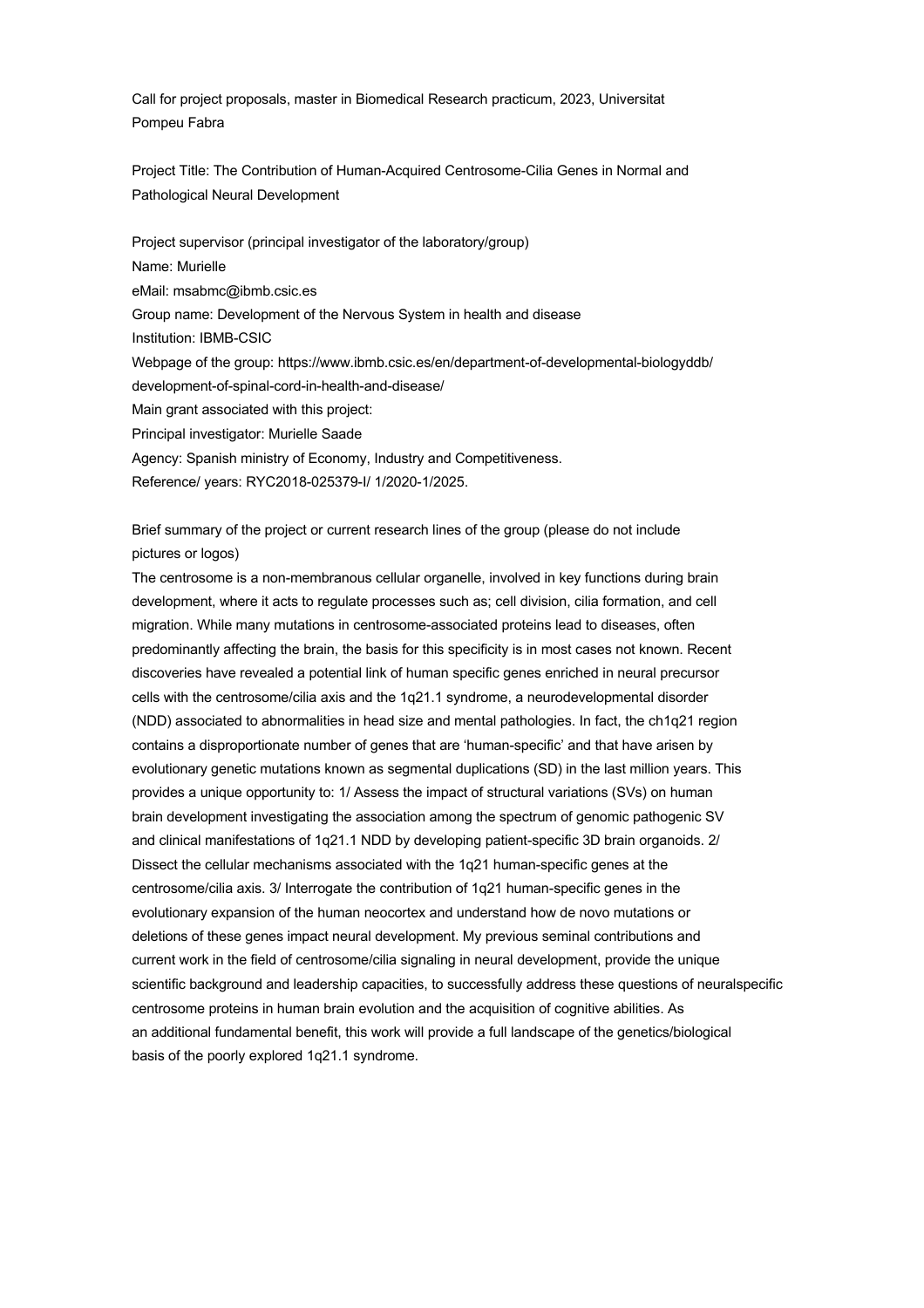## **Project Title**: Deciphering the role of HDAC11 in muscular dystrophies

**Project supervisor** (principal investigator of the laboratory/group) Name: Mònica Suelves eMail: msuelves@igtp.cat Group name: Neuromuscular and Neuropedriatric Research Group Institution: Germans Trias i Pujol Research Institute (IGTP) Webpage of the group: http://www.germanstrias.org/research/neurociencies/5/recerca-neuromuscular-ineuropediatrica

### **Main grant associated with this project**

Principal investigator: Mònica Suelves Agency: Ministerio de Ciencia e Innovación Reference/ years: PID2020-118730RB-I00

## **Brief summary of the project or current research lines of the group (please do not include pictures or logos)**

Histone deacetylase 11 (HDAC11) is the latest member identified of the HDAC family, it is the unique member of the class IV HDAC subfamily and globally, its functions are poorly understood. HDAC11 is highly expressed in skeletal muscle tissue and very recently, our laboratory has shown that HDAC11 genetic deficiency in mice 1) promotes a glycolytic-to-oxidative muscle fiber switch, enhances mitochondrial content and increases lipid oxidation and globally, thus resulting in increased muscle performance (Hurtado et al, 2020); and 2) accelerates the regeneration process in response to muscle injury, by acting on SCs and macrophages, and enhancing SC differentiation Núñez-Álvarez et al, 2020). Because severe muscular dystrophies, including Duchenne muscular dystrophy (DMD) and myotonic dystrophy type 1 (DM1) course with cycles of degeneration, inflammation and regeneration, HDAC11 could be involved in their progression. Currently, in the laboratory we are performing experiments to better understand the contribution of HDAC11 in these chronic muscle pathologies and during aging.

The candidates should be very motivated students. Experience in cellular and molecular biology techniques and with mice handling will be well considered. We are interested in recruiting a PhD student, so the Master project can be continued with a PhD Thesis.

*Contact to Mònica Suelves (msuelves@igtp.cat) sending a motivation letter, academic records and CV*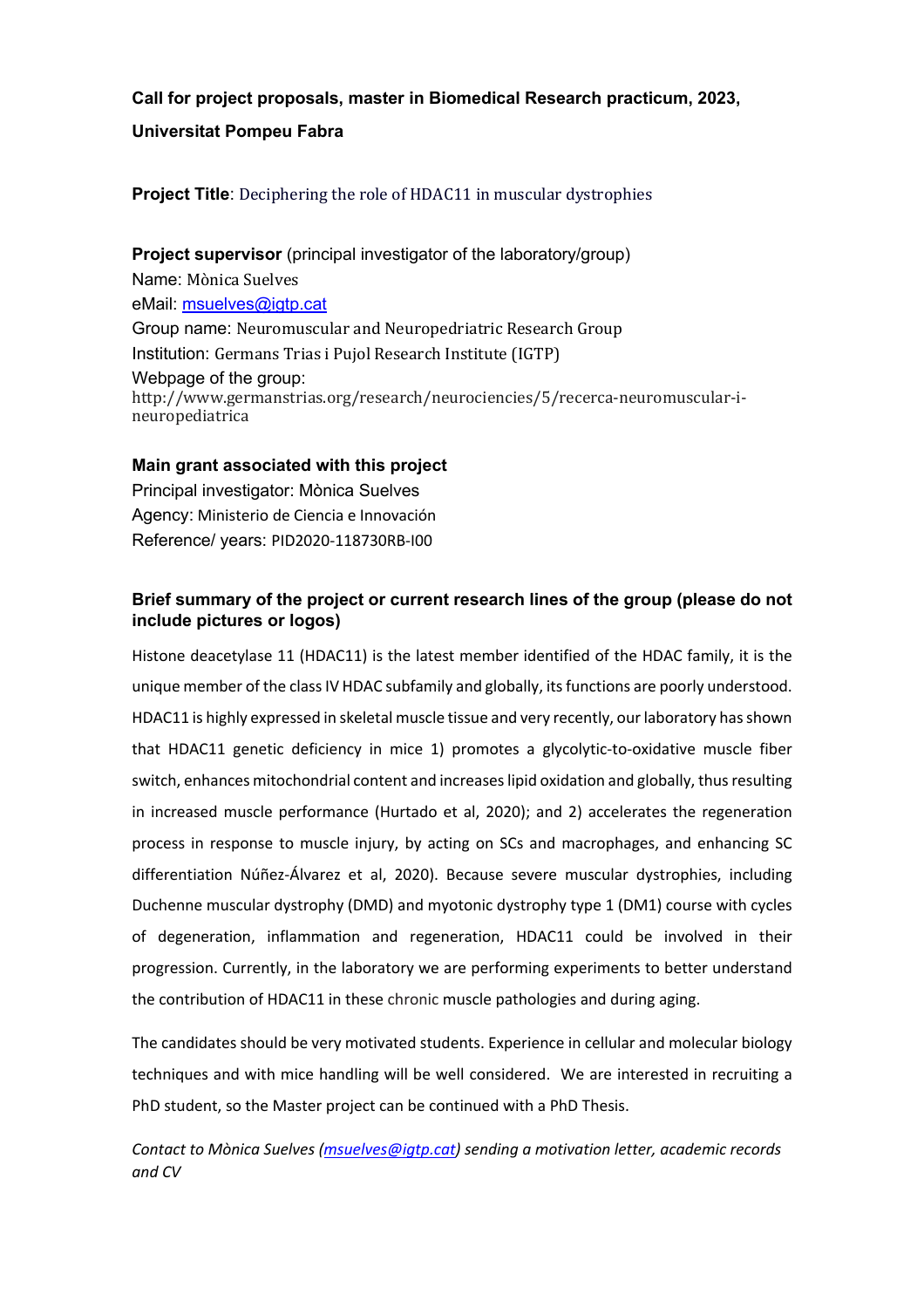**Project Title**: A nanomedicine in clinical oncology

**Project supervisor** (principal investigator of the laboratory) Name: Pilar Rivera Gil Mail: pilar.rivera@upf.edu Group name: Integrative Biomedical Materials and Nanomedicine Lab Institution: UPF-CEXS Webpage of the group: https://www.upf.edu/web/nanomed

### **Main grant associated with this project**:

Principal investigator: Pilar Rivera Gil Agency: MICINN-AEI Reference/ years: PID2019-106755RB-I00 / 2020-2023

### **Brief summary of the project or current research lines of the group (please do not include pictures or logos)**

Pancreatic cancer is a lethal disease which is expected to be the  $3<sup>rd</sup>$  cancer death caused by 2025. 95% of the patients die within 5 years.

The reason for these dismal results is a failed diagnosis and an inefficient therapeutic strategy. NanoTarg therapeutic solution is to use an oncotarget present in tumor cells favouring tumor progression, to specifically direct a nanocapsule. Our previous results show specific targeting in xenografts (EESR approved, ongoing PCT). NanoTarg aims at nanoencapsulating and directing the therapeutic gold standard (paclitaxel) precisely to the tumour tissue and to promote its targeted release. NanoTarg will validate the therapeutic potential *ex vivo* using 3D organoids from murine models and from patients' pancreatic tumour cells, and *in vivo* using orthotopic xenografts. The oncotarget is present in other types of cancers and therefore, NanoTarg technology can be extrapolated to them. As an added value, NanoTarg introduces the concept of biomedical SERS for the detection of biomarkers, the clinical relevance of it and the challenges that might appear to this novel strategy for its implementation in clinical oncology. NanoTarg will synthesize a SERS-based sensor to correlate imbalances with enhanced proliferation, invasiveness and in general, with tumour progression.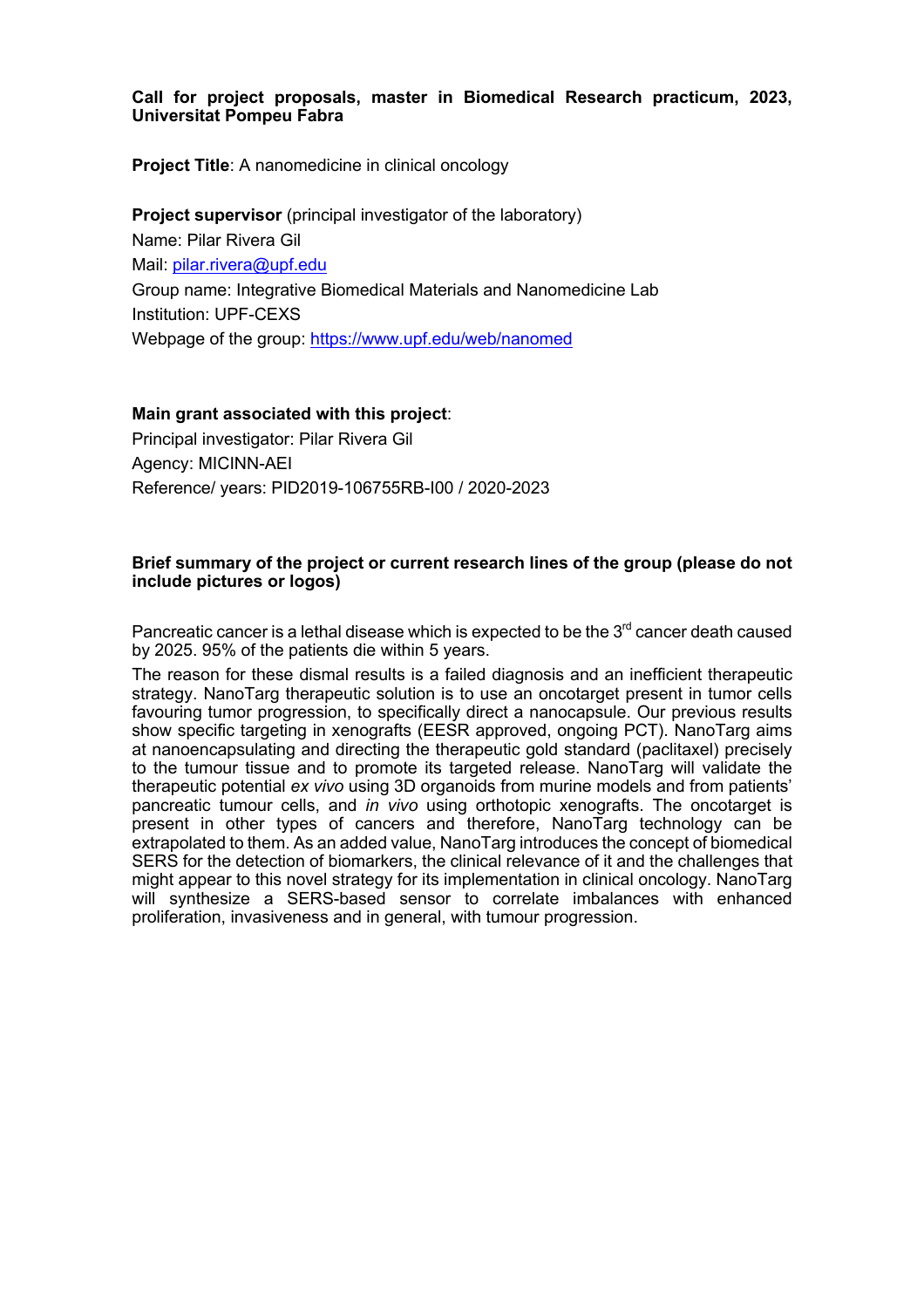**Project Title**: The PLK1/NEK9/NEK6/7 signaling axis in G2 and early mitosis

**Project supervisor** (principal investigator of the laboratory/group)

Name: Joan Roig Amorós

eMail: joan.roig@ibmb.csic.es

Group name: Cell Cycle and Signaling

Institution: Institut de Biologia Molecular de Barcelona IBMB-CSIC

Webpage of the group: https://www.ibmb.csic.es/en/department-of-cell-biology-dcb/cellcycle-and-signaling/

## **Main grant associated with this project**:

Principal investigator: Joan Roig Agency: Plan Nacional de I+D, Ministerio de Ciencia, Innovación y Universidades, Spain. Reference/ years: 2019-2021, PGC2018-096307-B-I00 2022-24, awaiting resolution

## **Brief summary of the project or current research lines of the group (please do not include pictures or logos)**

Our group is interested in understanding how G2 and early mitosis are controlled through phosphorylation. We focus our research on the roles of the signaling axis formed by the protein kinase PLK1 and its downstream partners NEK9, NEK6 and NEK7, three related NIMA-family kinases that are activated at the centrosomes and we have shown to be central for the control of centrosome separation and maturation during mitotic entry (Bertran *et al.* (2011) EMBO J. **30**: 2634-2647; Sdelci *et al.* (2012) Curr. Biol. **22**: 1516- 1523; Eibes *et al.* (2018) Curr. Biol. **28**: 121-129.e4); Gallisà-Suñé, N. et al. (2021). *BioRxiv*. 2021.11.04.467245).

Failure to properly duplicate, mature or separate the centrosomes result in abnormal mitosis, aberrant chromosome segregation and aneuploidy, a major cause of developmental defects and abortions and one of the hallmarks of cancer cells. Using engineered animal models and genetically modified cell lines produced through CRISPR-Cas9 technology plus RNAi, the project will involve characterizing novel functions of PLK1 and NEK9/NEK/7 in G2 and early M, and seek to understand how malfunction of these kinases may result in abnormal chromosome segregation and the onset of aneuploidy. We will relate our observations with clinical data with the aim of assessing the possible involvement of the studied kinases in the process of cell transformation and the apparition of cancer as well as the onset of developmental abnormalities.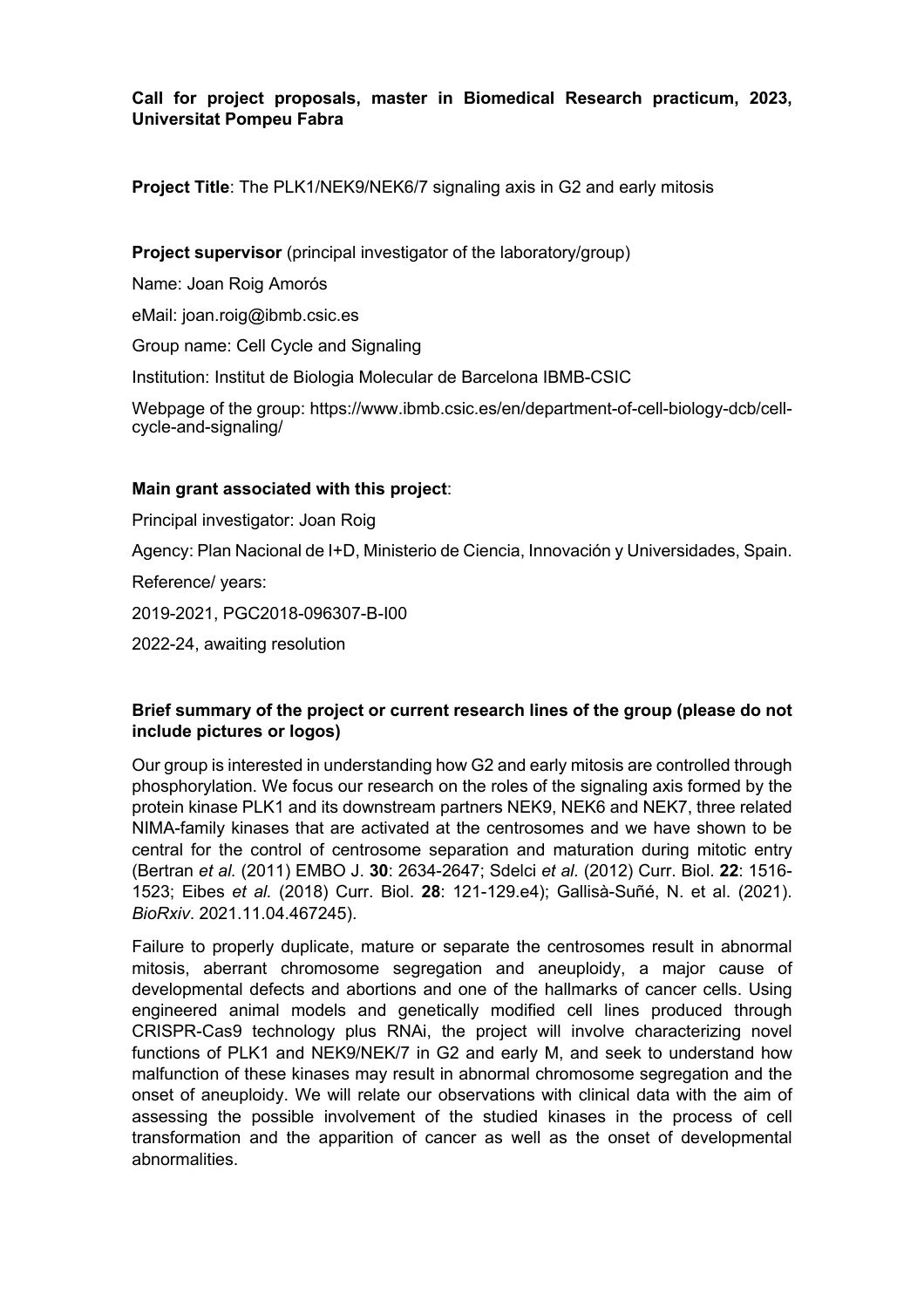### **Project Title**: **Unraveling the cell biology of the closest relatives of animals**

**Project supervisor** (principal investigator of the laboratory/group) Name: Iñaki Ruiz-Trillo/Elena Casacuberta eMail: inaki.ruiz@ibe.upf-csic.es / elena.casacuberta@ibe.upf-csic.es Group name: MultiCellGenome Lab Institution: Institute of Evolutionary Biology, IBE (CSIC-UPF) Webpage of the group: https://multicellgenome.com

**Main grant associated with this project**: The origin of animals; A functional and biodiversity approach Principal investigator: Iñaki Ruiz-Trillo/Elena Casacuberta Agency: Ministerio Español de Ciencia e Innovación

Reference/ years: PID2020-120609GB-I00 2021/2024

#### **Brief summary of the project or current research lines of the group (please do not include pictures or logos)**

Have you ever wondered how are the protists that are most closely related to animals? Any idea how researchers develop new methodologies to convert an organism into a model organism?

In our labs we are working with different protists that are phylogenetically close to animals. For three of them, the icthyosporeans *Creolimax fragantisima* and *Abeoforma whisleri*; and the corallochytrian *Corallochytrium limacisporum,* we have been developing genetic tools, from transient, to stable transfection and soon to come Crispr/Cas9. These organisms have the potential to become important models to understand the evolution of specific cell biological features, because they have different life cycles and morphologies, from the coenocytic stage of Creolimax and Corallochrytrium to an incredible diversity of shapes and stages in Abeoforma (for pictures and videos of those taxa see:

"https://www.flickr.com/people/146564503@N06/"

"https://www.youtube.com/user/multicellgenomeLab")

A master student would join our project to deeply study these emerging models in biology, by addressing questions about their nuclear division and their cytoskeleton understanding the transitions of their different life stages. The techniques involved in the project include basic molecular biology, cell culture, transfection, microbiology, and optical and fluorescent microscopy.